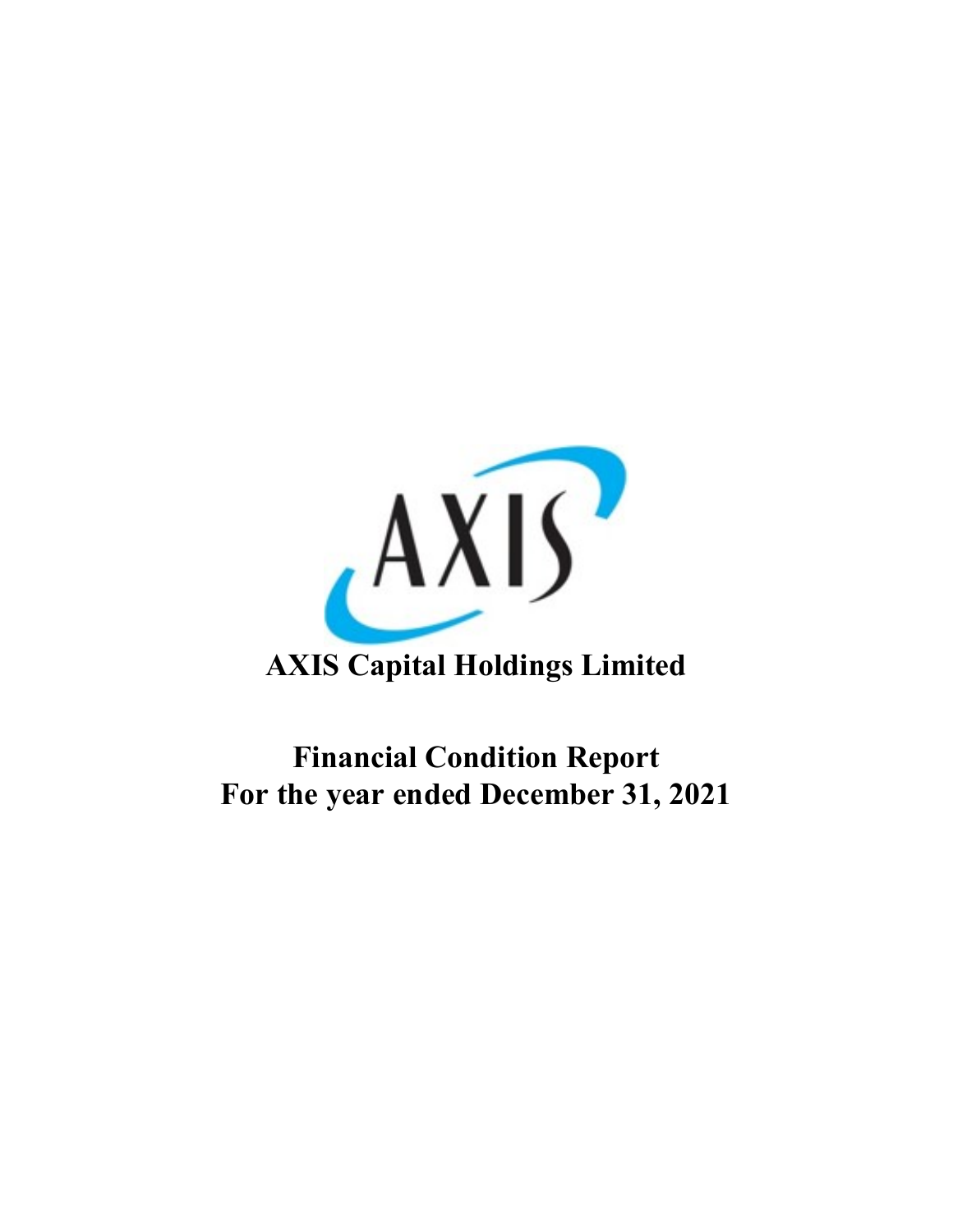# **TABLE OF CONTENTS**

| 1. | <b>Company History</b> |                           |                                                                                                                                                               |                          |  |  |
|----|------------------------|---------------------------|---------------------------------------------------------------------------------------------------------------------------------------------------------------|--------------------------|--|--|
| 2. |                        |                           | <b>Business and Performance</b>                                                                                                                               | $\overline{1}$           |  |  |
|    | 2.1.                   |                           | Name of Insurance Group                                                                                                                                       | $\overline{1}$           |  |  |
|    | 2.2.                   |                           | Name and Contact Details of Approved Group Supervisor                                                                                                         | $\overline{1}$           |  |  |
|    | 2.3.                   |                           | Name and Contact Details of Approved Group Auditor                                                                                                            | $\overline{1}$           |  |  |
|    | 2.4.                   |                           | Ownership Details                                                                                                                                             | $\overline{1}$           |  |  |
|    | 2.5.                   |                           | Group Structure                                                                                                                                               | $\overline{2}$           |  |  |
|    | 2.6.                   |                           | <b>Insurance Business Written</b>                                                                                                                             | $\overline{3}$           |  |  |
|    | 2.7.                   |                           | <b>Investment Performance</b>                                                                                                                                 | $\overline{4}$           |  |  |
|    | 2.8.                   |                           | Material Income and Expenses                                                                                                                                  | $\underline{6}$          |  |  |
| 3. |                        |                           | <b>Governance Structure</b>                                                                                                                                   | $\underline{\mathbf{7}}$ |  |  |
|    | 3.1.                   |                           | Board and Senior Executives                                                                                                                                   | $\underline{\mathbf{7}}$ |  |  |
|    |                        | 3.1.1.                    | Board and Senior Executives Roles and Responsibilities                                                                                                        | $\mathbf{Z}$             |  |  |
|    |                        | 3.1.2.                    | Remuneration Policy and Practices                                                                                                                             | $\overline{11}$          |  |  |
|    |                        | 3.1.3.                    | Supplementary Pension or Early Retirement Schemes                                                                                                             | $\overline{12}$          |  |  |
|    |                        | 3.1.4.                    | Material Transactions with Shareholder Controllers, Board or Senior Executives                                                                                | 12                       |  |  |
|    | 3.2.                   |                           | <b>Fitness and Propriety Requirements</b>                                                                                                                     | 13                       |  |  |
|    |                        | 3.2.1.                    | Fit and Proper Process for Assessing Board and Senior Executives                                                                                              | 13                       |  |  |
|    |                        | 3.2.2.                    | Qualifications, Skills and Expertise of Board and Senior Executives                                                                                           | <u>14</u>                |  |  |
|    | 3.3.                   |                           | Risk Management and Solvency Self-Assessment                                                                                                                  | <u>19</u>                |  |  |
|    |                        | 3.3.1.                    | Risk Management Process and Procedures to Effectively Identify, Measure, Manage and Report on Risk<br>Exposures                                               | <u>19</u>                |  |  |
|    |                        | 3.3.2.                    | Implementation of Risk Management and Solvency Self-Assessment Systems and Integration into Strategic<br>Planning, Organizational and Decision Making Process | 22                       |  |  |
|    |                        | 3.3.3.                    | Relationship between Solvency Self-Assessment, Solvency Needs and Capital and Risk Management<br>Systems                                                      | 22                       |  |  |
|    |                        | 3.3.4.                    | Solvency Self-Assessment Approval Process                                                                                                                     | 23                       |  |  |
|    | 3.4.                   |                           | <b>Internal Controls</b>                                                                                                                                      | 24                       |  |  |
|    |                        | 3.4.1.                    | Internal Control Systems                                                                                                                                      | 24                       |  |  |
|    |                        | 3.4.2.                    | Compliance Function                                                                                                                                           | 25                       |  |  |
|    | 3.5.                   |                           | <b>Internal Audit Function</b>                                                                                                                                | 25                       |  |  |
|    | 3.6.                   |                           | <b>Actuarial Function</b>                                                                                                                                     | 26                       |  |  |
|    | 3.7.                   | Outsourcing               |                                                                                                                                                               | 26                       |  |  |
|    | 3.8.                   |                           | Other Material Information                                                                                                                                    | 27                       |  |  |
| 4. |                        | <b>Risk Profile</b>       |                                                                                                                                                               | 27                       |  |  |
|    |                        |                           | 4.1 - 3 Material Risks, Measurement and Mitigation Methods                                                                                                    | 27                       |  |  |
|    | 4.4.                   |                           | Investment of Assets in accordance with Prudent Person Principle                                                                                              | <u>35</u>                |  |  |
|    | 4.5.                   | <b>Outcomes</b>           | Stress Testing and Sensitivity Analysis to Assess Material Risks, including Methods and Assumptions Used and                                                  | <u>35</u>                |  |  |
|    | 4.6.                   |                           | Other Material Information                                                                                                                                    | 36                       |  |  |
| 5. |                        | <b>Solvency Valuation</b> |                                                                                                                                                               | $\frac{36}{5}$           |  |  |
|    | 5.1.                   |                           | Valuation Bases for Assets under the BMA's EBS Framework                                                                                                      | $\frac{37}{2}$           |  |  |
|    | 5.2.                   |                           | Valuation Bases for Liabilities under the BMA's EBS Framework                                                                                                 | 39                       |  |  |
|    | 5.3.                   |                           | Balances Recoverable from Reinsurance Arrangements                                                                                                            | 40                       |  |  |
|    | 5.4.                   |                           | Valuation Bases for Other Liabilities                                                                                                                         | 40                       |  |  |
|    | 5.5.                   |                           | Other Material Information                                                                                                                                    | 41                       |  |  |
|    |                        |                           |                                                                                                                                                               |                          |  |  |

#### **6.** Capital Management **41**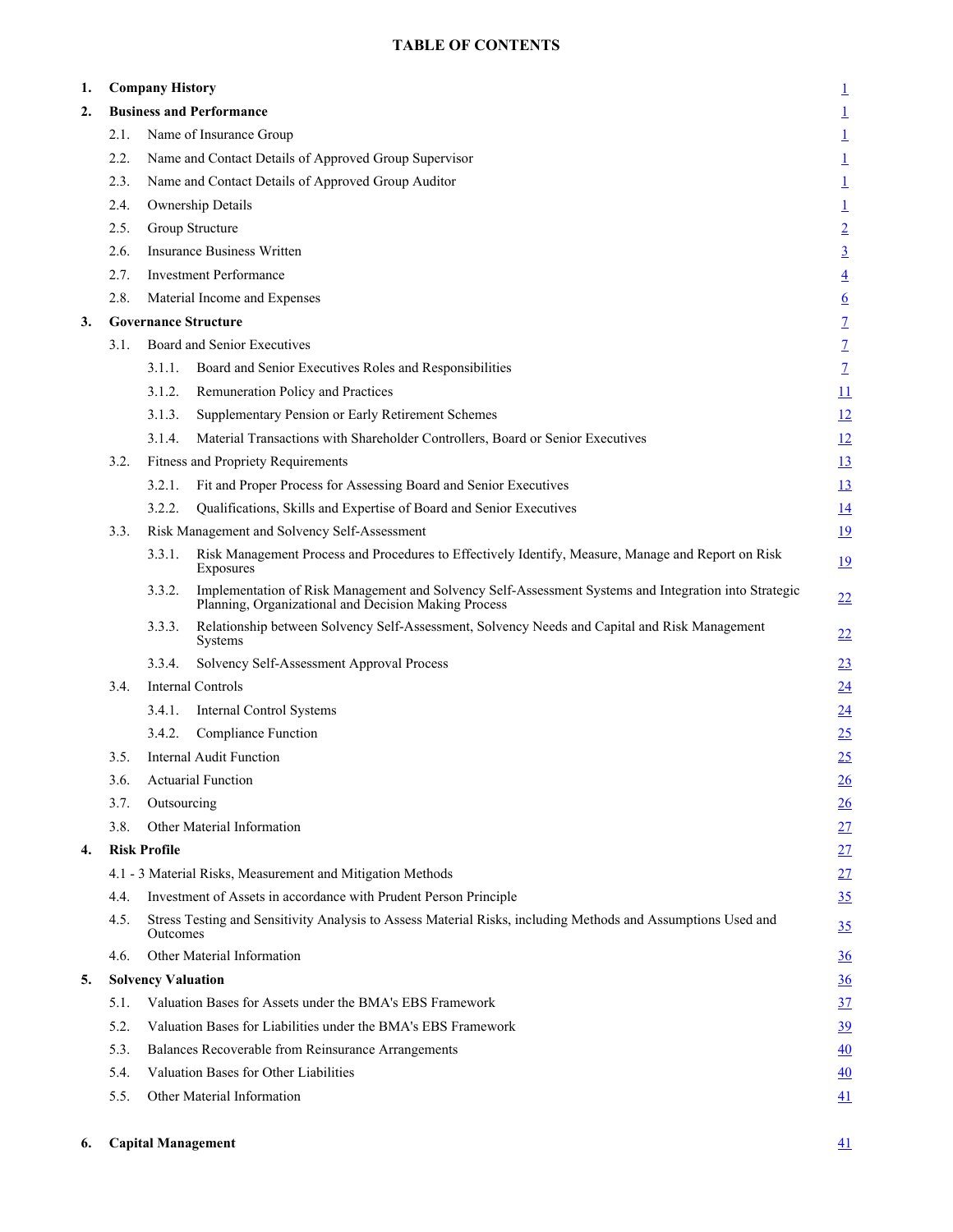# **TABLE OF CONTENTS**

|    | 6.1. | Eligible Capital         |                                                                                                                                          | 41              |
|----|------|--------------------------|------------------------------------------------------------------------------------------------------------------------------------------|-----------------|
|    |      | 6.1.1.                   | Capital Management Policy and Processes to Determine Capital Needs for Business Planning, How Capital<br>is Managed and Material Changes | 41              |
|    |      |                          | 6.1.2 - 3 Eligible Capital by Tier used to meet the Enhanced Capital Requirement and Minimum Solvency Margin                             | 42              |
|    |      | 6.1.4.                   | Eligible Capital subject to Transitional Arrangements                                                                                    | 42              |
|    |      | 6.1.5.                   | Factors Affecting Encumbrances on Availability and Transferability of Capital to meet Enhanced<br>Capital Requirement                    | 42              |
|    |      | 6.1.6.                   | Approved Ancillary Capital Instruments                                                                                                   | 43              |
|    |      | 6.1.7.                   | Differences in U.S. GAAP Shareholder's Equity and EBS Statutory Capital and Surplus                                                      | 43              |
|    | 6.2. |                          | <b>Regulatory Capital Requirements</b>                                                                                                   | 43              |
|    | 6.3. |                          | Approved Internal Capital Model                                                                                                          | 43              |
| 7. |      | <b>Subsequent Events</b> |                                                                                                                                          | 43              |
|    |      |                          | <b>Declaration on Financial Condition Report</b>                                                                                         | $\overline{44}$ |
|    |      |                          | <b>Appendix 1 - Organization Chart</b>                                                                                                   | 45              |
|    |      |                          |                                                                                                                                          |                 |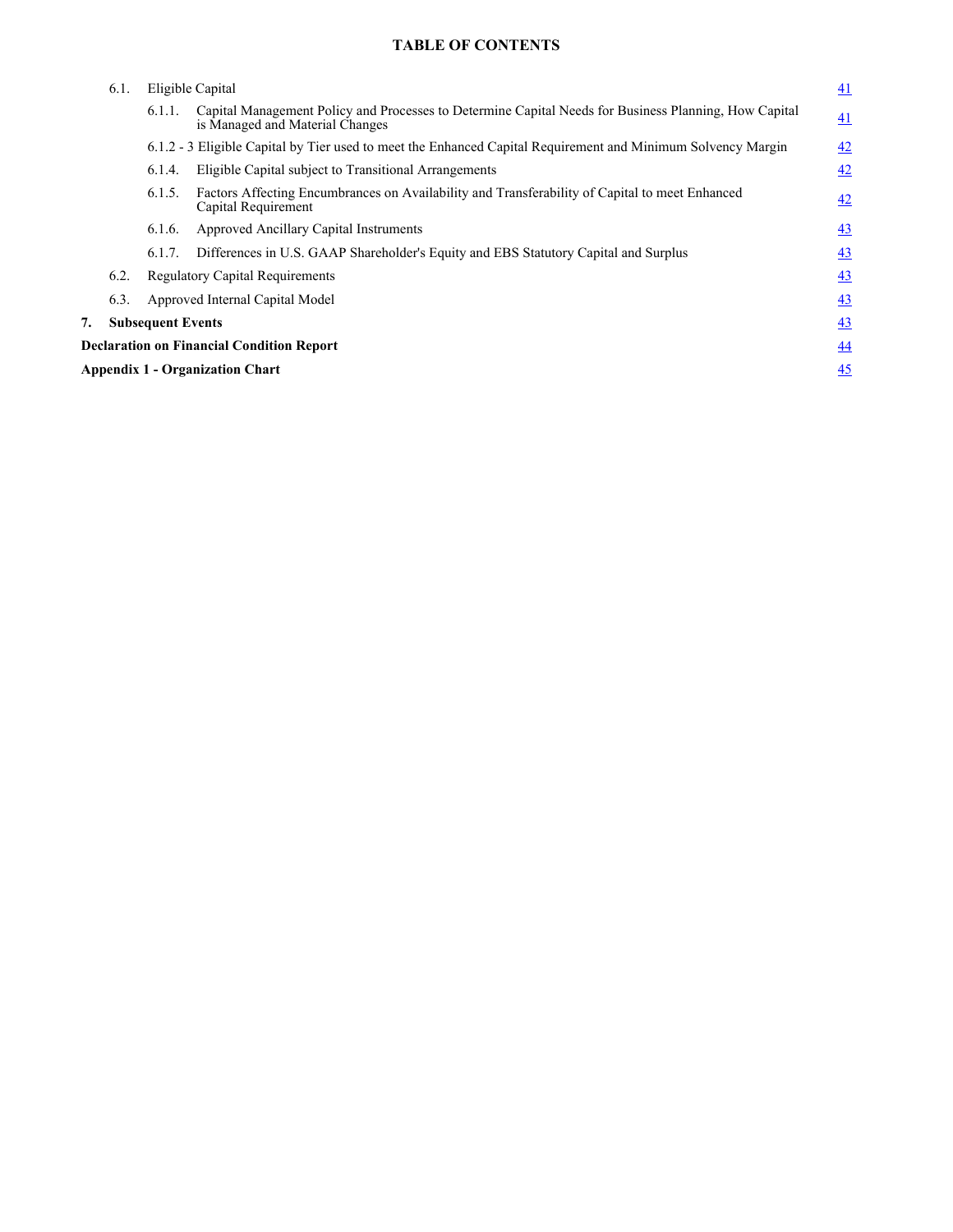#### **AXIS CAPITAL HOLDINGS LIMITED FINANCIAL CONDITION REPORT** For the year ended December 31, 2021

*(In thousands of U.S. dollars)*

## **1. COMPANY HISTORY**

AXIS Capital Holdings Limited ("AXIS Capital") is a Bermuda-based holding company for the AXIS group of companies, collectively (the "Company"). AXIS Capital was incorporated on December 9, 2002, under the laws of Bermuda. Through its operating subsidiaries and branches in Bermuda, the United States ("U.S."), Europe, Singapore and Canada, AXIS Capital provides a broad range of specialty lines insurance and treaty reinsurance to its clients on a worldwide basis. AXIS Capital's underwriting operations are organized around its global underwriting platforms, AXIS Insurance and AXIS Re.

## **2. BUSINESS AND PERFORMANCE**

#### **2.1. Name of Insurance Group**

#### AXIS Capital Holdings Limited

#### **2.2. Name and Contact Details of Approved Group Supervisor**

| Name:         | The Bermuda Monetary Authority        |
|---------------|---------------------------------------|
| Jurisdiction: | Bermuda                               |
| Address:      | <b>BMA House</b>                      |
|               | 43 Victoria Street, Hamilton, Bermuda |
| Phone number: | 441-295-5278                          |

#### **2.3. Name and Contact Details of Approved Group Auditor**

| Organisation:                | Deloitte Ltd.                           |
|------------------------------|-----------------------------------------|
| Address:                     | Corner House                            |
|                              | 20 Parliament Street, Hamilton, Bermuda |
| Phone number: $441-292-1500$ |                                         |

#### **2.4. Ownership Details**

The following table sets forth information as of March 11, 2022 regarding beneficial ownership of our common shares for each person or group known to us to be the beneficial owner of more than  $5\%$  of our common shares<sup>(1)</sup>:

| <b>Owner Name</b>                    | <b>Number of Common Shares</b> | <b>Ownership Percentage</b> |
|--------------------------------------|--------------------------------|-----------------------------|
| T. Rowe Price Associates, Inc. (2)   | 10,658,742                     | $12.5\%$                    |
| The Vanguard Group (3)               | 7,660,385                      | $9.0 \%$                    |
| Pzena Investment Management, LLC (4) | 7,057,524                      | $8.3\%$                     |
| $T-VIII$ PubOpps LP $(5)$            | 6,777,806                      | $7.9\%$                     |

(1) Unless otherwise indicated, the number of common shares beneficially owned and percentage of outstanding common shares are based on 85,275,736 common shares outstanding as of March 11, 2022. Beneficial ownership is determined in accordance with the rules of the SEC and includes sole or shared voting or investment power with respect to such shares. Except as indicated in the footnotes to the table, based on information provided by the persons named in the table, such persons have sole voting and investment power with respect to all common shares shown as beneficially owned by them. Our byelaws reduce the total voting power of any shareholder owning 9.5% or more of our common shares to less than 9.5% of the voting power of our capital stock, but only in the event that a U.S. Shareholder, as defined in our bye-laws, owning 9.5% or more of our common shares is first determined to exist.

- (2) The number of common shares beneficially owned and the information set forth below is based solely on information contained in Amendment No. 4 to Schedule 13G/A filed on February 14, 2022 by T. Rowe Price Associates, Inc., 100 E. Pratt Street, Baltimore, MD 21202, and includes common shares beneficially owned as of December 31, 2021. T. Rowe Price has sole voting power over 3,796,891 common shares and sole dispositive power over 10,658,742 common shares.
- (3) The number of common shares beneficially owned and the information set forth below is based solely on information contained in Amendment No. 8 to Schedule 13G/A filed on February 9, 2022 by The Vanguard Group, 100 Vanguard Blvd., Malvern, PA 19355, and includes common shares beneficially owned as of December 31, 2021. Vanguard has sole dispositive power over 7,552,499 common shares. Vanguard has shared voting power over 47,541 common shares and shared dispositive power over 107,886 common shares.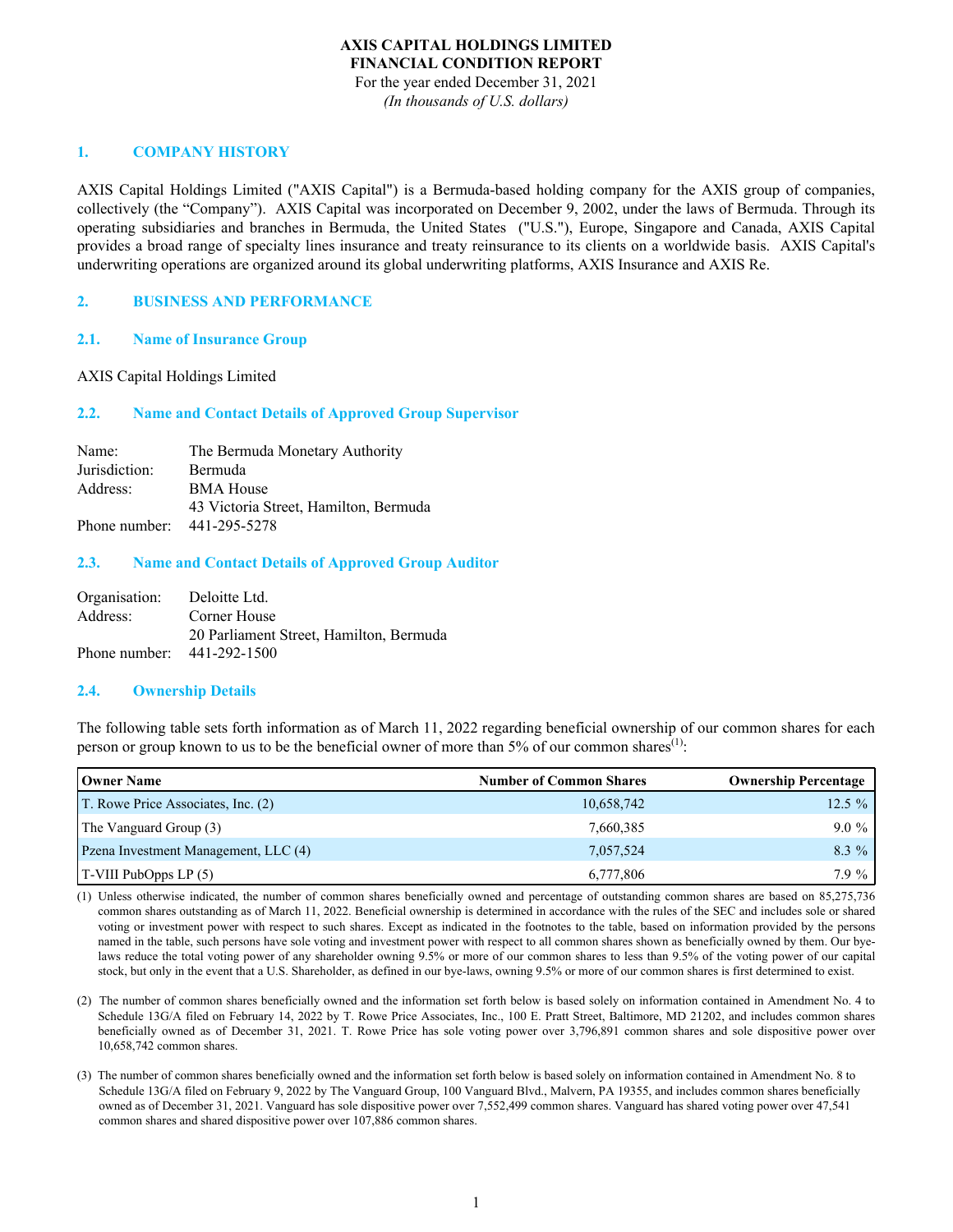For the year ended December 31, 2021 *(In thousands of U.S. dollars)*

- (4) The number of common shares beneficially owned and the information set forth below is based solely on information contained in Amendment No. 7 to Schedule 13G/A filed on January 20, 2022 by Pzena Investment Management, LLC, 320 Park Avenue, 8th Floor, New York, NY 10022, and includes common shares beneficially owned as of December 31, 2021. Pzena has sole voting power over 6,384,097 common shares and sole dispositive power over 7,057,524 common shares.
- (5) The number of common shares beneficially owned and the information set forth below is based solely on information contained in Amendment No. 1 to Schedule 13D filed on August 28,2020 by T-VIII PubOpps LP ("T8"), T-VIII PubOpps GP LLC ("T8 GP"), Trident VIII, L.P. ("Trident VIII"), Trident Capital VIII, L.P. ("Trident VIII GP") and Stone Point Capital LLC ("Stone Point") (collectively, the "Stone Point Reporting Persons"), 20 Horseneck Lane, Greenwich, CT 06830 and includes common shares beneficially owned as of July 24, 2020. The Stone Point Reporting Persons have shared voting power over 6,777,806 common shares. T8, T8 GP, Trident VIII and Trident VIII GP each have shared dispositive power over 6,777,806 common shares.

## **2.5. Group Structure**

See Appendix 1 - Organizational Chart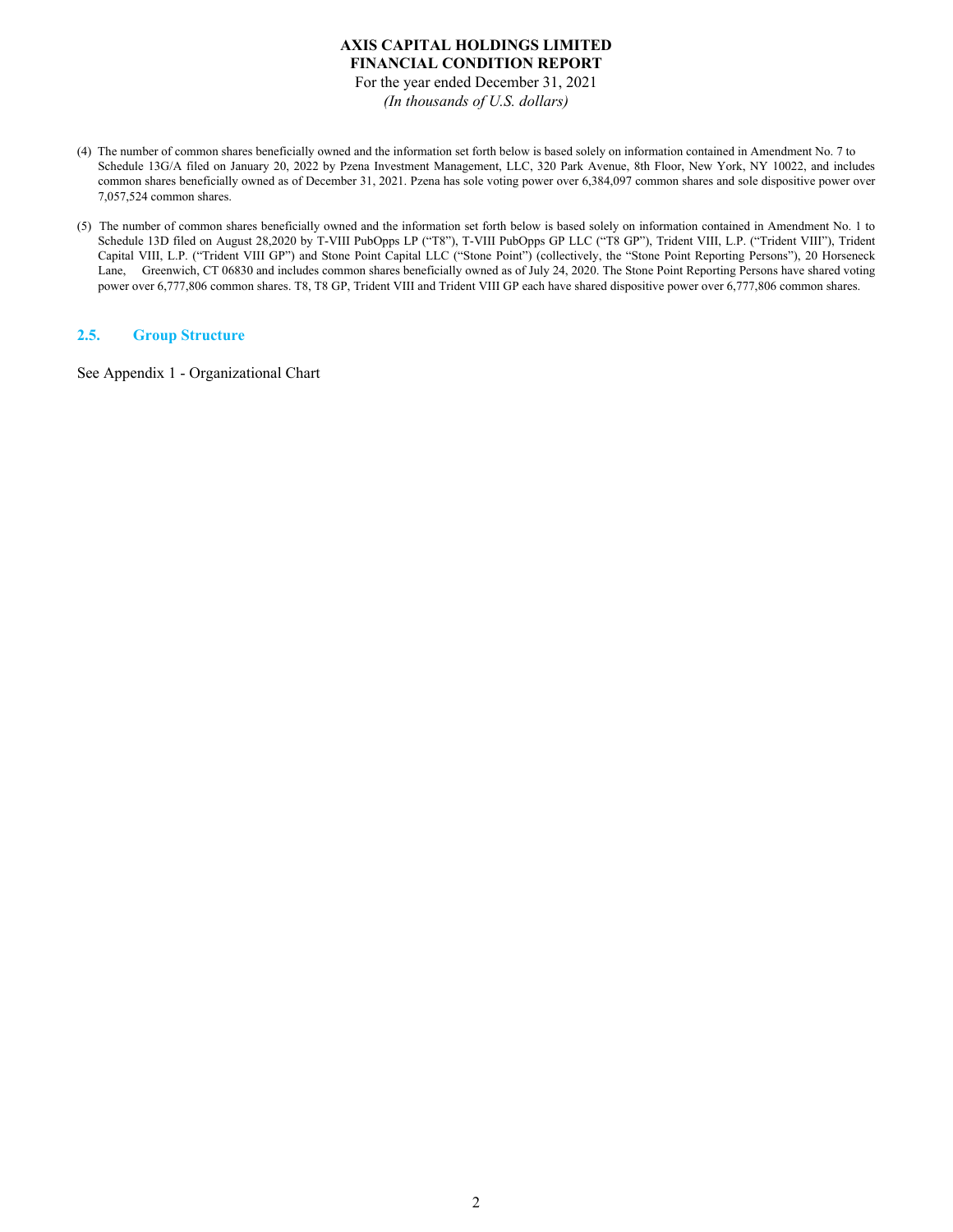For the year ended December 31, 2021 *(In thousands of U.S. dollars)*

#### **2.6. Insurance Business Written**

The following table provides gross premiums written and net earned premiums by segment and line of business:

| <b>Year ended December 31</b> | 2021                             |           |               |                                      | 2020                             |              |                                      |  |
|-------------------------------|----------------------------------|-----------|---------------|--------------------------------------|----------------------------------|--------------|--------------------------------------|--|
|                               | <b>Gross Premiums</b><br>Written |           |               | <b>Net Earned</b><br><b>Premiums</b> | <b>Gross Premiums</b><br>Written |              | <b>Net Earned</b><br><b>Premiums</b> |  |
| <b>Insurance Segment:</b>     |                                  |           |               |                                      |                                  |              |                                      |  |
| Property                      | \$                               | 1,136,508 | <sup>\$</sup> | 662,977                              | $\mathbf S$<br>996,650           | $\mathbf{s}$ | 605,650                              |  |
| Marine                        |                                  | 469,853   |               | 354,193                              | 419,405                          |              | 293,746                              |  |
| Terrorism                     |                                  | 56,117    |               | 47,995                               | 55,781                           |              | 47,378                               |  |
| Aviation                      |                                  | 110,809   |               | 84,882                               | 87,671                           |              | 70,910                               |  |
| Credit and political risk     |                                  | 163,602   |               | 96,604                               | 156,414                          |              | 105,869                              |  |
| Professional lines            |                                  | 1,816,041 |               | 898,307                              | 1,378,503                        |              | 715,276                              |  |
| Liability                     |                                  | 931,075   |               | 354,518                              | 763,155                          |              | 313,291                              |  |
| Accident and health           |                                  | 178,899   |               | 151,134                              | 158,585                          |              | 143,723                              |  |
| Discontinued lines - Novae    |                                  | 328       |               | 729                                  | 2,235                            |              | 3,195                                |  |
| <b>Total Insurance</b>        |                                  | 4,863,232 |               | 2,651,339                            | 4,018,399                        |              | 2,299,038                            |  |
| <b>Reinsurance Segment:</b>   |                                  |           |               |                                      |                                  |              |                                      |  |
| Catastrophe                   |                                  | 492,397   |               | 238,775                              | 551,143                          |              | 244,934                              |  |
| Property                      |                                  | 213,394   |               | 231,080                              | 245,744                          |              | 256,244                              |  |
| Professional lines            |                                  | 353,671   |               | 220,448                              | 312,935                          |              | 207,605                              |  |
| Credit and surety             |                                  | 208,108   |               | 158,549                              | 232,699                          |              | 187,721                              |  |
| Motor                         |                                  | 279,960   |               | 247,092                              | 304,439                          |              | 255,916                              |  |
| Liability                     |                                  | 722,316   |               | 431,012                              | 618,913                          |              | 396,906                              |  |
| Agriculture                   |                                  | 86,128    |               | 82,744                               | 70,500                           |              | 73,696                               |  |
| Engineering                   |                                  | (6, 464)  |               | 28,238                               | 25,886                           |              | 60,521                               |  |
| Marine and aviation           |                                  | 73,866    |               | 58,678                               | 73,103                           |              | 53,516                               |  |
| Accident and health           |                                  | 398,641   |               | 361,197                              | 371,828                          |              | 333,996                              |  |
| Discontinued lines - Novae    |                                  | 735       |               | 698                                  | 1,349                            |              | 1,216                                |  |
| <b>Total Reinsurance</b>      |                                  | 2,822,752 |               | 2,058,511                            | 2,808,539                        |              | 2,072,271                            |  |
| <b>Total</b>                  | S                                | 7,685,984 | S             | 4,709,850                            | 6,826,938<br>\$                  | S            | 4,371,309                            |  |

The following table provides gross premiums written by geographical location of our subsidiaries as follows:

|                         | <b>Gross Premiums Written</b> |           |              |           |  |
|-------------------------|-------------------------------|-----------|--------------|-----------|--|
| Year ended December 31, | 2021<br>2020                  |           |              |           |  |
| Bermuda                 | \$                            | 542,693   | - \$         | 602,432   |  |
| Ireland                 |                               | 1,667,496 |              | 1,516,596 |  |
| <b>United States</b>    |                               | 4,002,748 |              | 3,398,108 |  |
| Lloyd's of London       |                               | 1,473,047 |              | 1,309,802 |  |
| <b>Total</b>            | -S                            | 7,685,984 | $\mathbf{s}$ | 6,826,938 |  |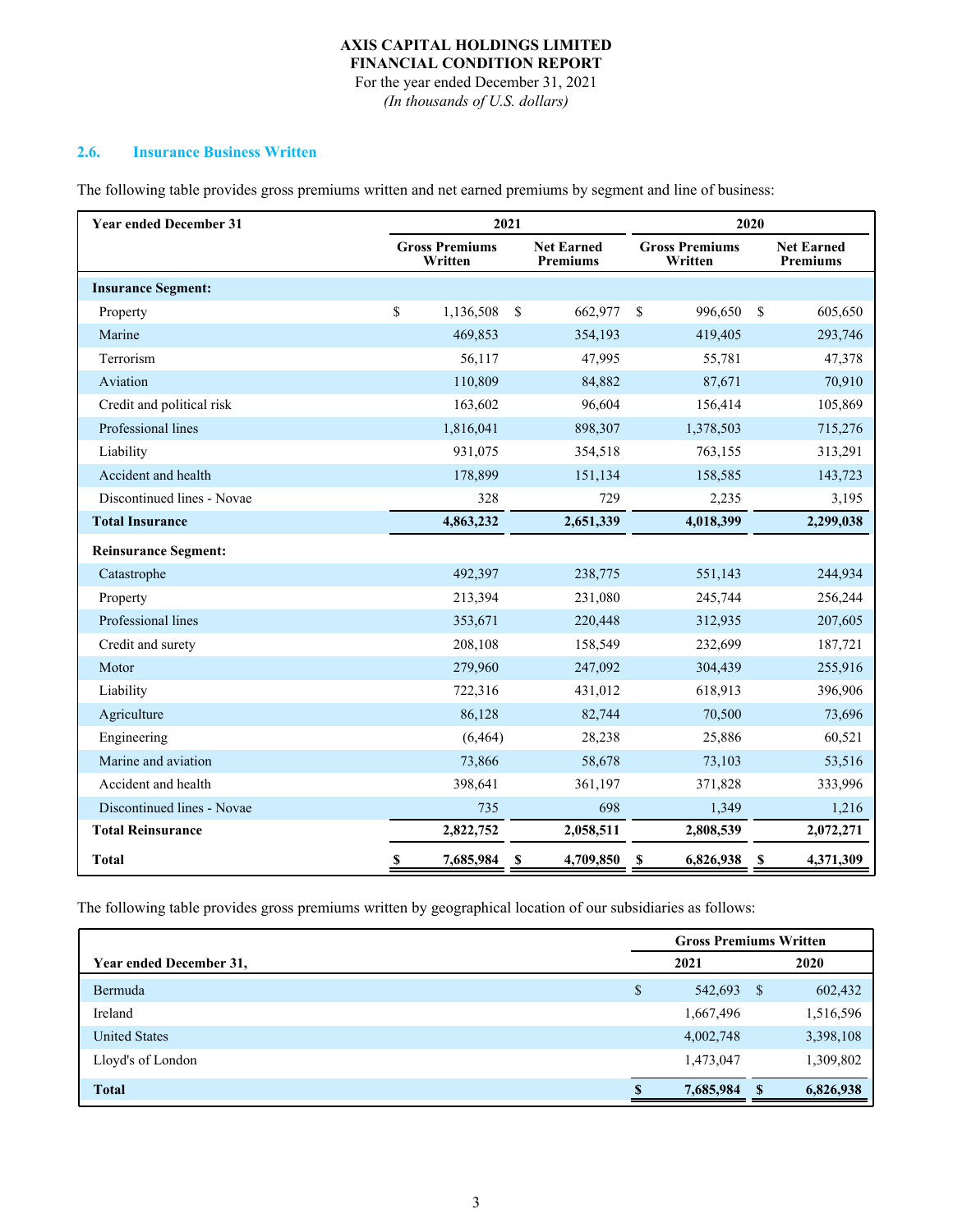For the year ended December 31, 2021 *(In thousands of U.S. dollars)*

#### **2.7. Investment Performance**

The following table provides a breakdown of the Company's investments:

| As at December 31,                                  | 2021             |   | 2020       |
|-----------------------------------------------------|------------------|---|------------|
| Fixed maturities, at fair value                     | \$<br>12,758,233 | S | 12,041,799 |
| Equity securities, at fair value                    | 655,675          |   | 518,445    |
| Mortgage loans, held for investments, at fair value | 594,088          |   | 593,290    |
| Other investments, at fair value                    | 947,982          |   | 829,156    |
| Equity method investments                           | 146,293          |   | 114,209    |
| Short-term investments, at fair value               | 31,063           |   | 161,897    |
| <b>Total Investments</b>                            | 15, 133, 334     |   | 14,258,796 |

The following table provides a breakdown of fixed maturities and equity securities by asset type, at fair value:

| As at December 31,             |    | 2021       |               | 2020       |
|--------------------------------|----|------------|---------------|------------|
| <b>Fixed Maturities:</b>       |    |            |               |            |
| U.S. government and agency     | \$ | 2,682,448  | <sup>\$</sup> | 1,918,699  |
| Non-U.S. government            |    | 795,178    |               | 671,273    |
| Corporate debt                 |    | 4,532,884  |               | 4,655,951  |
| Agency RMBS <sup>(1)</sup>     |    | 1,074,589  |               | 1,286,209  |
| CMBS <sup>(2)</sup>            |    | 1,248,191  |               | 1,353,587  |
| Non-Agency RMBS                |    | 186,164    |               | 140,104    |
| $ABS^{(3)}$                    |    | 2,029,941  |               | 1,720,078  |
| Municipals <sup>(4)</sup>      |    | 208,838    |               | 295,898    |
| <b>Total Fixed Maturities</b>  |    | 12,758,233 | \$            | 12,041,799 |
| <b>Equity Securities:</b>      |    |            |               |            |
| Common stocks                  | \$ | 1,364      | <sup>\$</sup> | 10,942     |
| <b>Preferred Stocks</b>        |    | 179        |               | 8,068      |
| Exchange-traded funds          |    | 336,815    |               | 221,718    |
| Bond mutual funds              |    | 317,317    |               | 277,717    |
| <b>Total Equity Securities</b> | S  | 655,675    | S             | 518,445    |

(1) Residential mortgage-backed securities ("RMBS") originated by U.S. government-sponsored agencies.

(2) Commercial mortgage-backed securities ("CMBS").

(3) Asset-backed securities ("ABS") include debt tranched securities collateralized primarily by auto loans, student loans, credit card receivables and collateralized loan obligations ("CLOs").

(4) Municipals include bonds issued by states, municipalities and political subdivisions.

At December 31, 2021, our fixed maturities had a weighted average credit rating of AA- , a book yield of 1.9% and an average duration of 3.0 years.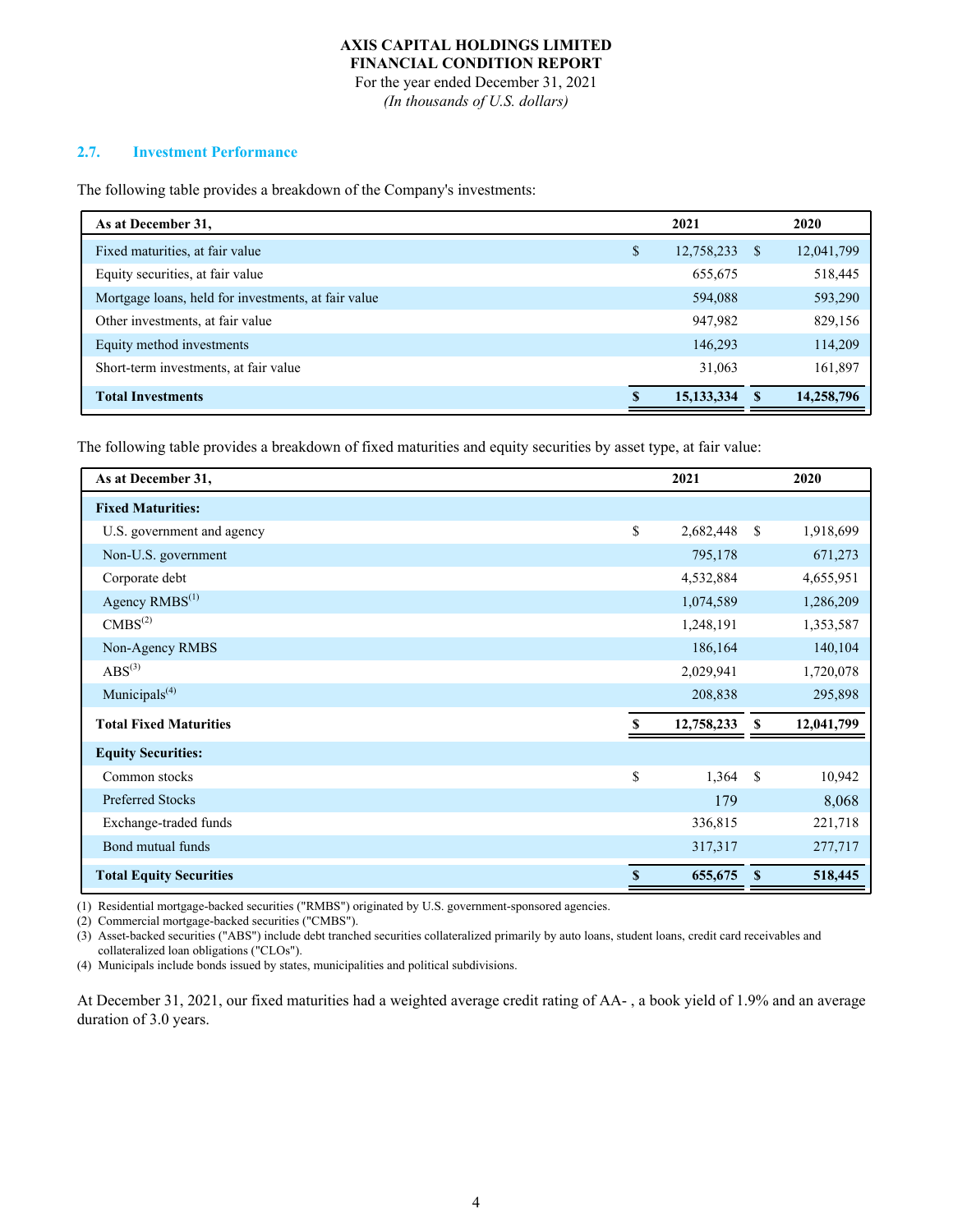For the year ended December 31, 2021 *(In thousands of U.S. dollars)*

The following table provides a breakdown of other investments by asset type, at fair value:

| As at December 31,               | 2021             |      | 2020    |
|----------------------------------|------------------|------|---------|
| Long/short equity funds          | \$<br>$3,476$ \$ |      | 25,300  |
| Multi-strategy funds             | 56,012           |      | 121,420 |
| Direct lending funds             | 289,867          |      | 272,131 |
| Private equity funds             | 249,974          |      | 124,706 |
| Real estate funds                | 238,222          |      | 164,250 |
| CLO-Equities                     | 5,910            |      | 6,173   |
| Other privately held investments | 104,521          |      | 70,011  |
| Overseas deposits                |                  |      | 45,165  |
| <b>Total Other Investments</b>   | 947,982          | - \$ | 829,156 |

The investment strategies for the above funds are as follows:

- *Long/short equity funds*: Seek to achieve attractive returns primarily by executing an equity trading strategy involving long and short investments in publicly-traded equity securities.
- *• Multi-strategy funds*: Seek to achieve above-market returns by pursuing multiple investment strategies to diversify risks and reduce volatility. This category includes funds of hedge funds which invest in a large pool of hedge funds across a diversified range of hedge fund strategies.
- *Direct lending funds*: Seek to achieve attractive risk-adjusted returns, including current income generation, by investing in funds which provide financing directly to borrowers.
- *Private equity funds*: Seek to achieve attractive risk-adjusted returns by investing in private transactions over the course of several years.
- *Real estate funds*: Seek to achieve attractive risk-adjusted returns by making and managing investments in real estate and real estate securities and businesses.

Overseas deposits include investments in private funds where the underlying investments are primarily U.S. government, non-U.S. government and corporate debt securities. The funds do not trade on an exchange.

The following table provides the annualized returns on investments (excluding investment expenses) by asset class:

| Year ended December 31,              | 2021      | 2020      |
|--------------------------------------|-----------|-----------|
| Cash and cash equivalents            | $0.3\%$   | $0.9\%$   |
| <b>Fixed maturities</b>              | $(0.4)\%$ | $5.5\%$   |
| Equity securities                    | $8.1\%$   | $11.7\%$  |
| Other investments                    | 21.3%     | 2.1%      |
| Equity method investments            | 24.6%     | $(3.4)\%$ |
| Mortgage loans, held for investments | 2.8%      | 2.9%      |
| Short-term investments               | 0.5%      | $4.0\%$   |
|                                      |           |           |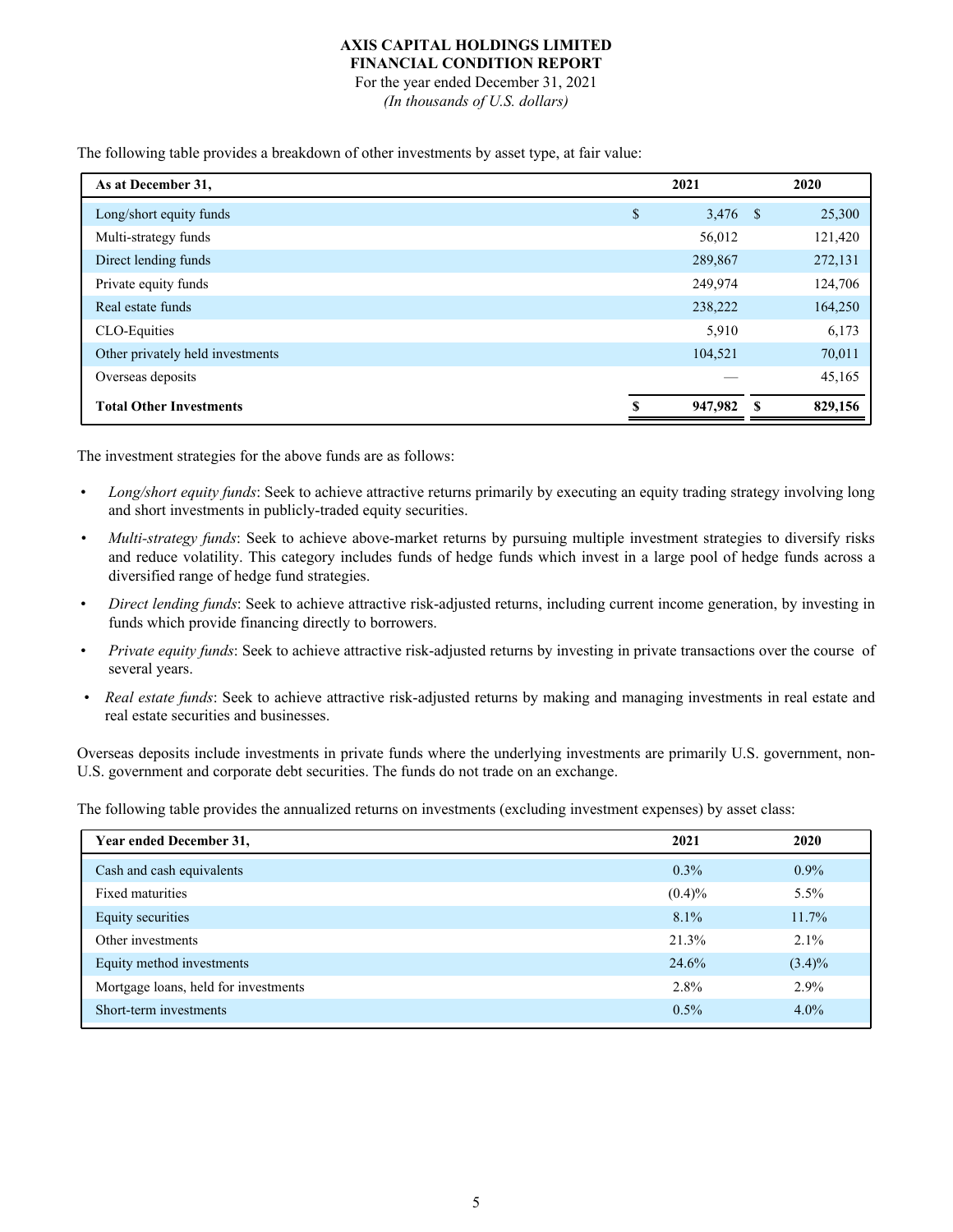For the year ended December 31, 2021 *(In thousands of U.S. dollars)*

#### **2.8. Material Income and Expenses**

The Company's main revenue source is premiums. The Company purchases reinsurance to reduce exposure to significant losses. Gross premiums written increased by \$859 million or 13% in 2021 compared to 2020 with increases in both the insurance and reinsurance segments.

Gross premiums written in 2021 increased by \$845 million, or 21%, compared to 2020 for the insurance segment. The increase was primarily attributable to professional lines, liability, property, marine, aviation, and accident and health lines.

The increases in professional lines, liability, property and marine lines were due to new business and favorable rate changes. The increase in aviation lines was due to premium adjustments, favourable rate changes, and new business. The increase in accident and health lines was due to new business.

Gross premiums written in 2021 increased by \$14 million, or 1%, compared to 2020 for the reinsurance segment. The increase was primarily attributable to liability, professional lines and accident and health lines, partially offset by decreases in catastrophe, property, engineering, credit and surety, and motor lines.

The increases in liability, professional lines and accident and health lines were driven by favourable market conditions associated with renewals and new business. The increase in liability lines was also due to the restructuring of several significant contracts. The increase in professional lines was also due to premium adjustments associated with favourable market conditions. The increase in accident and health lines was also due to premium adjustments following the exit from Middle East business in 2020.

The decreases in catastrophe lines was driven by non-renewals and decreased line sizes associated with the repositioning of the portfolio, partially offset by reinstatement premiums associated with significant catastrophe losses. The decreases in property and motor lines were driven by non-renewals and decreased line sizes associated with the repositioning of the portfolio. The decrease in engineering lines was driven by non-renewals and premium adjustments following the exit from this line of business in 2020. The decrease in credit and surety lines was driven by premium adjustments.

Net premiums earned increased by \$339 million or 8% in 2021 compared to 2020 with an increase in the insurance segment and a decrease in the reinsurance segment.

Net premiums earned in 2021 increased by \$352 million, or 15%, compared to 2020 for the insurance segment. The increase was primarily driven by increases in gross premiums earned in professional lines, liability, property, marine and aviation lines, partially offset by increases in ceded premiums earned in professional lines, liability and property lines.

Net premiums earned in 2021 decreased by \$14 million, or 1%, compared to 2020 for the reinsurance segment. The decrease was primarily driven by decreases in gross premiums earned in credit and surety, property and engineering lines, together with increases in ceded premiums earned in liability and professional lines. These decreases were partially offset by increases in gross premiums earned in liability, professional lines, and accident and health lines and decreases in ceded premiums earned in credit and surety, accident and health, and property lines.

The Company's most significant expense is net losses and loss expenses on premiums earned. Other significant expenses are costs incurred to acquire business and general and administrative expenses. The Company's combined ratio decreased in 2021 to 97.5% from 109.6% in 2020. The decreased combined ratio in 2021 was due to reduced net losses and loss expenses and acquisition costs, partially offset by increased general and administrative expenses. The reduced loss ratio was due to increased catastrophe and weather-related losses (including COVID-19 related losses) contributing 17.7% to the incurred loss ratio in 2020 compared to 9.5% in 2021 and to a lessor extent increased favourable prior year reserve development in 2021 of 0.7% compared to 0.3%.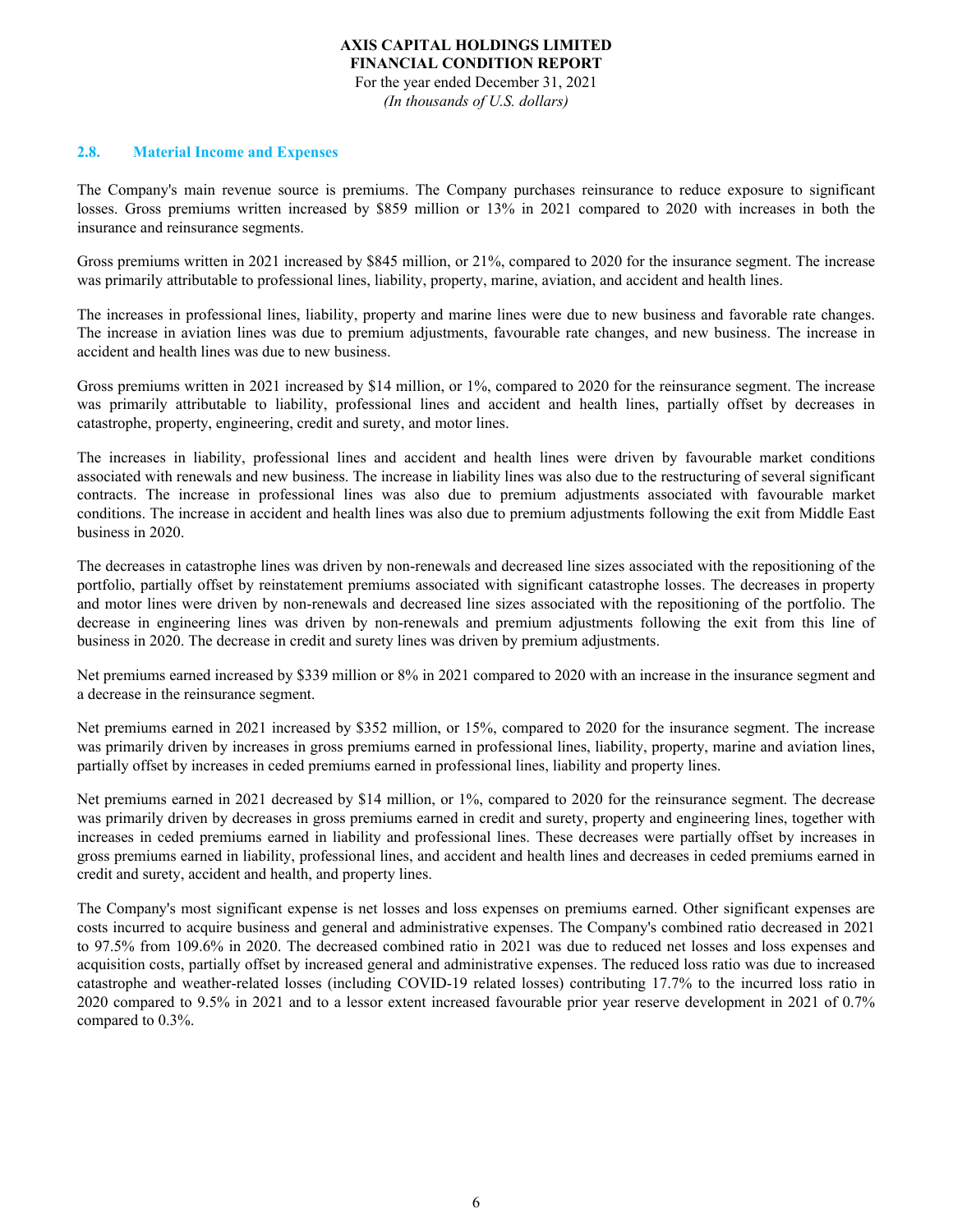For the year ended December 31, 2021 *(In thousands of U.S. dollars)*

The following table provides the Company's more significant expenses:

| Year ended December 31,              | 2021 |           |                                    |   | 2020      |                                    |  |  |
|--------------------------------------|------|-----------|------------------------------------|---|-----------|------------------------------------|--|--|
|                                      |      | Amount    | % of Net Earned<br><b>Premiums</b> |   | Amount    | % of Net Earned<br><b>Premiums</b> |  |  |
| Net losses and loss expenses         | \$   | 3,008,783 | 63.9%                              |   | 3,281,252 | $75.1\%$                           |  |  |
| Acquisition costs                    |      | 921,834   | 19.6%                              |   | 929.517   | 21.3%                              |  |  |
| General and administrative expenses  |      | 663,304   | $14.0\%$                           |   | 579,790   | 13.2%                              |  |  |
| Underwriting expenses/combined ratio |      | 4,593,921 | 97.5%                              | D | 4,790,559 | 109.6%                             |  |  |

## **3. GOVERNANCE STRUCTURE**

## **3.1. Board and Senior Executives**

## **3.1.1. Board and Senior Executives Roles and Responsibilities**

## **Board of Directors**

| Name                 | <b>Board Position</b>                           |
|----------------------|-------------------------------------------------|
| Albert A. Benchimol  | Chief Executive Officer, President and Director |
| Henry B. Smith       | Chairman of the Board of Directors              |
| W. Marston Becker    | <b>Independent Director</b>                     |
| Charles A. Davis     | <b>Independent Director</b>                     |
| Anne Melissa Dowling | <b>Independent Director</b>                     |
| Elanor R. Hardwick   | <b>Independent Director</b>                     |
| Michael Millegan     | <b>Independent Director</b>                     |
| Thomas C. Ramey      | <b>Independent Director</b>                     |
| Axel Theis           | <b>Independent Director</b>                     |
| Barbara A. Yastine   | <b>Independent Director</b>                     |
| Lizabeth H. Zlatkus  | <b>Independent Director</b>                     |

**Senior Executives**

| Name                | <b>Position</b>                                 |
|---------------------|-------------------------------------------------|
| Albert A. Benchimol | Chief Executive Officer, President and Director |
| Steve Arora         | Chief Executive Officer, AXIS Reinsurance       |
| Conrad D. Brooks    | <b>General Counsel</b>                          |
| Noreen McMullan     | Chief People Officer                            |
| David Phillips      | Chief Investment Officer                        |
| Linda Ventresca     | Chief Strategy Officer                          |
| Peter Vogt          | Chief Financial Officer                         |
| Peter Wilson        | Chief Executive Officer, AXIS Insurance         |
| Vincent C. Tizzio   | Senior Advisor - Insurance Market Strategy      |
| Keith Schlosser     | Global Chief Information Officer                |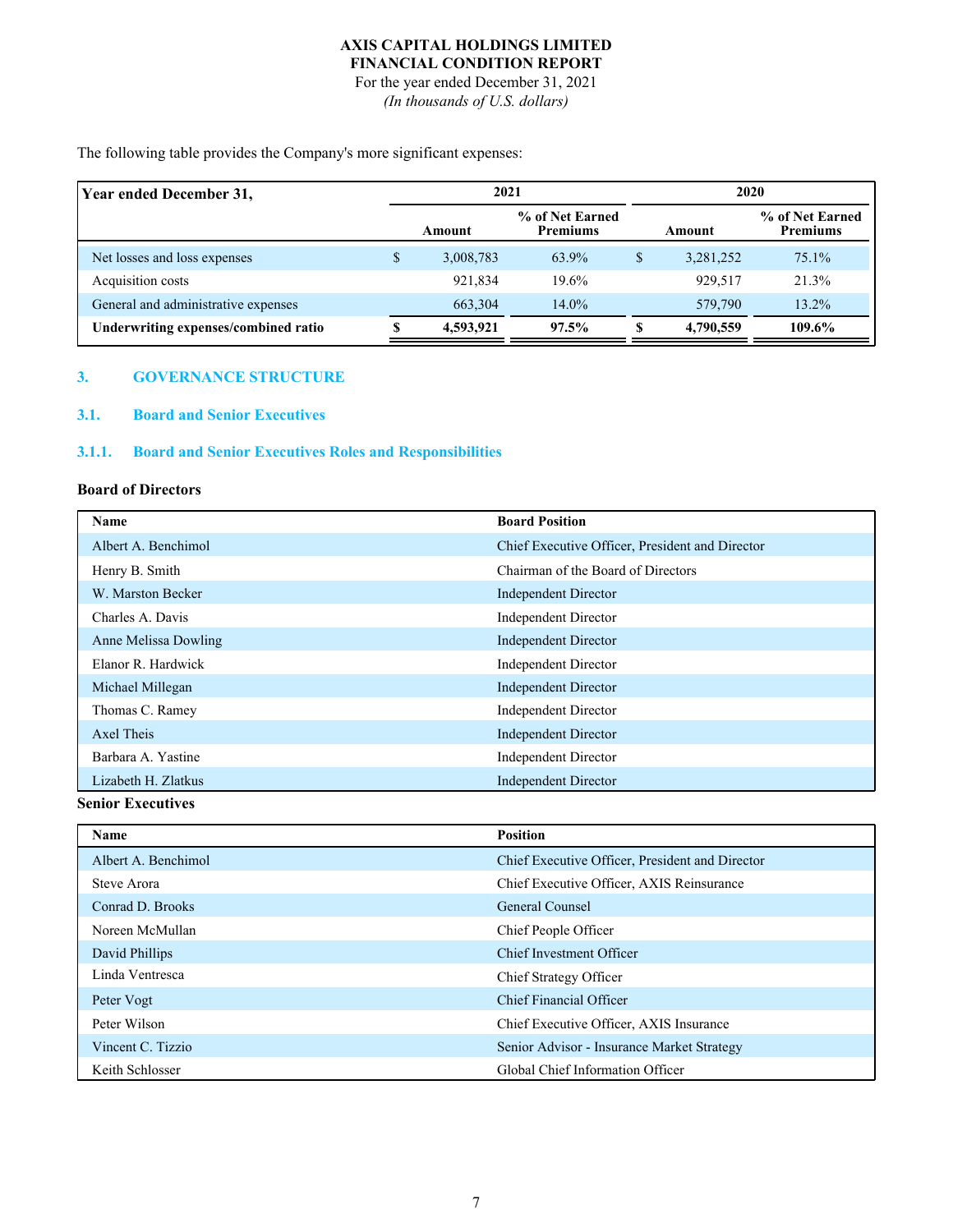For the year ended December 31, 2021 *(In thousands of U.S. dollars)*

### **Role of Board, Management and Employees**

The Company's business is conducted by its employees, managers and officers under the management of the Chief Executive Officer ("CEO") and the oversight of the Board. The Board is elected by the shareholders to oversee the actions and results of management and to advance the shareholders' interests in maximizing value over the long-term.

## **Director Responsibilities**

The Board is ultimately responsible for maintaining the integrity of the Company. The Board is also responsible for:

- Evaluating and approving sound business strategies in order to deliver sustainable long-term value for stakeholders;
- Selecting, evaluating and determining compensation for the Chief Executive Officer;
- Establishing appropriate corporate governance structures;
- Ensuring the integrity of financial statements;
- Assessing major risk factors and reviewing policies to manage and mitigate risk; and
- Assuring the Company's business is conducted on an ethical basis in compliance with applicable laws, rules and regulations.

In discharging their responsibilities, directors shall exercise their business judgment to act in ways they reasonably believe to reflect the best interests of the Company and its shareholders. Directors are entitled to rely on the integrity of management, outside advisors and outside auditors.

The proceedings and deliberations of the Board and its committees are confidential. Directors shall maintain the confidentiality of information received in connection with his or her service as a director.

## **Duties of Non-Management Directors**

Non-management directors must meet at regularly scheduled executive sessions without management present. In addition, if the non-management directors include any directors who are not "independent", the independent directors alone shall hold at least one meeting per year. If the Chair is an employee of the Company or is otherwise not independent, the independent directors shall elect or reaffirm by majority vote a "Lead Independent Director", as discussed in more detail below. The Lead Independent Director, or the Chair, if the Chair is independent, shall lead the executive sessions. Non-management and independent directors may meet at other times as determined by the Lead Independent Director or a majority of nonmanagement or independent directors. The Lead Independent Director shall provide notice of all such meetings to all of the directors.

These meetings will address such topics as determined by the Lead Independent Director or other non-management or independent directors and the Chair and the CEO will be briefed on the substance of the issues addressed at these meetings, as appropriate.

## **Lead Independent Director**

In addition to the duties of all Board members, which shall not be limited or diminished by the Lead Independent Director's role, the specific responsibilities of a Lead Independent Director shall include: (i) presiding at executive sessions of the nonmanagement and independent directors as well as all meetings at which the Chair is not present; (ii) providing input on meeting agendas and information that is sent to the Board; (iii) assisting in scheduling Board meetings; (iv) acting as a liaison between the independent directors and the Chair; (v) recommending, as appropriate, that the Board of Directors retain consultants who will report directly to the Board of Directors; and (vi) periodically consulting and communicating with major shareholders or on an as-requested basis.

The Lead Independent Director shall be elected by a vote of the independent directors for a term of office of three (3) years or until his or her successor shall be duly appointed.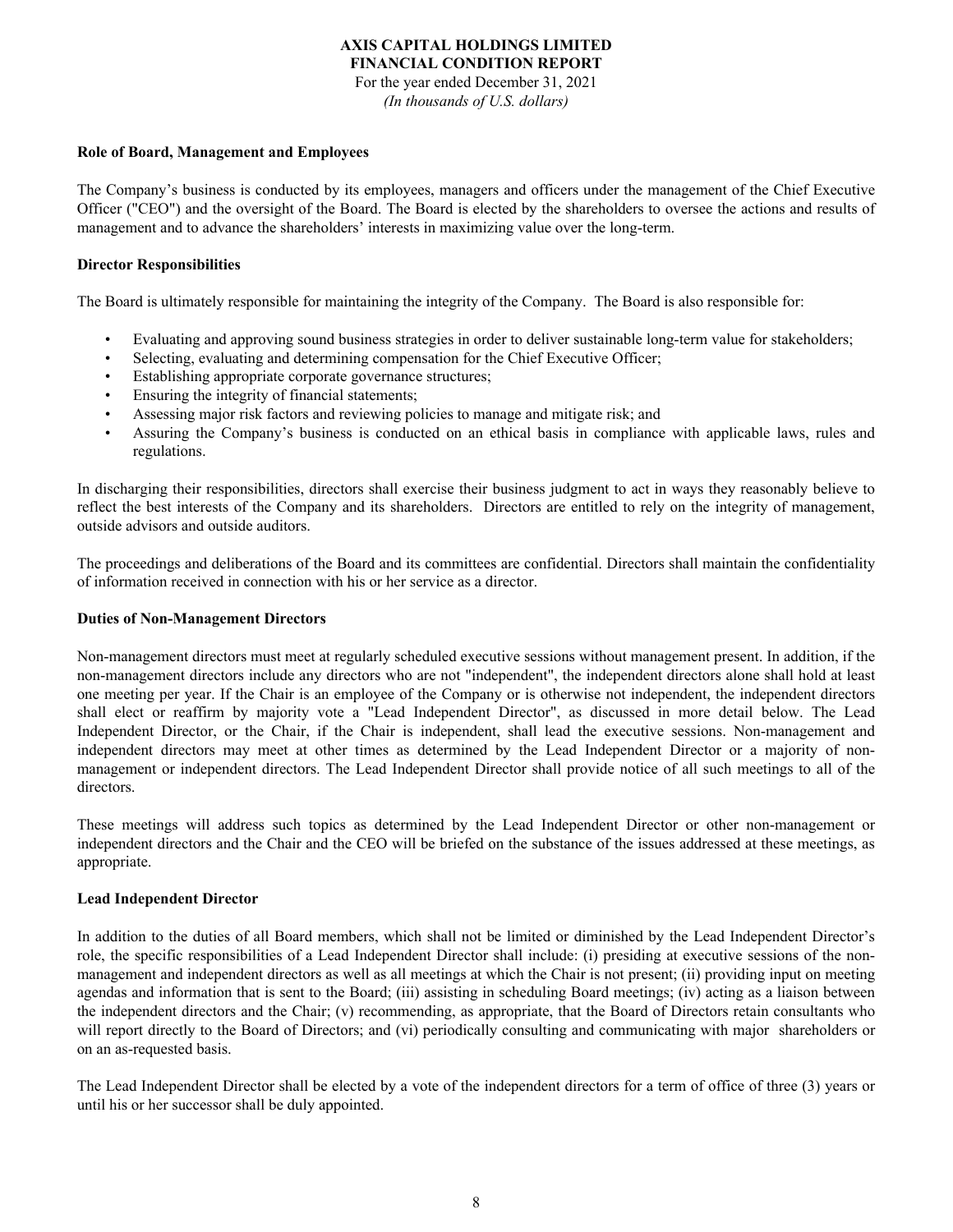For the year ended December 31, 2021 *(In thousands of U.S. dollars)*

#### **Compliance with Company Policies**

The Company shall maintain policies including a Corporate Disclosure Policy, Insider Trading Policy and a Code of Business Conduct and Whistleblower Policy, the latter two of which shall address the procedures for reporting potential and actual violations relating to any law, rule, regulation or Company policy. All directors are required to comply with the Company's policies.

#### **Board Committees**

Committees shall be established by the Board to facilitate and assist in the execution of the Board's responsibilities. The Board may establish and maintain committees as appropriate under the circumstances.

#### *Standing Committees*

The Board shall have, at all times, an Audit Committee, a Compensation Committee, a Corporate Governance and Nominating Committee, a Finance Committee and a Risk Committee.

All members of these committees, with the exception of the Finance Committee and Risk Committee, shall be independent directors under the independence requirements of the New York Stock Exchange and other requirements set forth in applicable laws, rules and regulations. If a director ceases to be independent under these standards while serving on one of these committees, he or she should promptly resign.

The Board will appoint committee members with the assistance of the Corporate Governance and Nominating Committee. Committee members may be periodically rotated as appropriate.

Each committee shall have a written charter that sets forth the purpose, duties and responsibilities of each committee as well as the qualifications of each committee member. Each charter will require an annual self-evaluation of the committee's performance and the adequacy of the committee's charter.

The roles and responsibilities of the Committees are as follows:

#### *Executive Committee*

The Executive Committee may exercise the authority of the Board when the entire Board is not available to meet, except in cases where the action of the entire Board is required by our memorandum of association, our bye-laws or applicable law.

#### *Audit Committee*

The Audit Committee has general responsibility for the oversight of the integrity of our financial statements, our compliance with legal and regulatory requirements, our independent auditor's qualifications and independence and the performance of our internal audit functions and independent auditors. The Committee appoints, retains and determines the compensation for our independent auditors, pre-approves the fees and services of the independent auditors and reviews the scope and results of their audit. The Audit Committee has been established in accordance with Rule 10A-3 of the U.S. Securities Exchange Act of 1934, as amended (the "Exchange Act"). Each member of the Audit Committee is a non-management director and is independent based on the listing standards of the NYSE and our Corporate Governance Guidelines. Our Board has determined that each of Messrs. Becker, Ramey and Theis and Mses. Dowling, Yastine and Zlatkus qualify as an audit committee financial expert pursuant to the rules and regulations of the SEC.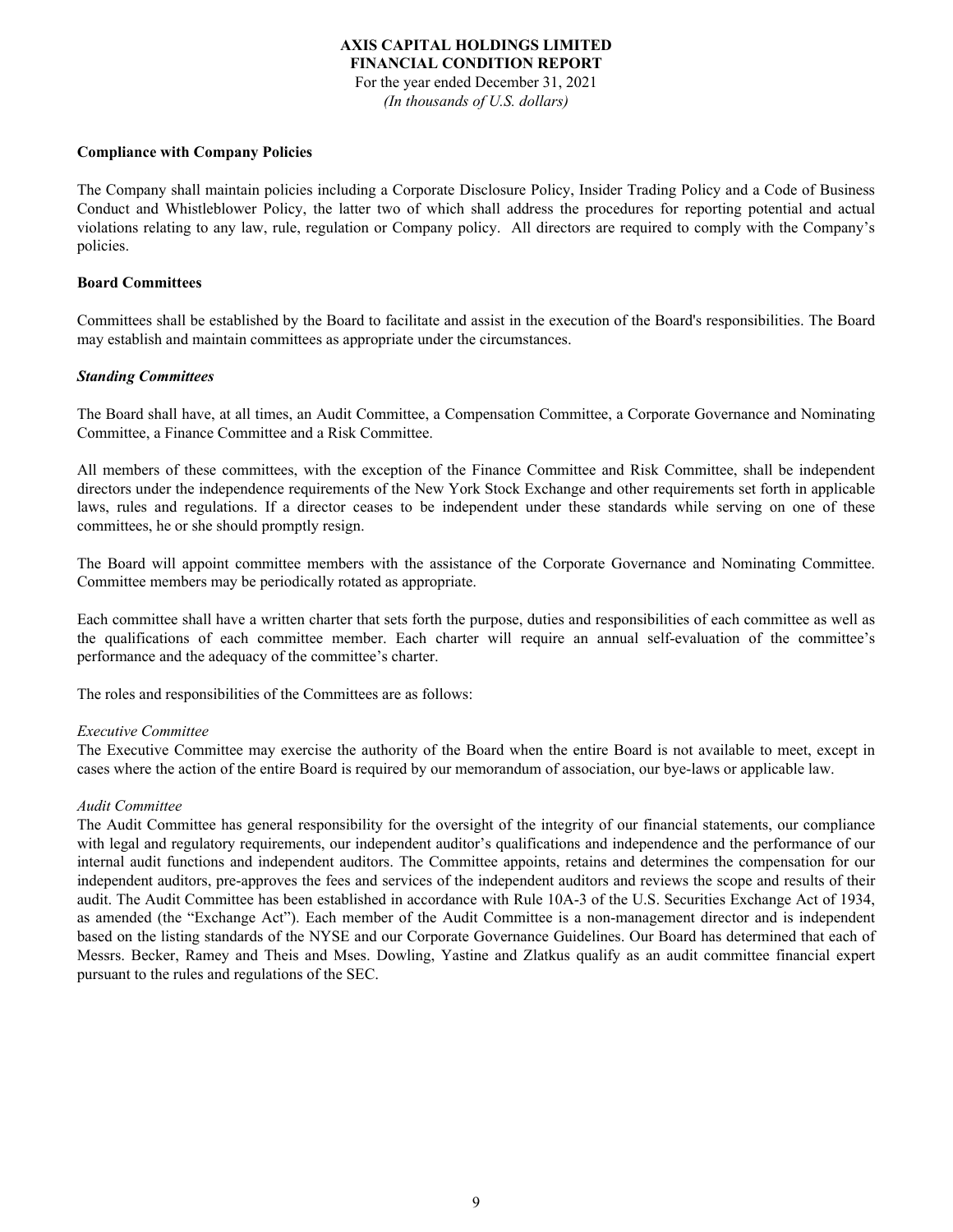For the year ended December 31, 2021 *(In thousands of U.S. dollars)*

#### *Human Capital and Compensation Committee*

The Human Capital and Compensation Committee establishes compensation for our Chief Executive Officer and certain other executives in light of our established corporate performance goals and reviews and approves overall officer, management and employee compensation policies, incentive compensation plans, equity-based plans and director compensation. In 2021, the Human Capital and Compensation Committee expanded and formalized its responsibilities upon delegation from the Corporate Governance, Nominating and Social Responsibility Committee to include primary oversight of the Company's human capital management efforts, including diversity, equity and inclusion, human rights, talent development and employee engagement (as delegated by the Corporate Governance, Nominating and Social Responsibility Committee). In addition, the Committee, formerly known as the Compensation Committee, was renamed to reflect its new responsibilities and to emphasize the Company's commitment to human capital management. Each member of this Committee is a "non-employee director" for purposes of Rule 16b-3 under the Exchange Act and is independent as defined in the listing standards of the NYSE and in accordance with our Corporate Governance Guidelines.

#### *Corporate Governance, Nominating and Social Responsibility Committee*

The Corporate Governance, Nominating and Social Responsibility Committee takes a leadership role in shaping our corporate governance by identifying and proposing qualified director nominees, overseeing the purpose, structure and composition of our Board committees and periodically reviewing our Code of Business Conduct and Corporate Governance Guidelines. The Committee also establishes and oversees our Board and committee evaluation process which occurs annually. Additionally, the Committee oversees our ESG and sustainability initiatives which are considered to be an essential part of our governance and are discussed in detail further in our proxy statement. In 2021, the Committee delegated oversight of human capital management, a component of the Company's ESG program, to the Company's Human Capital and Compensation Committee. In addition, the Committee, formerly known as the Corporate Governance and Nominating Committee, was renamed to reflect and formalize its primary responsibility for ESG and sustainability. Each member of this Committee is a non-management director and is independent as defined in the listing standards of the NYSE and in accordance with our Corporate Governance Guidelines.

## *Finance Committee*

The Finance Committee oversees the investment and treasury function of the Company, including the investment of funds and financing facilities. Its responsibilities include: approving our investment policies and guidelines, reviewing the performance of the investment portfolio, monitoring the need for additional financing and ensuring compliance with outstanding debt facility covenants.

#### *Risk Committee*

The Risk Committee assists the Board in its oversight of risks to which the Company is exposed and monitors our compliance with our aggregate risk standards and risk appetite. The Risk Committee also reviews compensation practices to determine whether our policies and plans are consistent with the Company's risk framework and do not encourage excessive risk taking.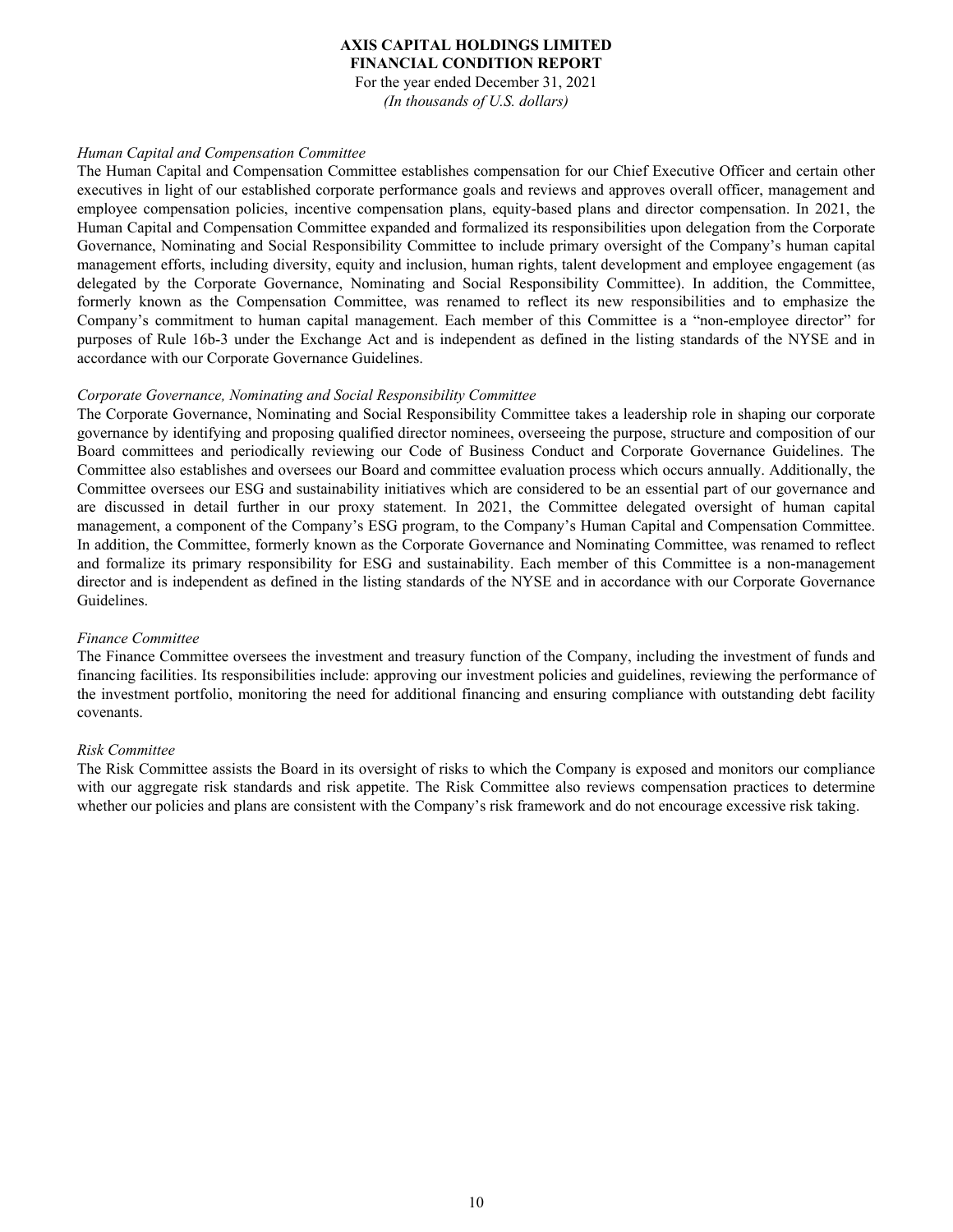For the year ended December 31, 2021 *(In thousands of U.S. dollars)*

#### **3.1.2. Remuneration Policy and Practices**

#### **Director Compensation**

The form and amount of director compensation shall be determined by the Board upon the recommendation of the Human Capital and Compensation Committee. In doing so, the Board and the Human Capital and Compensation Committee shall be guided by the following principles:

- Director compensation should be comparable to companies of similar size, complexity and industry;
- Director compensation should align the interests of directors with those of the shareholders;
- The structure of director compensation should be transparent; and
- Compensation for committee service may vary depending upon required time commitment and nature of duties and responsibilities, so long as the additional compensation is of the same form available to all directors.

Employee directors are not paid additional compensation for their service as directors.

#### **Independence Concerns**

In determining the form and amount of director compensation and director independence, it must be considered that directors' independence may be jeopardized if director compensation exceeds what is customary. Similar concerns are raised if substantial charitable contributions are made to an organization with which the director is affiliated, or if the Company provides other types of indirect compensation to a director (including, for example, entering into a consulting contract with a director or an organization with which the director is affiliated).

#### **Review**

The Compensation Committee shall conduct an annual review of director compensation, as well as an annual review of the principles for determining compensation form and amount.

#### **Executive Compensation**

We are a specialty insurer and global reinsurer that provides our clients and distribution partners with a broad range of risk transfer products and services and meaningful capacity, backed by excellent financial strength. Accordingly, it is critical that we recruit, retain and motivate the best talent in the highly competitive global specialty insurance and reinsurance marketplace. To achieve these goals, we have designed our executive compensation programs to retain and reward leaders who create long-term value for our shareholders. The combination of fixed and variable compensation that we pay to our Named Executive Officers  $("NEO")^{(1)}$  is structured to reward above-median performance with above-median levels of compensation and conversely, to provide below-median compensation for below-median performance. A large portion of our NEOs' compensation is variable, or performance-based, and consists of annual incentive awards and long-term equity awards, while the fixed component of their compensation is designed to reflect their significant level of responsibility and overall contributions to our success. The primary consideration for our compensation decisions continues to be the assessment of our overall financial performance based on: (i) certain short-term and long-term financial metrics and (ii) both business unit and individual performance.

(1) The term "Named Executive Officers" refers to Albert Benchimol, Steve Arora, David Phillips, Peter Vogt and Peter Wilson who were executive officers of the Company in 2021.

#### **Risk Management and Compensation**

In line with the Company's requirements for managing compensation risk, the Human Capital and Compensation Committee seeks to ensure that our executive compensation program does not encourage executives to take risks that are inconsistent with the long-term success of the Company.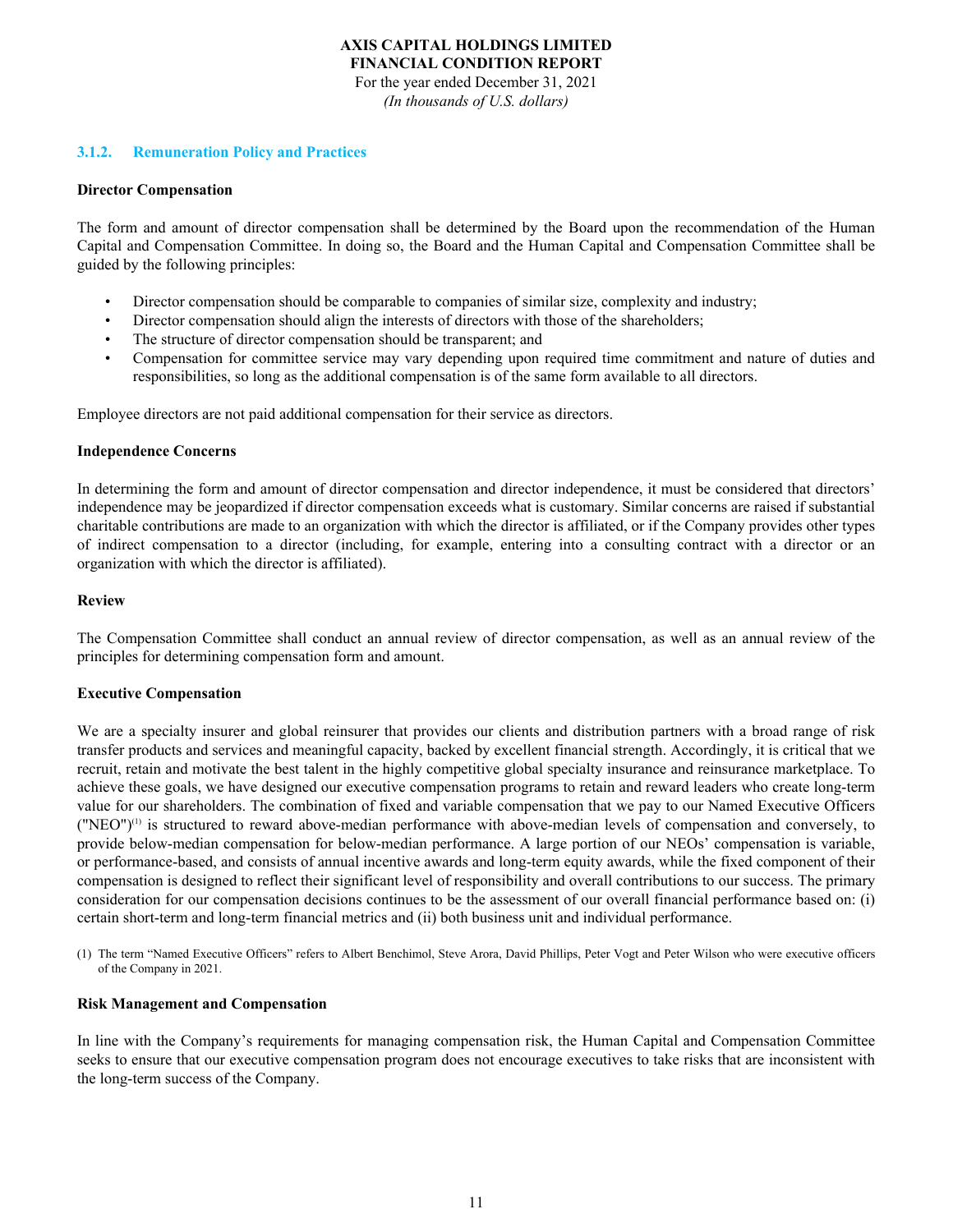For the year ended December 31, 2021 *(In thousands of U.S. dollars)*

#### **Human Capital and Compensation Committee Consultant**

Our Human Capital and Compensation Committee has sole authority to select, retain and terminate any consultants or advisors used to provide independent advice to the Human Capital and Compensation Committee and evaluate executive compensation, including sole authority to approve the fees and any other retention terms for any such consultant or advisor.

## **3.1.3. Supplementary Pension or Early Retirement Schemes**

The Company maintains defined contribution plans to provide retirement benefits to eligible employees. Contributions to the plans, which are managed externally, are based on eligible compensation.

For eligible U.S. employees, the Company provides a non-qualified deferred compensation plan that enables employees to make contributions to the plan that are in excess of those permitted under the Company's 401(k) Plan. In addition, employees are permitted to make additional contributions from any bonus received and to benefit from discretionary employer contribution to the Plan. Each of our NEOs participate in our AXIS 401(k) Plan and some of our NEOs also participate in the U.S. Supplemental Plan.

In 2016, the Company established the AXIS Executive Restricted Stock Unit Retirement Plan (the "Plan") to reward certain eligible long-term employees of the Company for their dedicated service. The Plan was implemented in 2017. Subject to certain conditions being met, eligible employees do not forfeit all of their outstanding share-settled restricted stock units or cash-settled restricted stock units on or following their retirement. Absent the Plan, outstanding restricted stock units are generally forfeited upon termination of employment.

## **3.1.4. Material Transactions with Shareholder Controllers, Board or Senior Executives**

In 2021, the Company paid \$176 million of dividends to common and preferred shareholders.

With the assistance of the Company's General Counsel, our Corporate Governance, Nominating and Social Responsibility Committee is required to consider and approve all transactions in which AXIS participates where a related person may have a direct or indirect material interest which involves an amount greater than \$120,000. When reviewing transactions, the Corporate Governance, Nominating and Social Responsibility Committee considers any factors it deems relevant, including (i) whether the transaction is in the ordinary course of business of the Company, (ii) whether the transaction is on terms no less favorable than terms available to an unaffiliated third party, (iii) the related party's interest in the transaction, (iv) the approximate dollar value of the transaction, (v) the purpose of the transaction, (vi) the disclosure obligations of the Company, (vii) the conflict of interest provisions of our Code of Business Conduct; and (viii) any other information that may be considered material.

Related persons include any of our directors, director nominees or executive officers, certain of our shareholders and their respective immediate family members. A conflict of interest occurs when an individual's private interest interferes, or appears to interfere, in any way with our interests.

Our Code of Business Conduct requires all directors, officers and employees who may have either a potential or apparent conflict of interest to promptly disclose such conflict to our General Counsel. We seek affirmative confirmation of compliance with our Code of Business Conduct from our directors, officers and employees annually. Additionally, each year, our directors and executive officers complete questionnaires that require the identification of any arrangements or transactions in which they or their family members have an interest. Further, directors are requested to disclose any new conflicts of interest at each quarterly board meeting, and they would be expected to recuse themselves from any matters involving a potential conflict.

The following is a summary of transactions between the Company and affiliates of Stone Point, a private equity firm that specializes in the insurance and financial services industry, including owning several specialized investment managers. Charles A. Davis, a member of the Company's Board of Directors, is the Chief Executive Officer of Stone Point.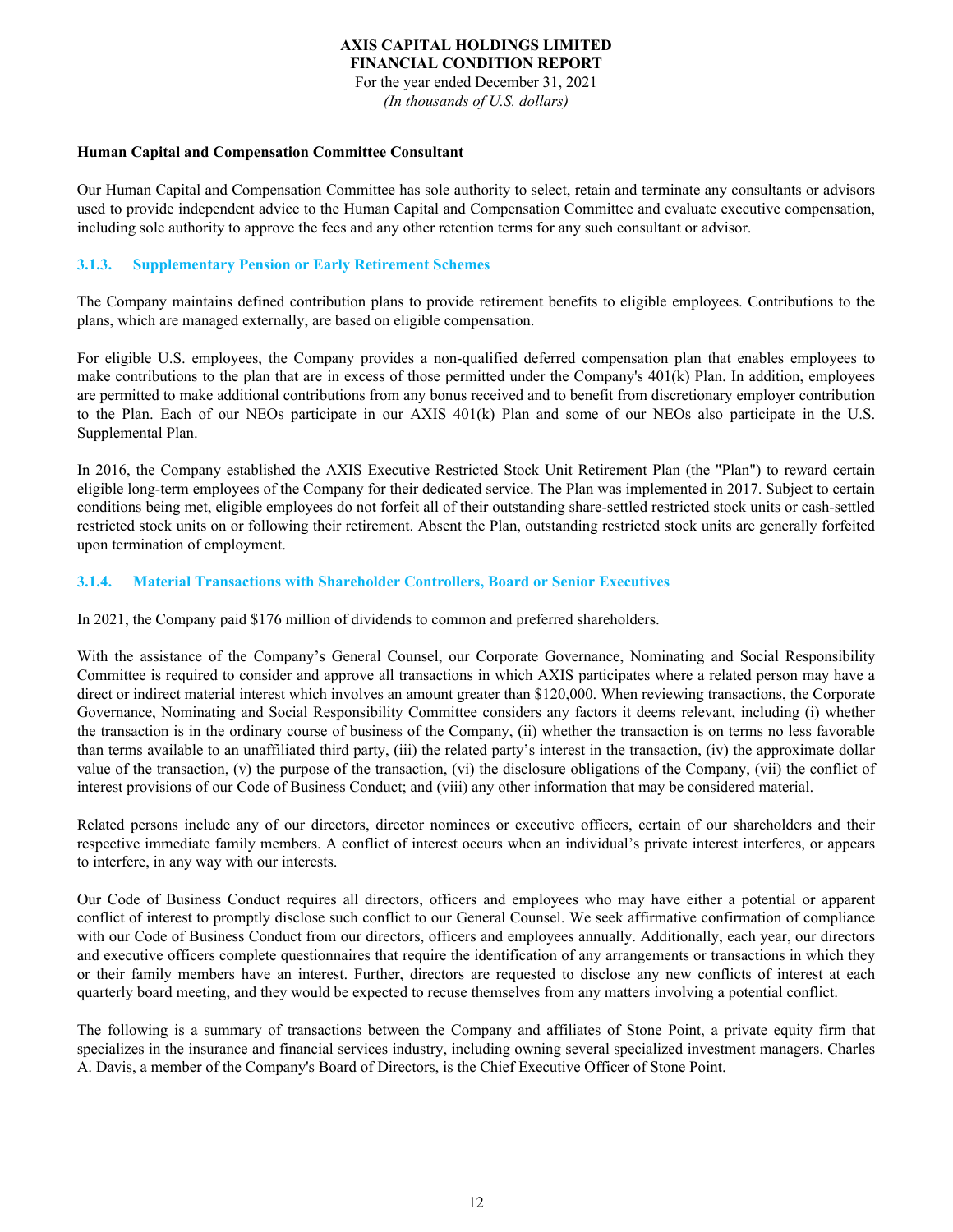For the year ended December 31, 2021 *(In thousands of U.S. dollars)*

In the ordinary course of business, the Company engages SKY Harbor Capital Management, LLC, an affiliate of Stone Point, to manage certain of our high yield debt portfolios representing approximately 7% of our total investments. In 2021, we paid \$2 million to SKY Harbor Capital Management, LLC in fees relating to these portfolios.

We have an investment of \$47 million in the Freedom Consumer Credit Fund, LLC Series B, the manager of which is Freedom Financial Asset Management, LLC, an indirect subsidiary of Pantheon Partners, LLC ("Pantheon"). Investment funds managed by Stone Point own approximately 14.5% of Pantheon. During 2021, fees paid to Freedom Financial Asset Management, LLC totaled \$3 million.

We have a \$79 million investment in Stone Point's private equity fund, Trident VIII L.P. and co-investments of \$25 million. In 2021, we paid \$4 million in fees to Stone Point in connection with our investment in Trident VIII L.P. We pay no fees to Stone Point in connection with our co-investments.

We have a \$20 million investment in Rialto Real Estate IV-Property and co-investments of \$16 million with Rialto Real Estate Fund IV-Property, a fund managed by a portfolio company of Stone Point's private equity fund, Trident VII L.P. In 2021, we paid \$1 million in fees in connection with these investments.

We have a \$12 million investment in Stone Point Credit Corporation. In 2021, \$120,000 in fees were paid relating to this investment.

## **3.2 Fitness and Propriety Requirements**

## **3.2.1. Fit and Proper Process for Assessing Board and Senior Executives**

#### **Board of Directors**

For the Board to satisfy its oversight responsibilities effectively, the Board seeks members who combine the highest standards of integrity with significant accomplishment in their chosen fields. The Corporate Governance, Nominating and Social Responsibility Committee is responsible for recommending qualified candidates for directorships to be filled by the Board or by our shareholders. Directors are expected to bring a diversity of experiences, skills and perspectives to our Board. The Committee considers qualities of intelligence, honesty, perceptiveness, good judgment, high ethics and standards, integrity and fairness to be of paramount importance. It also examines experience, diversity, knowledge and skills in business judgment, leadership, strategic planning, general management practices and crisis response. In addition, the Committee looks for candidates with financial expertise and a willingness and ability to commit the time required to fully discharge their responsibilities to the Board. The Committee evaluates candidates on their qualifications and not based of the manner in which they were submitted for consideration.

The Committee views diversity as an essential element of our Board's composition and effectiveness. Attributes that will be additive to our overall Board's diversity, such as race, gender identity, age, sexual orientation, ethnicity and national origin are considered in the identification and evaluation of our director candidates.

## **Chief Executive Officer**

The Board shall be responsible for selecting the CEO. CEO selection should be guided by the following principles:

- The CEO of AXIS should uphold the highest standards of integrity;
- The CEO of AXIS should demonstrate strong leadership with respect to strategy, personnel and stakeholder engagement; and
- The CEO of AXIS should be capable of successfully directing the Company's operations and results.

The Human Capital and Compensation Committee will conduct an annual performance review of the CEO. This evaluation should be based on the above principles, in addition to an objective assessment of the Company's business performance and the accomplishment of short-, medium- and long-term strategic goals. The full Board will review the Human Capital and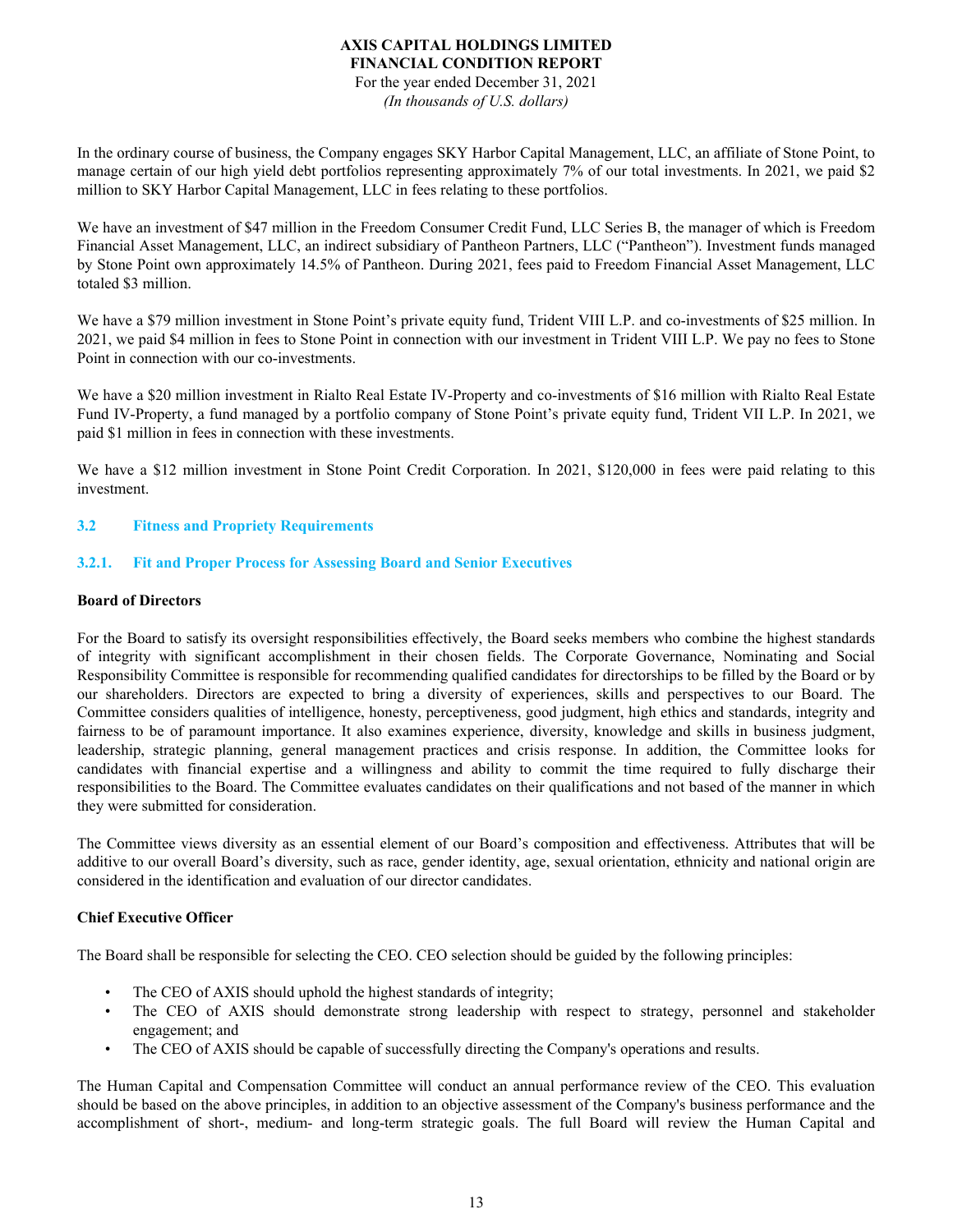For the year ended December 31, 2021 *(In thousands of U.S. dollars)*

Compensation Committee's report in order to ensure that the CEO is providing the best leadership for the Company, both in the long- and short-term.

## **All Employees**

All of AXIS' employees, directors and officers are required to comply with the AXIS Capital business ethics policies which include Code of Business Conduct, Whistleblower Policy and Insider Trading Policy. AXIS requires that all employees, directors and officers conduct business with integrity and comply with all applicable laws and regulations. The AXIS Business Ethics Policies set forth the standards of business conduct consistent with AXIS' core values of professionalism and integrity. To reinforce familiarity and understanding of the guiding principles of these policies, each year, all employees, officers and directors are required to acknowledge their acceptance and certify their compliance with each of the policies.

As part of the recruitment process, a candidate will be assessed to determine whether he or she is fit for the particular role; specifically with reference to competency and capability.

AXIS will consider information about a person's competency and capability for a position, which includes the following:

- the responsibilities of the position;
- the person's demonstrated capacity to successfully undertake the responsibilities of the position and the establishment/ maintenance of an effective control regime;
- the person's knowledge of the business and responsibilities of the position; and
- any professional qualifications, formal and informal training.

Also, as part of the recruitment process, a candidate will be assessed to determine whether he or she meets AXIS's standards for probity; specifically with reference to honesty, integrity, fairness, ethical behaviour and financial soundness.

AXIS will consider a candidate's record as a good indicator of character, as well as other information indicative of honesty, integrity, fairness and ethical behaviour.

## **3.2.2. Qualifications, Skills and Expertise of Board and Senior Executives**

## **Directors**

## *Albert A. Benchimol*

Albert A. Benchimol was appointed President and Chief Executive Officer of AXIS Capital Holdings Limited in May 2012 and has served as director since January 2012. Mr. Benchimol joined the Company as Executive Vice President and Chief Financial Officer in January 2011. He formerly served as Executive Vice President and Chief Financial Officer of PartnerRe Ltd. from April 2000 through September 2010, and Chief Executive Officer of PartnerRe Ltd.'s Capital Markets Group business unit from June 2007 through September 2010. Prior to joining PartnerRe, Mr. Benchimol was Senior Vice President and Treasurer at Reliance Group Holdings, Inc. for 11 years and was previously with the Bank of Montreal from 1982 to 1989. He sits on both the Insurance Development Forum Steering Committee and the St. John's University Maurice R. Greenberg School of Risk Management, Insurance and Actuarial Science Board of Overseers. Mr. Benchimol has served in a leadership role in a number of additional industry organizations, including the Association of Bermuda Insurers and Reinsurers (Chair, 2019 - 2020 and Vice-Chair, 2017-2018) and the Council of Lloyd's (External Member, 2019 - 2020).

## *Henry B. Smith*

Henry B. Smith has served as a director since May 2004 and as Chair since September 2020. Mr. Smith served as the Chief Executive Officer and President of W.P. Stewart & Co., Ltd. from May 2005 to March 2006. Mr. Smith is the former Chief Executive Officer of the Bank of Bermuda Limited, a position he held from March 1997 until March 2004. He joined the Bank of Bermuda in 1973 as a management trainee and held various senior positions within the Bank of Bermuda, including Executive Vice President and Chief Operations Officer, Executive Vice President, Europe and Senior Vice President and General Manager, Retail Banking.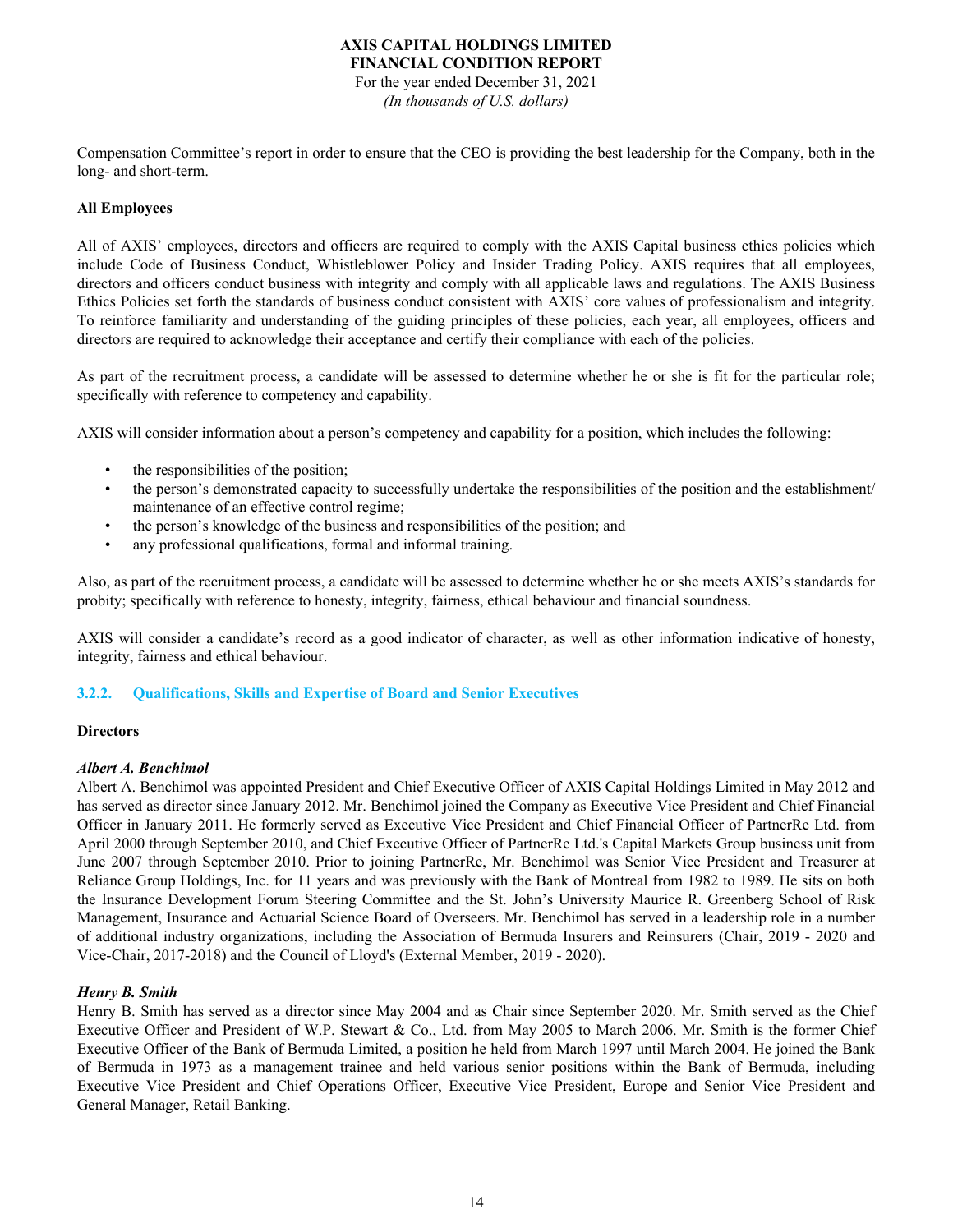For the year ended December 31, 2021 *(In thousands of U.S. dollars)*

### *W. Marston Becker*

W. Marston Becker joined our Board in June 2020. Mr. Becker has over 35 years of insurance industry experience. From 2014 until April 2020, Mr. Becker served as Chairman of QBE Insurance Group. From 2006 to 2013, he served as Chairman and Chief Executive Officer of Alterra Capital Holdings Limited, serving as a director from 2004 to 2013. He also served on the board of Selective Insurance Group, Inc. from 2006 until 2011. From 2002 to 2005, Mr. Becker was Chairman and Chief Executive Officer of Trenwick Group, Ltd. From 2002 until 2008, Mr. Becker was Chairman and Chief Executive Officer of the run-off for LaSalle Re Holdings Limited. He was non-executive Chairman of Hales & Company, a boutique insurance industry investment bank and private equity investor specializing in the insurance brokerage industry, from 2001 to 2004. Mr. Becker also served as Chairman and Chief Executive Officer of Orion Capital Corporation from 1996 to 2000 and was President and Chief Executive Officer of McDonough Caperton Insurance Group, Inc. from 1987 to 1994, previously serving in other executive positions since 1978. He currently serves as a director of Encova Mutual Insurance Company, Amynta Group, MVB Financial Corp., Source One Financial and the Mountain Companies. He is an advisory board member of the American Securities Fund, Cohesive Capital and Madison Dearborn Partners. Mr. Becker is a certified public accountant and an admitted attorney in West Virginia. He holds both a BS and JD from the West Virginia University.

#### *Charles A. Davis*

Charles A. Davis has served as a director since our inception. Since June 2005, Mr. Davis has been a member and the Chief Executive Officer of Stone Point Capital LLC ("Stone Point"). From 1998 until May 2005, he was with MMC Capital, Inc., a subsidiary of Marsh & McLennan Companies, Inc., serving as the Chief Executive Officer from 1999 to 2005 and Chairman from 2002 to 2005. He also served as a Vice Chairman of Marsh & McLennan Companies, Inc. from 1999 to November 2004. Prior to joining MMC Capital in 1998, Mr. Davis spent 23 years at Goldman, Sachs & Co., where, among other positions, he served as head of Investment Banking Services worldwide, head of the Financial Services Industry Group, a General Partner, a Senior Director and a Limited Partner. Mr. Davis also is a director of The Hershey Company and The Progressive Corporation.

#### *Anne Melissa Dowling*

Anne Melissa Dowling joined our Board in January 2020. She previously served as Director of Insurance for the State of Illinois from 2015 to 2017 and as Deputy (and acting) Commissioner of Insurance for the State of Connecticut from 2011 to 2015. Ms. Dowling previously held executive management roles in the areas of investments, treasury, strategic planning, marketing and governance at Massachusetts Mutual Financial Group, Connecticut Mutual Life Insurance Company, Travelers Insurance Company and at Aetna Life & Casualty where she began her career in 1982. She currently serves on the boards of Prosperity Group Holdings, Keystone Agency Advisors, HealthÔme and Insurance Capital Group and as a senior advisory board member for Bain Capital Insurance and Carpe Data. She is a former director of Spectranetics Corporation (SPNC) and a former advisory board member of Life Epigenetics. Ms. Dowling received an M.B.A. from Columbia Business School and a B.A. from Amherst College. She holds the Chartered Financial Analyst (CFA) designation.

## *Elanor R. Hardwick*

Elanor R. Hardwick has served as a director since November 2018. From 2018 to June 2020, Ms. Hardwick served as Chief Digital Officer of UBS, leading the bank's innovation and digitization activities across all business lines and functions globally. From 2016 to 2018, Ms. Hardwick served as Head of Innovation of Deutsche Bank. Previously, she was Chief Executive Officer of Credit Benchmark Ltd., a FinTech start-up and provider of credit risk data, leading the company from its foundation in 2012. Prior to that, Ms. Hardwick held a succession of senior leadership positions at Thomson Reuters, including Global Head of Strategy, Investment and Advisory; Global Head of Professional Publishing; and Head of Strategy for Europe and Asia. Ms. Hardwick has also worked at Morgan Stanley International, Booz-Allen & Hamilton and the United Kingdom's Department of Trade and Industry. Since July 2020, Ms. Hardwick has served as a director of Alpha Bank. She currently serves as an External Member of the Audit Committee of the University of Cambridge. Ms. Hardwick earned an M.B.A. from Harvard Business School and an M.A. from the University of Cambridge.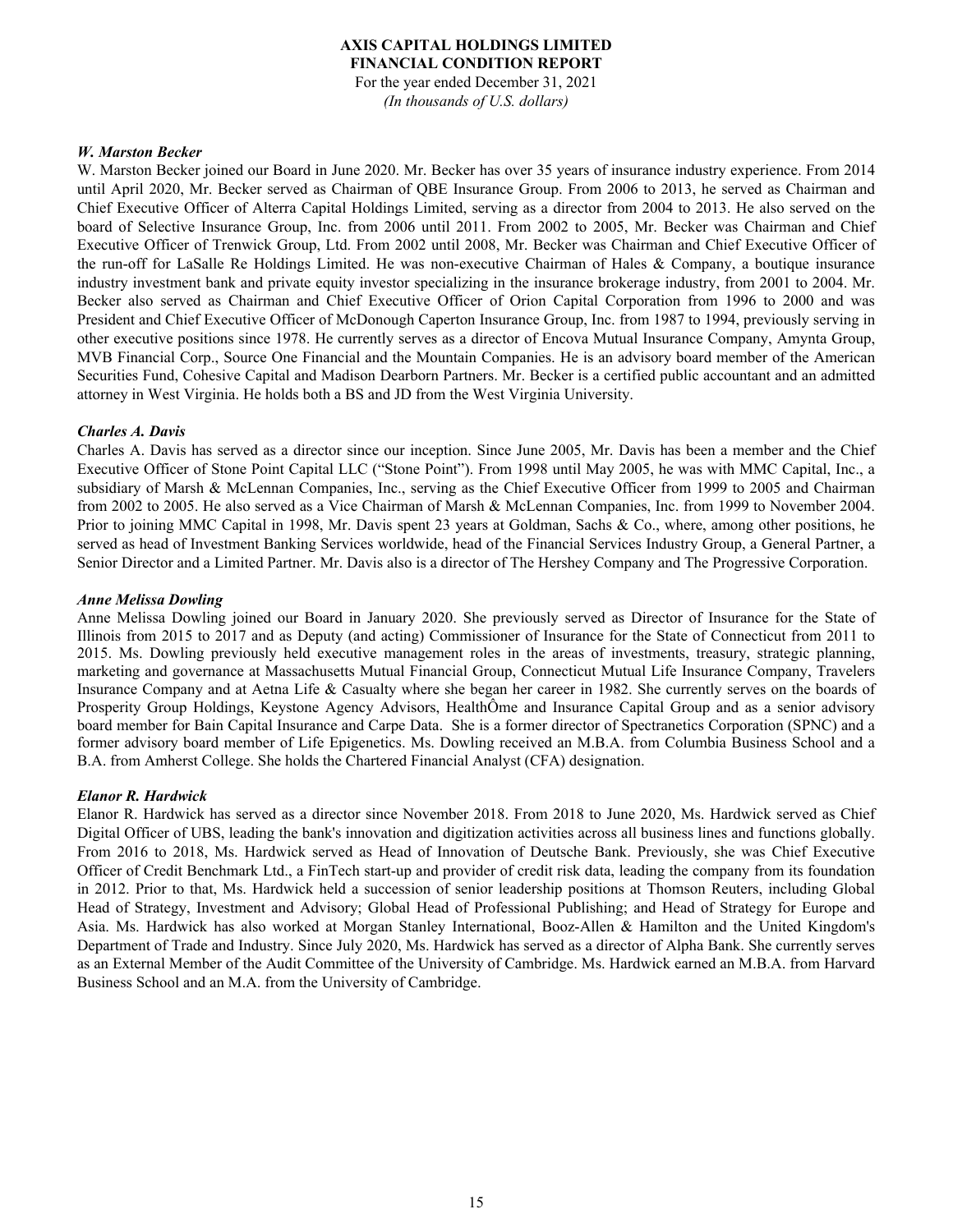For the year ended December 31, 2021 *(In thousands of U.S. dollars)*

#### *Michael Millegan*

Mr. Millegan joined our Board in April 2021 and is founder and Chief Executive Officer of Millegan Advisory Group-3 LLC, a strategic advisory firm for early-stage companies. Formerly with Verizon, Mr. Millegan held various executive leadership and management roles at Verizon over the course of his 33-year tenure in the areas of digital technology and platforms, cybersecurity, supply chain management, sales, marketing and operations including serving as President of Verizon Global Wholesale Group, Area President of Verizon Midwest Region and Senior Vice President of Verizon Enterprise Operations. He currently serves as a director on the Boards of Portland General Electric Company and Wireless Telecom Group, Inc. and previously served as a director of CoreSite Realty Corporation from February 2021 until December 2021. Mr. Millegan holds a B.A. from Angelo State University and M.B.A. from Angelo State University..

#### *Thomas C. Ramey*

Thomas C. Ramey was elected as a director in July 2009. Mr. Ramey was Chairman and President of Liberty International, a wholly owned subsidiary of Liberty Mutual Group, from 1997 to 2009. He also served as Executive Vice President of Liberty Mutual Group from 1995 through 2009. Prior to joining Liberty, he was President and Chief Executive Officer of American International Healthcare, a subsidiary of AIG, and founder and President of an international healthcare trading company. He is currently a trustee of the Brookings Institution. Mr. Ramey was formerly a Director of The Warranty Group, the International Insurance Society, the Coalition of Services Industries and Chairman of the International Fund for Animal Welfare. He was also formerly a member of the Chongqing, China Mayor's International Advisory Council.

#### *Axel Theis*

Dr. Theis joined our Board in April 2021. Formerly with Allianze SE, Dr. Theis held various management roles during his 33 year career with Allianz SE leading (re)insurance and asset management businesses of significant scale across the European and global markets. He served as a member of the Allianz Board of Management from 2015 to 2020; Chief Executive Officer of Allianz Global Corporate & Specialty SE from 2006 to 2014; and Chief Executive Officer of Allianz Global Risks Ruckversicherungs from 2004 to 2006. He also served on Allianz's U.K. subsidiary board as Chairman from 2015 to 2018, as a member of the U.S. and Irish subsidiaries of Allianz from 2015 to 2018 and as Chairman of Allianz' French credit insurance company, Euler Hermes, from 2015 to 2019. Dr. Thies holds a Ph.D. from the Eberhard Karls Universität Tübingen.

#### *Barbara A. Yastine*

Barbara A. Yastine has served as a director since July 2018. Ms. Yastine previously served as Chair, President and Chief Executive Officer of Ally Bank from March 2012 to September 2015, and as Chief Administrative Officer of Ally Financial, overseeing the risk, compliance, legal and technology areas, and Chair of Ally Bank, from May 2010 to March 2012. Prior to joining Ally Financial, she served as a Principal of Southgate Alternative Investments, a start-up diversified alternative asset manager, beginning in June 2007. She served as Chief Financial Officer for investment bank Credit Suisse First Boston from October 2002 to August 2004. From 1987 through 2002, Ms. Yastine worked at Citigroup and its predecessor companies. Ms. Yastine also served as a director and Co-Chief Executive Officer of Lebenthal Holdings, LLC from September 2015 to June 2016. Ms. Yastine currently serves as a member of the Board of Directors of Primerica Inc. and Zions Bancorporation and is a former director of First Data Corporation. She received a B.A. in Journalism and an M.B.A. from New York University.

## *Lizabeth H. Zlatkus*

Lizabeth H. Zlatkus was appointed as a director in March 2019. Until her retirement from The Hartford Financial Services Group, Ms. Zlatkus held many senior leadership positions during her tenure from 1983 to 2011 including Chief Financial Officer and Chief Risk Officer of the firm and Co-President of Hartford Life Insurance Companies. She also served as Executive Vice President of two of The Hartford's largest divisions, the international operations and the group life and disability divisions. Ms. Zlatkus currently serves as a director on the boards of Meta Financial Group, Inc., and SE2. She is also Chair of The Connecticut Science Center Trustee Board, serving on its executive committee since 2012. Additionally, Ms. Zlatkus was formerly a director of Boston Private Fianancial Holdings, Inc., Legal & General Group, Plc, Computer Sciences Corporation and Indivior, PLC. She also previously served as Regulatory Chair for the North American Chief Risk Officers Council, as a member on the Hewlett Packard Financial Services Board of Advisors, as a member of the LOMA Board of Directors, as Trustee of the Connecticut Women's Hall of Fame, and as a member of the Pennsylvania State University Business School Board, where she served as Chair from 2012 – 2015.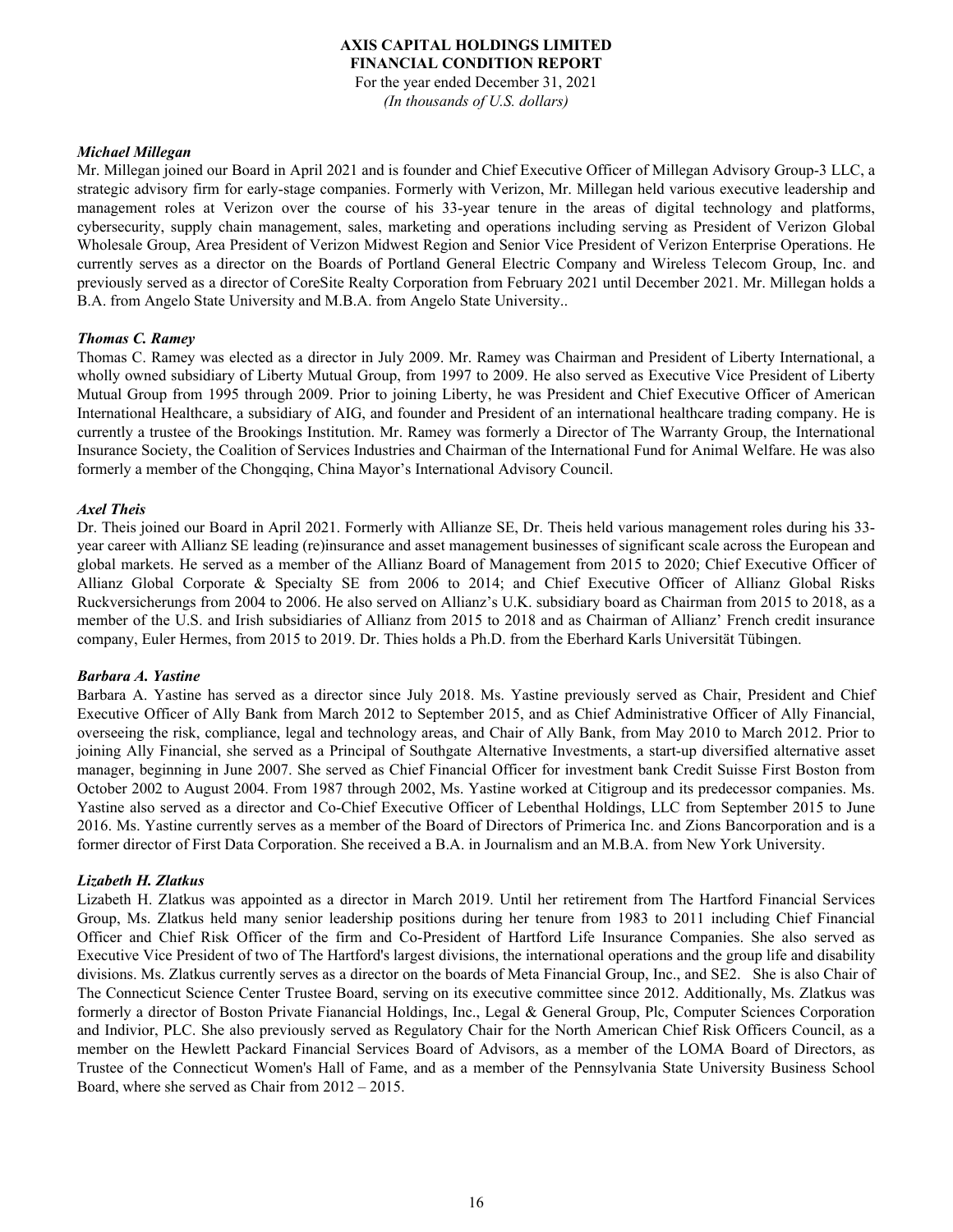## **AXIS CAPITAL HOLDINGS LIMITED FINANCIAL CONDITION REPORT** For the year ended December 31, 2021 *(In thousands of U.S. dollars)*

#### **Chief and Senior Executives**

*Albert A. Benchimol*  See bio above.

#### *Steve Arora*

Steve Arora joined AXIS in January 2018 as CEO of AXIS Re. Mr. Arora came to AXIS from Swiss Re where he spent 18 years in a variety of senior positions, including Head of Casualty Reinsurance and as a member of the Reinsurance Executive Committee. He has extensive global experience, holding positions in New York, Munich, London, Tokyo and Zurich, and his expertise crosses Sales, Underwriting, Product Management, Finance, and Risk Management. Currently, Mr. Arora leads a 250 person organization that spans the Company's global network of offices. He has been recognized as a Young Global Leader of the World Economic Forum and his Executive Education includes Stanford University, Oxford University, and management training programs at Swiss Re and GE Capital.

#### *Conrad D. Brooks*

Conrad D. Brooks is General Counsel of AXIS Capital, where he has global oversight of legal, compliance and regulatory operations across all AXIS offices. Prior to his appointment to the role in January 2017, he served for nearly a decade as the Company's Corporate Counsel. Mr. Brooks joined AXIS from McKenna Long & Aldridge LLP (now Dentons), where he was a partner and served as practice team leader in the firm's corporate and securities practice. A former officer in the United States Navy, Mr. Brooks graduated magna cum laude from the Georgia State University College of Law. He received his Bachelor of Science degree from the University of Illinois and earned a Master of Business Administration (Finance) from Old Dominion University.

#### *Noreen McMullan*

Noreen McMullan joined AXIS Capital as Chief Human Resources Officer in September 2014 and is responsible for Human Resources strategy and the delivery of human resources services worldwide. Ms. McMullan has over 26 years of leadership experience in corporate human resources for the financial services industry. Before joining AXIS, she served as Executive Vice President and Chief Human Resources Officer for FirstKey Holdings, a diversified specialty finance company. Prior to FirstKey, she led human resources at Bank of America's Legacy Asset Services Group. Additionally, Ms. McMullan spent 13 years at Morgan Stanley in several different capacities, including Human Resources Lead for the C-level executives and their organizations, Chief Operations Officer for Global Human Resources and Head of Human Resources and Chief Administrative Officer for a Morgan Stanley subsidiary. Previously, she was with Citigroup from 1988 to 1998.

#### *David Phillips*

David Phillips joined AXIS Capital as Chief Investment Officer in April 2014. With more than 25 years of experience in investments, Mr. Phillips previously served as Head of Investments for PartnerRe where he had management and asset allocation responsibilities for public fixed income, public equities, private equities, and alternative fixed income. Prior to PartnerRe, he was the Director of Research and a Portfolio Manager at Oppenheimer Capital, an institutional money manager based in New York City. Mr. Phillips is a CFA charter holder and received an MBA from the Wharton School of the University of Pennsylvania and a BA from Princeton University.

#### *Linda Ventresca*

Linda Ventresca is responsible for guiding the development of AXIS Capital's strategic priorities and for driving the delivery of those priorities across the organization. She also leads the Company's enterprise-wide transformation program, positioning AXIS to capitalize on the changes reshaping the insurance marketplace, and the Company's corporate development and corporate communications teams report in to her. Ms. Ventresca, who joined AXIS in January 2003, has held numerous leadership roles within the organization including Head of Corporate Development and Head of Investor Relations. Prior to joining AXIS, Ms. Ventresca was an investment associate at MMC Capital, Inc., where she worked extensively with AXIS as a portfolio company of the Trident II fund. Previously, she had been a member of the Financial Institutions Investment Banking Groups at Donaldson, Lufkin & Jenrette and UBS Securities, LLC. Ms. Ventresca holds an M.B.A. from Columbia Business School and a B.S.E. in Bioengineering from the University of Pennsylvania.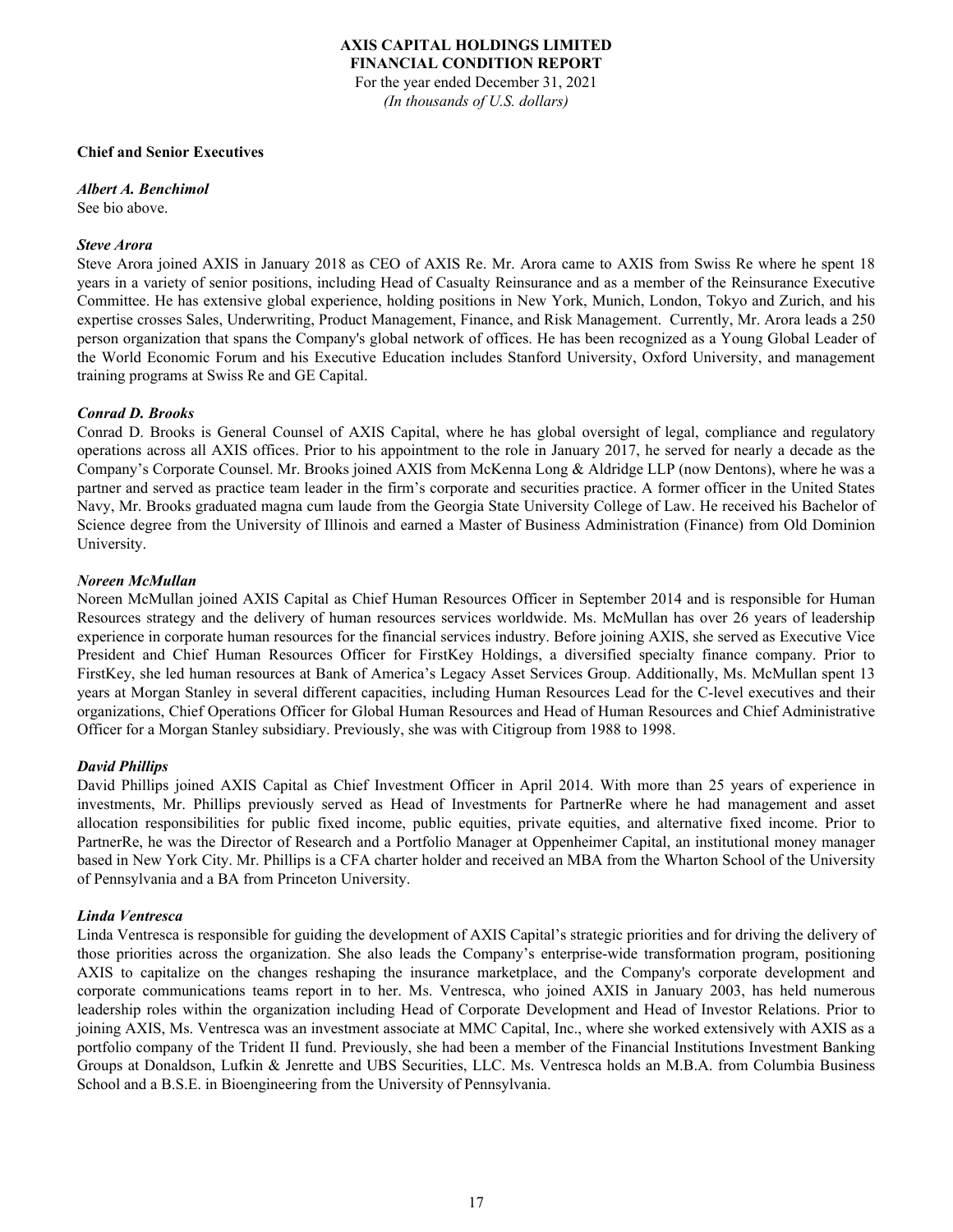For the year ended December 31, 2021 *(In thousands of U.S. dollars)*

### *Peter Vogt*

Peter Vogt was appointed Chief Financial Officer of AXIS Capital in January 2018. He previously served as the Company's Deputy CFO and was also Chief Operating Officer of AXIS Insurance from 2013 to June 2017. Mr. Vogt joined AXIS in 2010 as CFO and COO of the Company's Accident & Health business unit. Prior to AXIS, Mr. Vogt served as CFO of Penn Mutual Life Insurance Company. He also held the CFO role at CIGNA's Group Insurance business. Mr. Vogt started his career at Hartford Life Insurance Company where, for nearly 14 years, he held a series of actuarial roles and eventually led sales, marketing and product development for its corporate retirement business. Mr. Vogt holds a BBA in Actuarial Science from Temple University and is a Fellow of the Society of Actuaries and a Member of the American Academy of Actuaries.

#### *Peter W. Wilson*

Peter Wilson was appointed Chief Executive Officer of AXIS Insurance in April 2014. He joined AXIS in May 2013 as President of U.S. Insurance. Prior to joining the Company, Mr. Wilson served as President and Chief Operating Officer for CNA Specialty, a unit of CNA Financial Corporation, which is focused on professional and management liability, healthcare, surety and other specialized insurance products and services. During his more than 20-year tenure with CNA Financial Corporation, Mr. Wilson served in a number of leadership positions and had management responsibility for a diverse group of business units operating both in the U.S. and internationally. Prior to CNA, he served as an Executive Vice President at AIG, where he managed AIG's commercial public D&O business in the U.S.

#### *Keith Schlosser*

Keith Schlosser is Global Chief Information Officer at AXIS Capital, where he leads the Company's global information technology and data strategy. Mr. Schlosser is also responsible for driving change throughout the organization by delivering high-quality, future-oriented IT services in line with AXIS Capital's business strategy. Mr. Schlosser has more than 30 years of insurance industry experience, spanning roles in information technology, business solutions, marketing and sales. Prior to AXIS, he served as Chief Information Officer for Chubb's Overseas General Insurance division, where he spearheaded a number of growth, innovation, digital and change initiatives. Before that, he served as The Travelers Companies international division CIO. Mr. Schlosser was also a Vice President for marketing technology and web communications at AIG.

## *Vincent C. Tizzio*

Vincent C. Tizzio was appointed Senior Advisor – Insurance Market Strategy at AXIS Capital in January, 2022. He reports to Albert Benchimol, President and CEO of AXIS, and is part of the Company's Executive Committee. Mr. Tizzio will become the CEO of the AXIS Insurance business segment on the first of June, 2022. He will not have direct reports or profit and loss responsibility for the Insurance Segment until he transitions to the CEO of AXIS Insurance role on the first of June. Prior to joining AXIS, Mr. Tizzio served as Executive Vice President and Head of Global Specialty at The Hartford where he led a multi-billion dollar business focused on delivering a broad array of specialty products through wholesale and retail channels. Previously, he had served for seven years as President and CEO of Navigators Management Company, leading the organization until its acquisition by The Hartford in 2019. Prior to this, Mr. Tizzio worked at Zurich Financial Services and AIG, serving in progressive senior leadership roles within both companies.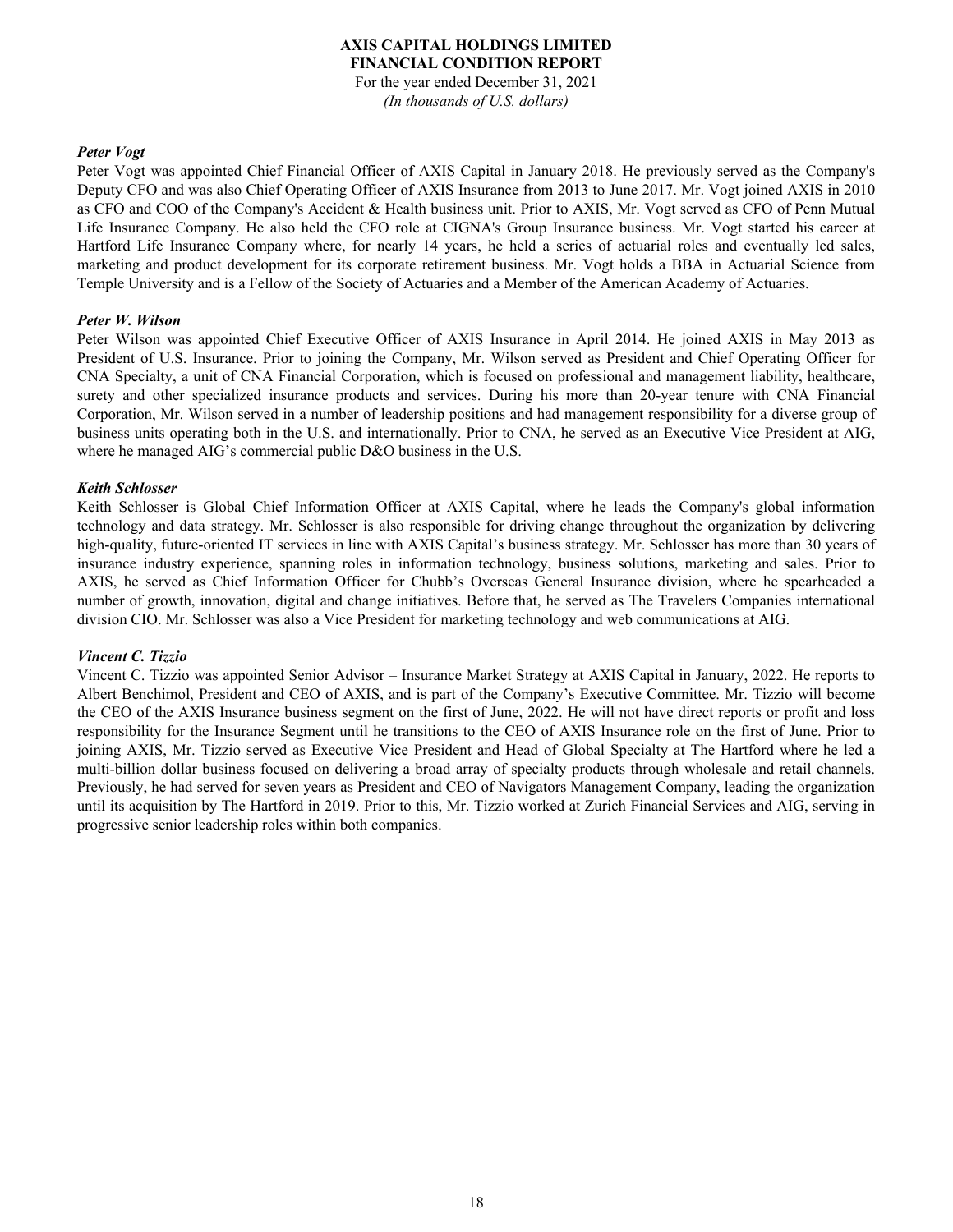For the year ended December 31, 2021 *(In thousands of U.S. dollars)*

## **3.3. Risk Management and Solvency Self-Assessment**

## **3.3.1. Risk Management Process and Procedures to Effectively Identify, Measure, Manage and Report on Risk Exposures**

AXIS has an established Group-Wide Enterprise Risk Management ("ERM") framework with a mission to promptly identify, assess, manage, monitor, and report risks that affect the achievement of our strategic, operational and financial objectives. The key objectives of the framework are to:

- Protect our capital base and earnings by monitoring risks against our stated risk appetite and limits;
- Promote a sound risk management culture through disciplined and informed risk taking;
- Enhance value creation and contribute to an optimal risk-return profile by providing the basis for efficient capital deployment;
- Support our group-wide decision making process by providing reliable and timely risk information; and
- Safeguard our reputation.

The risk management framework applies to all lines of business and corporate functions across our insurance and reinsurance segments.

#### **Risk Governance**

At the heart of our risk management framework is a governance process with responsibilities for identifying, assessing, managing, monitoring, and reporting risks. We articulate roles and responsibilities for risk management throughout the organization, from the Board of Directors and the Chief Executive Officer to our business and corporate functions, thus embedding risk management throughout the Company.

Risk governance is executed through a three lines of defence model, with the business units ("first line") responsible for the identification, assessment, management, mitigation and monitoring of risks on a day-to-day basis; the Group Risk function ("second line") providing oversight and guidance on risk management across the business by supporting and challenging the first line in their identification, assessment, management and mitigation of risk; and Internal Audit ("third line") providing independent assurance on the effectiveness of governance, risk management, and internal controls (see below for further details on the Risk Management Organization).

To support our governance process, we rely on our documented policies and procedures. Our risk policies are a formal set of documents we use to specify our approach and risk mitigation/control philosophy for managing individual and aggregate risks. We also have procedures to approve exceptions and procedures for referring risk issues to senior management and the Board of Directors. Our qualitative and quantitative risk reporting framework provides transparency and early warning indicators to senior management with regard to our overall risk profile, adherence to risk appetite and limits and improvement actions at an operating entity and Group level. Various governance and control bodies coordinate to help ensure that objectives are being achieved, risks are identified, and appropriately managed, and internal controls are in place and operating effectively.

The key elements of the governance framework, as it relates specifically to risk management, are described below.

# *Board of Directors' Level*

The Risk Committee of the Board of Directors ("Risk Committee") assists the directors in overseeing the integrity and effectiveness of our ERM framework and ensuring that our risk assumption and risk mitigation activities are consistent with that framework. The Risk Committee reviews, approves, monitors our overall risk strategy, risk appetite, and key risk limits, and receives regular reports from the Group Risk function to ensure any significant risk issues are being addressed by management. The Risk Committee further reviews, with management and Internal Audit, the Group's general policies and procedures and satisfies itself that effective systems of risk management and controls are established and maintained. Among its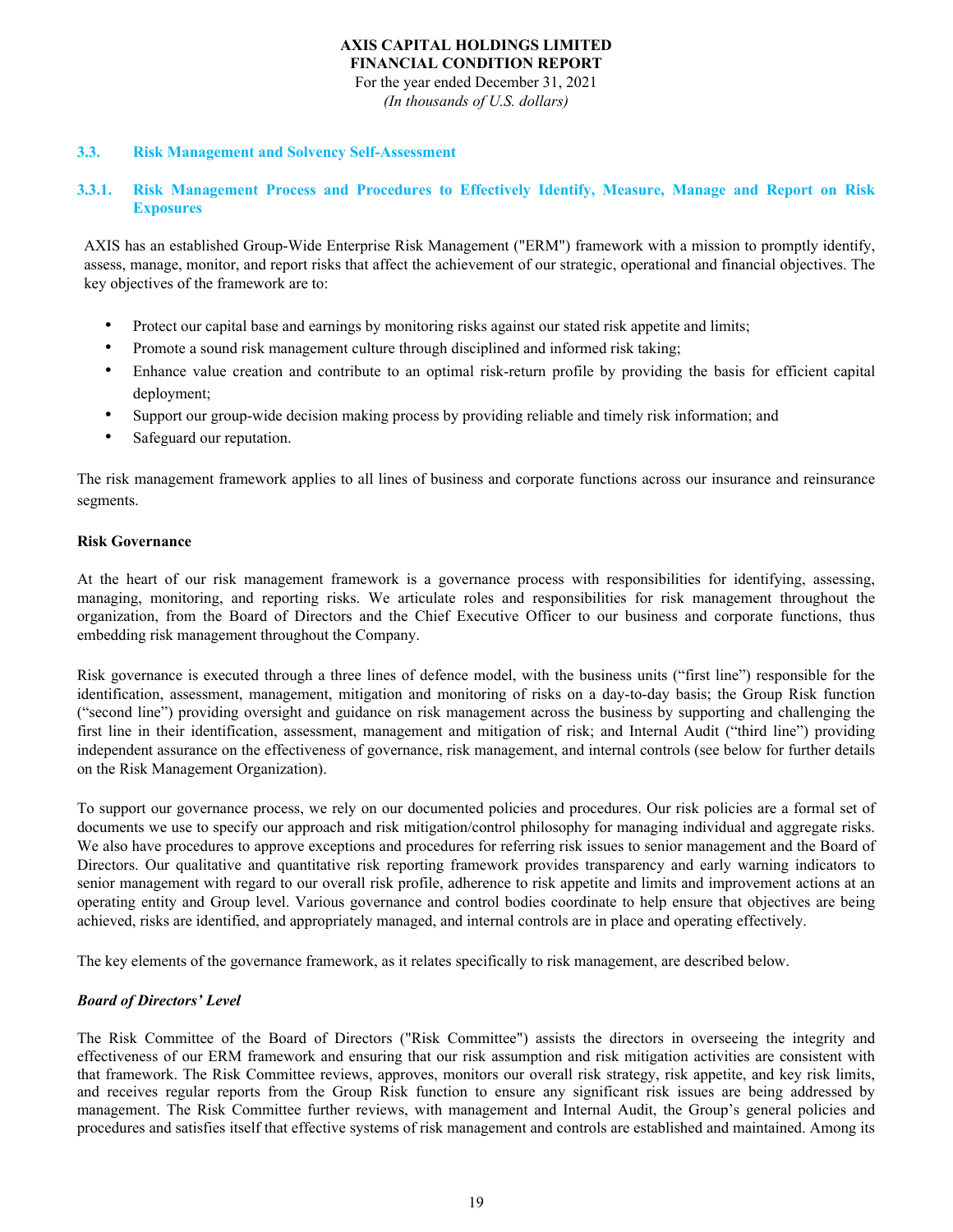For the year ended December 31, 2021 *(In thousands of U.S. dollars)*

other responsibilities, the Risk Committee also reviews and approves our annual Own Risk and Solvency Assessment ("ORSA") report. The Risk Committee assesses the independence and objectivity of our Group Risk function, approves its terms of reference, and reviews its ongoing activities.

Following a recommendation by the Chief Executive Officer, the Risk Committee also conducts a review and provides a recommendation to the Board of Directors regarding the appointment and/or removal of the Chief Risk Officer. The Risk Committee meets with the Chief Risk Officer in separate executive sessions on a regular basis.

The Finance Committee of the Board of Directors oversees the Group's investment of funds and adequacy of financing facilities. This includes approval of the Group's strategic asset allocation plan. The Audit Committee of the Board of Directors, which is supported by Internal Audit, is responsible for overseeing internal controls and compliance procedures, and also reviews with management and the Chairman of the Risk Committee, the Group's policies regarding risk assessment and risk management.

# *Group Executive Level*

The Executive Committee formulates our business objectives and risk strategy within the overall risk appetite set by the Board of Directors. It allocates capital resources and sets limits across the Group, with the objective of balancing return and risk. While the Executive Committee is responsible overall for risk management, it has delegated some authority to the executive level Risk Management Committee ("RMC") consisting of the Chief Executive Officer, Chief Financial Officer, Chief Strategy Officer, Head of Group Underwriting, Chief Executive Officers of each segment, Chief Risk Officer, Group Chief Actuary and General Counsel & Corporate Secretary.

The RMC is responsible for overseeing the integrity and effectiveness of the Group's ERM framework and ensuring that the Group's risk assumption and risk mitigation activities are consistent with that framework, including a review of the annual business plan relative to our risk limits. In addition to the RMC there is an established framework of separate yet complementary management committees and subcommittees, focusing on particular aspects of ERM including the following:

## *Management Committees*

- The Business Council oversees underwriting strategy and performance, establishes return targets, and manages risk/ exposure constraints across each line of business, consistent with the Company's strategic goals.
- The Product Board for each major line of business aim to develop a coherent strategy for portfolio management, set underwriting guidelines and risk appetite, and leverage expertise across the multiple geographies where we operate. The Product Boards also oversee exposure management frameworks and view of risk.
- The Investment & Finance Committee oversees the Group's investment activities which includes monitoring market risks, the performance of our investment managers and the Group's asset-liability management, liquidity positions and investment policies and guidelines. The Investment & Finance Committee also prepares the Group's strategic asset allocation and presents it to the Finance Committee of the Board of Directors for approval.
- The Capital Management Committee oversees the integrity and effectiveness of the Company's Capital Management Policy, including the capital management policies of the Company's legal entities and branches, and oversees the availability of capital within the Group.
- The Group Reserving Committee ensures appropriate oversight and challenge of the Group and Segment loss reserves.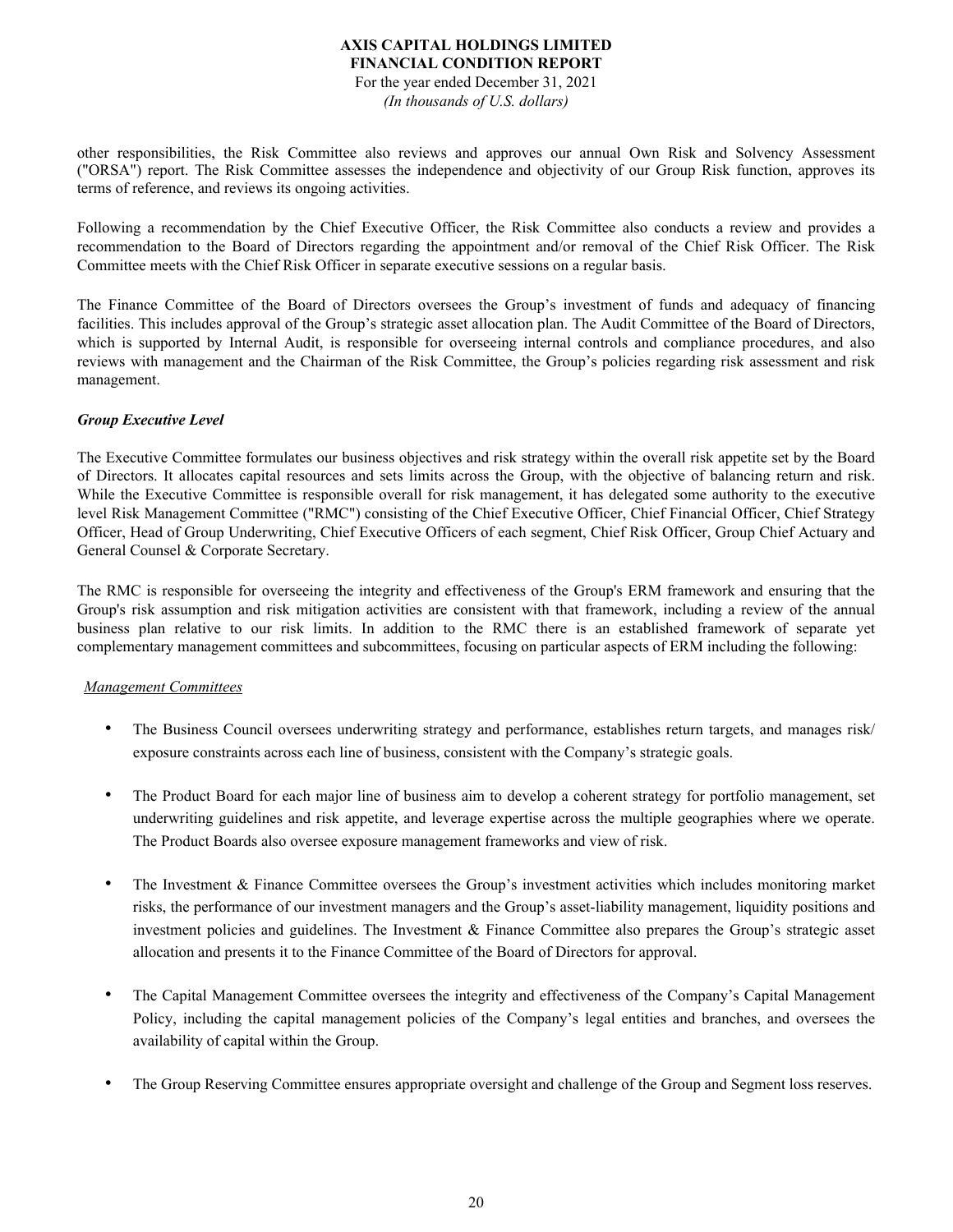# **AXIS CAPITAL HOLDINGS LIMITED FINANCIAL CONDITION REPORT** For the year ended December 31, 2021

*(In thousands of U.S. dollars)*

## *RMC Sub-Committees*

- The Natural Catastrophe Committee oversees the Group's natural catastrophe risk management framework, including the validation of modeling and accumulation practices.
- The Non-Natural Catastrophe Committee oversees the Group's non-natural catastrophe risk management framework, including the validation of modeling and accumulation practices.
- The Reinsurance Security Committee ("RSC") sets out the financial security requirements of our reinsurance counterparties and approves our counterparties, as needed.
- The Internal Model Committee oversees the Group's internal model framework, including the key model assumptions, methodology and validation framework.
- The Operational Risk Committee oversees the Group's operational risk framework for identifying, assessing, managing, monitoring, and reporting of operational risk and facilitates the embedding of effective operational risk management practices throughout the Group.
- The Emerging Risks Working Group oversees the processes for identifying, assessing, managing, monitoring, and reporting current and potential emerging risks.
- The Climate Change Working Group focuses specifically on climate-related risks and oversees the implementation of our climate risk management framework.

## **Risk Management Organization**

As a general principle, management in each of the lines of business, segments and corporate functions is responsible in the first instance for the risks and returns of its decisions. Management is the 'owner' of risk management processes and is responsible for managing our business within defined risk limits.

The Chief Risk Officer reports to the Chief Financial Officer and the Chairman of the Risk Committee, leads our independent Group Risk function, and is responsible for oversight and implementation of the Group's ERM framework, as well as providing guidance and support for risk management practices. Group Risk is responsible for developing methods and processes for identifying, assessing, managing, monitoring, and reporting risk. This forms the basis for informing the Risk Committee and RMC of the Group's risk profile. Group Risk develops our risk management framework and oversees the adherence to this framework at the Group and operating entity level. Our Chief Risk Officer regularly reports risk matters to the Chief Financial Officer, Executive Committee, RMC, and the Risk Committee.

Internal Audit, an independent, objective function, reports to the Audit Committee of the Board of Directors on the effectiveness of our risk management framework. This includes assurance that key business risks have been adequately identified and managed appropriately and that our system of internal control is operating effectively. Internal Audit also provides independent assurance around the validation of our internal capital model and coordinates risk-based audits, compliance reviews and other specific initiatives to evaluate and address risk within targeted areas of our business.

Our risk governance structure is further complemented by our legal team which seeks to mitigate legal and regulatory compliance risks with support from other teams. This includes ensuring that significant developments in law and regulation are observed and that we react appropriately to impending legislative and regulatory changes and applicable court rulings.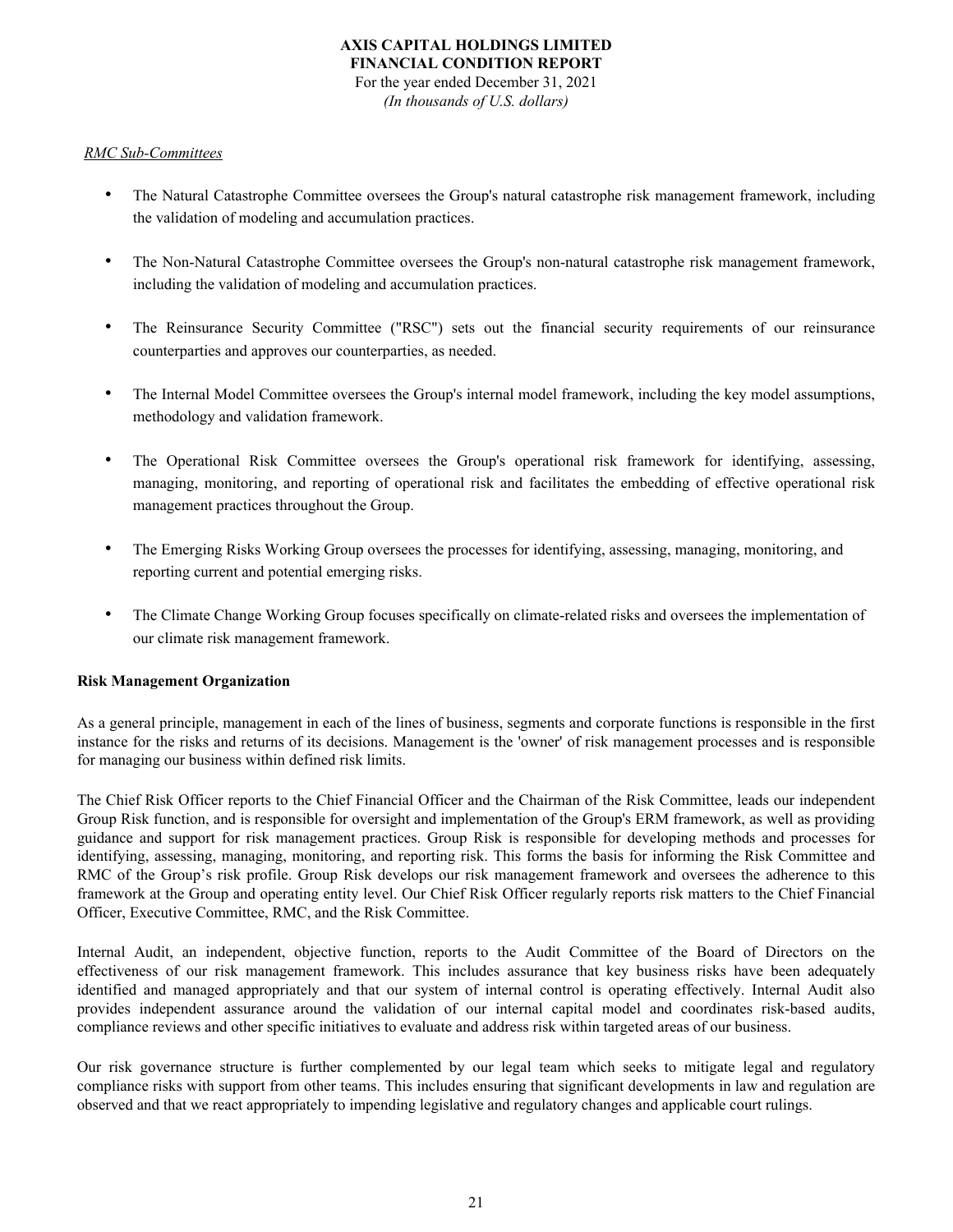For the year ended December 31, 2021 *(In thousands of U.S. dollars)*

#### **Risk Appetite and Limit Framework**

Our integrated risk management framework considers material risks that arise from our operations. Material risks that might accumulate and have the potential to produce substantial losses are subject to our group-wide risk appetite and limit framework. Our risk appetite, as authorized by the Board of Directors, represents the amount of risk that we are willing to accept within the constraints imposed by our capital resources as well as the expectations of our stakeholders as to the type of risk we hold within our business. At an annual aggregated level, we also monitor and manage the potential financial loss from the accumulation of risk exposure in any one year.

Specific risk limits are defined and translated into a consistent framework across our identified risk categories and across our operating entities and are intended to limit the impact of individual risk types or accumulations of risk. Individual limits are established through an iterative process to ensure that the overall framework complies with our group-wide requirements on capital adequacy and risk accumulation.

We monitor risk through, for example, risk dashboards and limit consumption reports. These are intended to allow us to detect potential deviations from our internal risk limits at an early stage.

## **3.3.2. Implementation of Risk Management and Solvency Self-Assessment Systems and Integration into Strategic Planning, Organizational and Decision Making Process**

Our management Executive Committee formulates our business objectives and risk strategy within the overall risk appetite set by our Board. It allocates capital resources and sets limits across the Group, with the objective of balancing return and risk.

An important component of our risk management framework is the solvency self-assessment process (the ORSA or GSSA process), which consolidates data and information from a number of underlying business processes to enable a comprehensive assessment of the Company's solvency position based on its current, prospective and stressed risk profile and associated capital requirements.

The purpose of this process is to support short-term decision making and longer-term strategic management and ensure the Company has sufficient capital at all times in line with the Company's risk appetite and solvency targets (see section 3.3.3 for a description of the Company's Target Capital Range concept).

The ORSA is a continuous and dynamic process which is incorporated into the quarterly risk reporting cycle by the CRO and Group Risk Function and presented to the RMC and Risk Committee. An important aspect of the process is the forward-looking assessment of any changes to the risk profile and capital requirements introduced by prospective business plans or major strategic initiatives. The risk analysis performed includes a review of the impact on the prospective risk exposures relative to risk appetite and risk limits, capital and solvency requirement projections relative to solvency targets, and associated management actions to mitigate excess risk exposures and finance any additional solvency requirements. The results of the ORSA are reported to the Risk Committee and support the Board's approval of prospective business plans and strategic initiatives.

## **3.3.3. Relationship between Solvency Self-Assessment, Solvency Needs and Capital and Risk Management Systems**

As described above, the ORSA process provides a comprehensive assessment of the Company's solvency position based on its current, prospective and stressed risk profile and associated capital requirements. An important characteristic of the process is that it establishes a link between our risk management framework, including risk appetite, risk limits and the risk assessment process, and the Company's capital management framework, including the process for calculating capital requirements and determining solvency needs. This is embedded in the Company's capital management strategy through our Target Capital Range ("TCR") concept.

The TCR defines the preferred level of capital needed to absorb shock losses and still satisfy our minimum solvency targets in relation to key capital benchmarks including our "own view" of risk from our internal capital model and regulatory and rating agency capital requirements: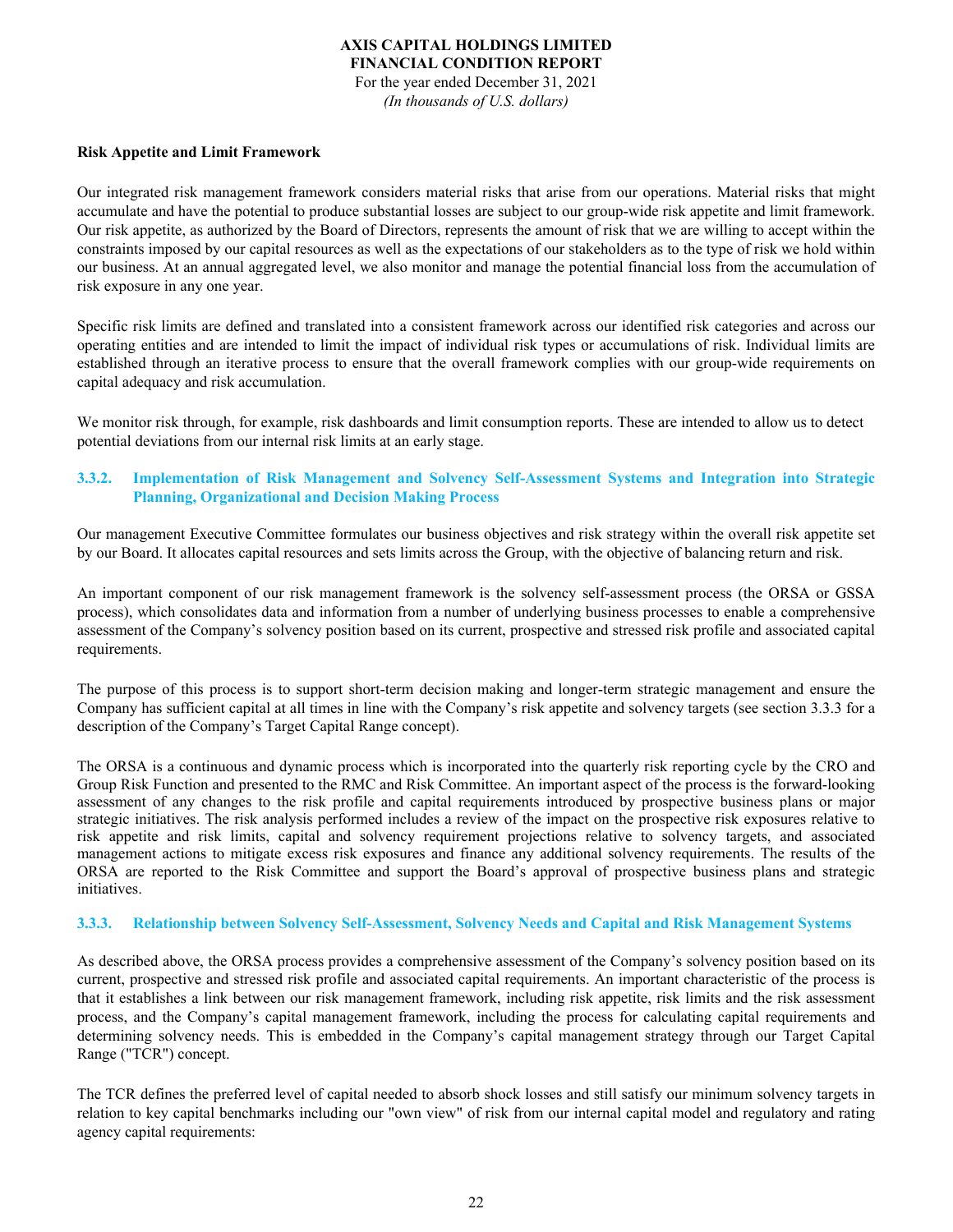## **AXIS CAPITAL HOLDINGS LIMITED FINANCIAL CONDITION REPORT** For the year ended December 31, 2021 *(In thousands of U.S. dollars)*

- *Internal risk capital:* We use our internal capital model to assess the capital consumption of our business, measuring and monitoring the potential aggregation of risk at extreme return periods.
- *Regulatory capital requirements:* The Bermuda Monetary Authority ("BMA") specifies the minimum amount and type of capital that each of the regulated entities must hold in support of their liabilities. We target to hold, in addition to the minimum capital required to comply with the solvency requirements, an adequate buffer to ensure that we will continue to meet the minimum requirements, even after a stress event.
- *Rating agency capital requirements:* Rating agencies apply their own models to evaluate the relationship between the required risk capital of a company and its available capital resources. The assessment of capital adequacy is usually an integral part of the rating agency process. Meeting rating agency capital requirements and maintaining strong credit ratings are strategic business objectives of the Company.

The TCR identifies the point at which management needs to consider raising capital, amending our business plan or executing capital management activities well before capital approaches the minimum requirements ("early warning indicator"). This allows us to take appropriate measures to ensure the continued strength and appropriateness of our capital and solvency positions and enables us to take advantage of opportunities as they arise. Such measures are performed as and when required and include traditional capital management tools (e.g. dividends, share buy-backs, issuance of shares or debt) or through changes to our risk exposure (e.g. recalibration of our investment portfolio or changes to our reinsurance purchasing strategy).

The TCR also considers an amount of capital beyond which capital could be considered "excess". Where we do not find sufficiently attractive opportunities and returns for our excess capital, we may return capital to our shareholders through share repurchases and/ or dividends. In doing so, we seek to maintain an appropriate balance between higher returns for our shareholders and the security provided by a sound capital position.

Any material changes to the Company's risk profile are monitored through the Risk Appetite and Limit framework, with management actions implemented where necessary, and reflected in the Company's capital requirements appropriately, as per the TCR framework. Deviations from the target ranges will trigger necessary management actions to ensure the Company remains within its solvency targets. The Risk Committee and RMC meet quarterly and review the Group's latest risk and capital positions relative to its risk limits and TCR.

## **3.3.4. Solvency Self-Assessment Approval Process**

The Board has ultimate responsibility for oversight of the effectiveness of the Company's ERM framework including the solvency self-assessment (ORSA or GSSA) process. The results of the ORSA process are formally documented in an annual report and presented to the Risk Committee for approval. The production of the ORSA report is coordinated by the Group Risk function with input from a number of business functions, including underwriting, finance, investments, actuarial, treasury and risk funding. Before being submitted to the Risk Committee for approval, the report goes through a number of reviews and iterations based on feedback provided from business functions and members of the Executive Committee through the Risk Management Committee.

The report is generally prepared with a year-end reference date, allowing a clean cut off period and includes a forward-looking assessment of the short to medium term risk profile changes and associated capital requirements and solvency needs. This ensures that the ORSA acts as a year-end report which allows management to review the collective implications of the various decisions made through the course of the year and take a strategic, forward-looking view of future risks and capital needs.

The typical content of the ORSA report includes the following:

• *Business Overview and Strategy:* outline of the Group's business plans, highlighting any changes in business mix and ceded strategy.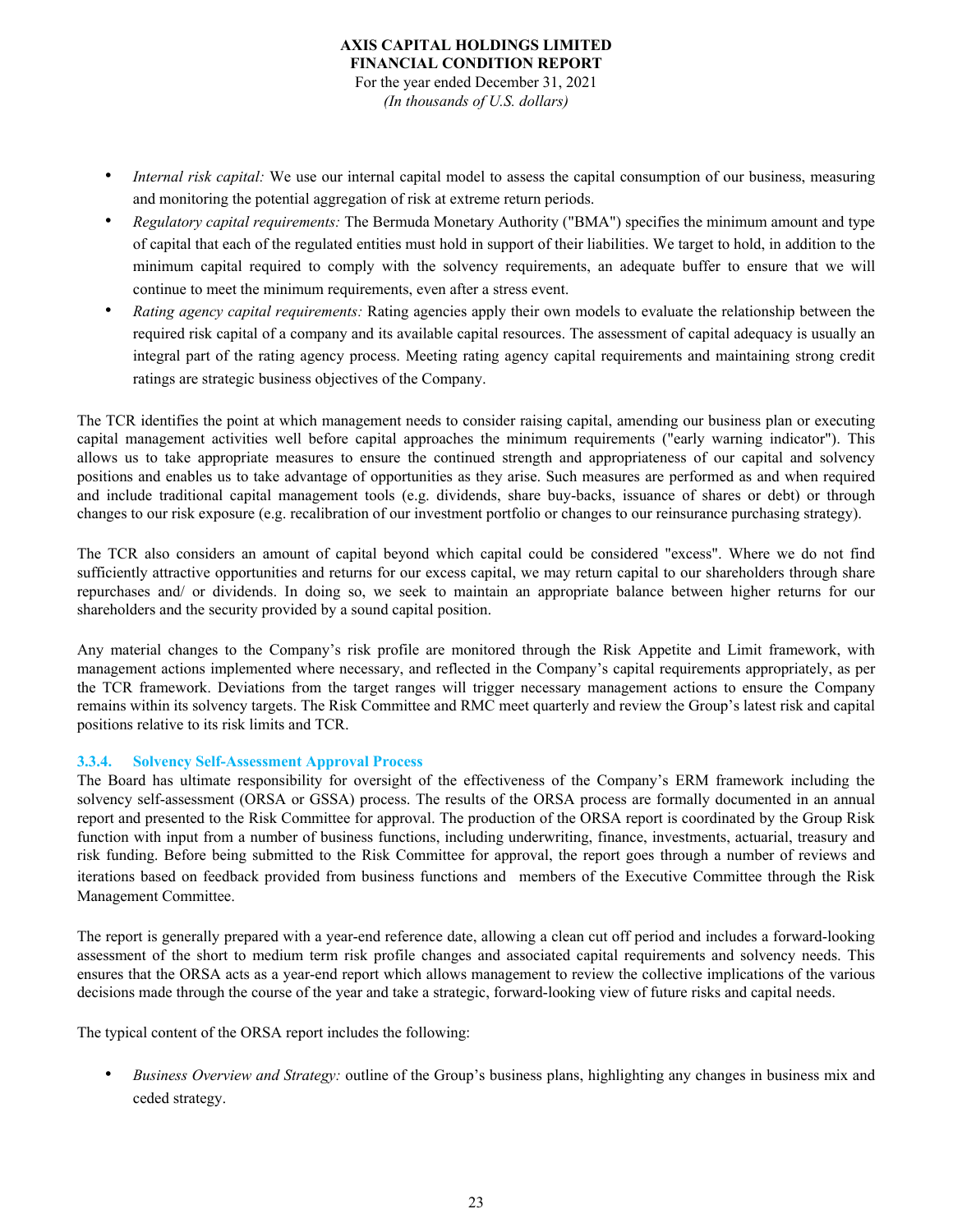# **AXIS CAPITAL HOLDINGS LIMITED FINANCIAL CONDITION REPORT** For the year ended December 31, 2021

*(In thousands of U.S. dollars)*

- *Risk Profile:* an overview of the Company's prior year and prospective risk profile as per our own view of risk, defined through quantitative and qualitative assessments of the Company's most material risk exposures.
- *Capital Requirement and Solvency Assessment:* a summary of the Company's assessment of regulatory and own capital requirements, along with corresponding financial resources available to meet regulatory and other solvency coverage targets.
- *Stress and Scenario Testing:* a summary of the results of the stress, scenario and reverse stress testing performed to increase our understanding of the Company's risk profile and its ability to withstand potential adverse scenarios.
- *Forward-Looking Assessment:* a high level overview and assessment of the Group's medium-term prospective risk profile and corresponding capital requirements.

## **3.4. Internal Controls**

## **3.4.1. Internal Control Systems**

Internal control is defined as the processes, policies, guidelines, and standards of practice in place to mitigate and manage risk to acceptable levels.

The AXIS internal control framework is based on the framework developed by the Committee of Sponsoring Organizations of the Treadway Commission ("COSO") in 1992, and updated in 2013.

The AXIS internal controls are documented and maintained in a central risk and control repository, and individual control owners certify each quarter to the adequate design and continued operating effectiveness of their respective controls.

The internal control framework includes the following five interrelated components:

- *Control Environment:* The primary responsibility of the Board of Directors is to provide effective governance over the Company's affairs for the benefit of its shareholders, and to help broaden the perspective of executive management. The Board has established the Audit Committee to facilitate and assist in the execution of its responsibilities. In terms of internal control oversight, it is the responsibility of the Audit Committee to review and periodically discuss with the Board the adequacy and effectiveness of the Company's internal control structure. There are several oversight committees such as the RMC which help set the management tone in terms of the control environment. AXIS operates with a three lines of defense model.
- *Risk Assessment:* The Internal Controls policy lists the risks ('Risk universe') to which the Company is exposed which the Risk Committee of the Board and RMC annually evaluate. Separate risk policies are defined for key risks within the universe which affirm the Company's approach, appetite and risk mitigation/control philosophy for managing each risk. Risk assessments are regularly conducted by the business (overseen by Group Risk) across the risk universe for the Company. The assessments take into consideration the control environment and the results of control activities as well as other factors e.g. external environment, management of the risk in relation to defined risk appetite and operational issues encountered in the management of the risk. The results of the assessments support upwards reporting and messaging to the Board.
- *Control Activities:* Each risk within the risk universe identifies an individual Risk Owner, normally a member of the AXIS Group Executive Committee, having appropriate experience and knowledge of the risk. The Risk Owner is responsible for designing and implementing an adequate and efficient control environment to manage their respective risks. Activities include, but are not limited to, reconciliations, documented roles and responsibilities, clear authority limits, peer reviews, appropriate segregation of duties and metrics reporting.
- *Information and Communication:* In terms of communication, AXIS has clear reporting and communication lines in place. Role profiles make clear each individual's role, their reporting lines and functional terms of reference set out responsibilities by function. Clear organizational and structure charts are also maintained. There is an escalation policy in place to ensure matters are reported upwards as required by employees. The AXIS Whistle-blower Policy also provides various lines of communication for reporting violations and concerns.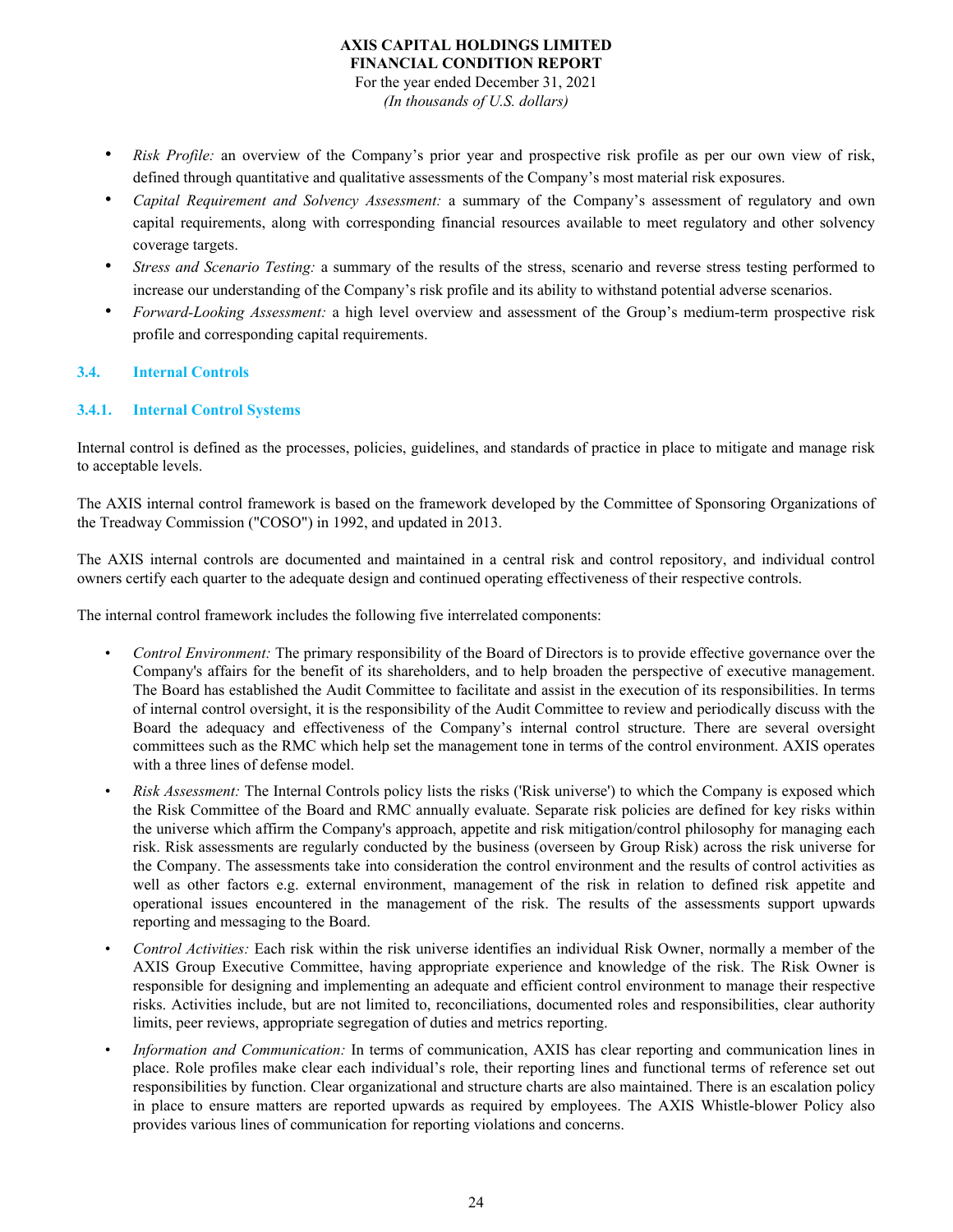For the year ended December 31, 2021 *(In thousands of U.S. dollars)*

*Monitoring:* The effectiveness of the internal control framework is independently validated via regular internal audit reviews which are conducted on a rotational basis with findings reported to the Audit Committee. There are also Management Initiated Audits ("MIAs") done on claims and underwriting transactions which are reported to the Management Audit Committee. There are various monitoring activities performed by the second line of defence, Group Risk and Legal/Compliance.

The internal control framework is regularly reviewed and updated and annually assessed by the external auditors. The Internal Audit department also validates that the COSO 2013 framework is present and functioning as part of its annual internal audit plan.

## **3.4.2. Compliance Function**

Legal and Compliance, with the support of other departments, seeks to, among other things, ensure that laws and regulations are observed, to react appropriately to all impending legislative changes or new court rulings, and to provide legally appropriate solutions for transactions and business processes.

Some of our key controls are:

- *Qualified and Experienced Legal Staff:* Employ and properly utilize qualified attorneys, paralegals and regulatory, finance and other professionals throughout the Company to monitor regulatory requirements and ensure compliance. Engage external counsel consultants and other external advisors, when required, to complement the internal staff efforts.
- *Monitoring Regulatory Landscape / Engagement with Regulators:* In addition to ongoing monitoring of new and changing regulation within each jurisdiction, there is also regular engagement with regulators, ensuring that regulatory and compliance matters are appropriately reported and discussed.
- *Financial Disclosure Controls:* The Fair Disclosure Policy and Corporate Disclosure Policy govern the reporting and public disclosure of material information relating to the Group.
- *Legal Review of Third Party Contracts:* All material written arrangements with third parties, including technology contractors, investment managers, reinsurers, property managers and brokers, among others, are reviewed by the legal department in order to identify with management potential issues that could impact the Company. Legal staff actively manage all non-policy related demands, claims or litigation matters that could result in an adverse financial, reputational or other impact to the Company.
- *Business Conduct Standards:* The legal department works to ensure compliance of applicable laws, rules and ethics standards by (1) developing and implementing policies, procedures and guidelines, such as a Code of Business Conduct, compliance manuals and legal memoranda; (2) providing training to the Company on compliance; and (3) working with staff to interpret and apply applicable laws, rules and standards as we conduct our business.
- *Management Initiated Audits:* Underwriting and claim MIA's review for any potential compliance issues.
- *Sanctions Compliance:* AXIS works to ensure compliance with all applicable sanctions regimes. AXIS has a group Sanctions Policy and Guidelines which sets forth requirements and standards to be followed to avoid any violation of applicable sanctions by any AXIS entity or employee. AXIS uses sanction screening tools to mitigate the risk of binding business or paying claims that is prohibited under applicable sanction regimes.

## **3.5. Internal Audit Function**

Internal Audit, an independent and objective function, reports to the Audit Committee of the Board on the effectiveness of our risk management framework. The Chief Audit Executive has a direct reporting line to the Chair of the Audit Committee to ensure independence. To ensure independence the performance evaluation of the Chief Audit Executive is done by the Chair of the Audit Committee in conjunction with Group General Counsel. The audit plan and any changes thereto is approved by the Audit Committee. The Internal Audit function has unfettered access to all records, systems, properties and AXIS personnel enshrined in the Group internal audit charter.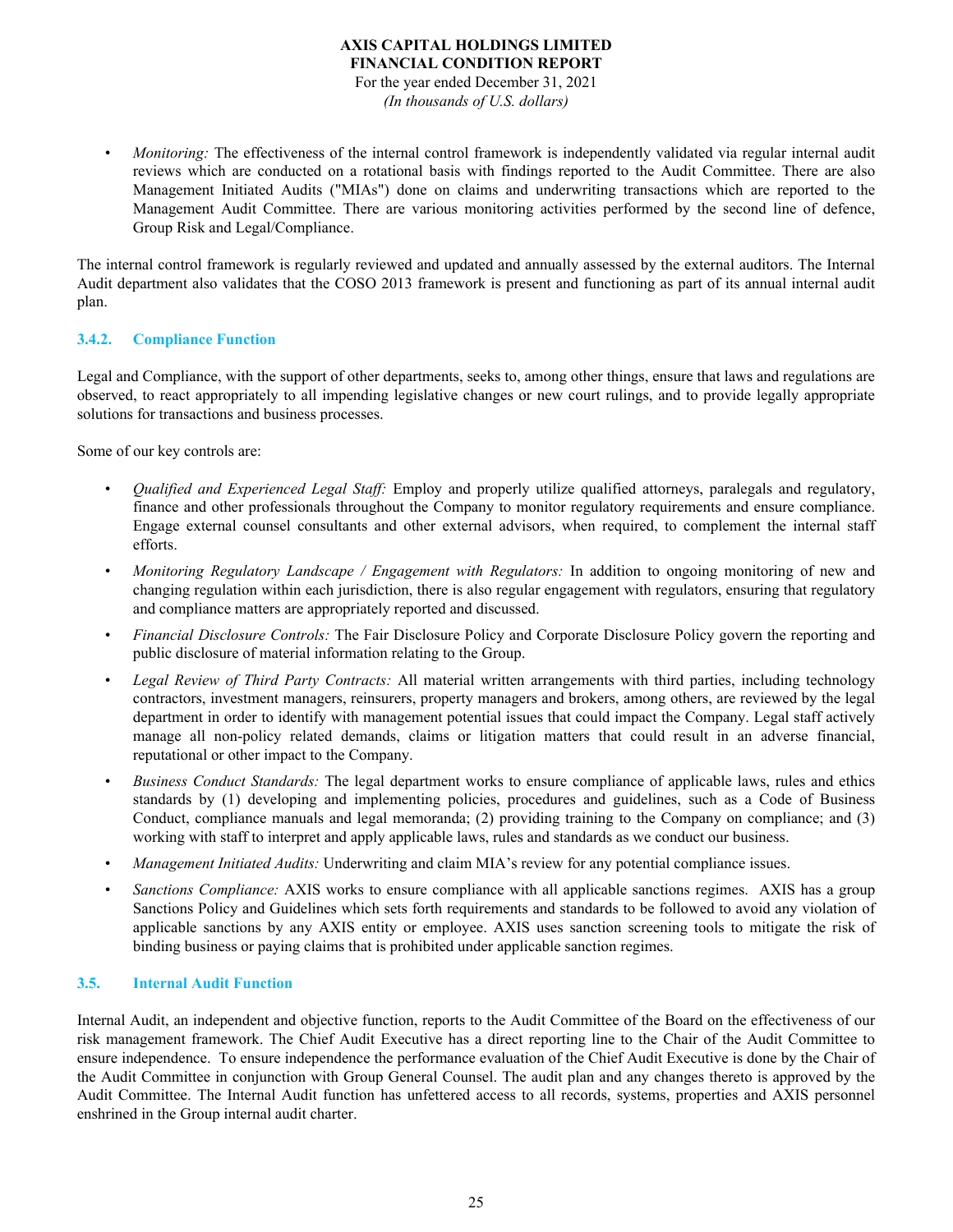For the year ended December 31, 2021 *(In thousands of U.S. dollars)*

Internal Audit provides assurance that key business risks have been adequately identified and managed appropriately and that our system of internal control is properly designed and operating effectively. Internal audit also coordinates risk-based audits, compliance reviews and other specific initiatives to evaluate and address risk within targeted areas of our business.

Internal Audit is staffed with audit professionals with experience in the insurance industry and varied skill sets such as financial reporting, risk management, actuarial science, IT, operations, etc. Subject matter experts are used when the need arises.

## **3.6. Actuarial Function**

The main purpose of the Actuarial function is to effectively support the Company's reserving framework and governance, including principles, policies, standards of practice, processes and controls and reporting.

The Actuarial function has the following duties and responsibilities:

- calculation and recommendation of the technical provisions;
- ensuring the appropriateness of the methodologies and underlying models used as well as the assumptions made in the calculation of the technical provisions;
- peer reviewing and signing off on work product and recommendations that relate to governance and control function responsibilities. This includes the peer reviewing of pricing and planning loss ratios as necessary;
- ensuring the sufficiency and quality of the data used in the calculation of technical provisions;
- ensuring the sufficiency of processes and controls supporting the AXIS reserving framework and maintaining comprehensive documentation for all aspects of this framework;
- contributing to the effective implementation of the risk management system, in particular with respect to the risk modeling underlying the calculation of the capital requirements;
- establishing and maintaining a reserving platform, infrastructure and reporting capabilities to support U.S. GAAP, local statutory and management needs; and
- ensuring that the reserving framework is applied effectively in the Company.

The Actuarial function is independent from other functions within the AXIS Group.

## **3.7. Outsourcing**

AXIS Capital has policies in place with respect to contractors, consulting services and outsourcing activities. These policies apply to all entities operating within the AXIS Group and include, but are not limited to, the following components:

## **Engagement**

- Vetting of all independent contractors including, but not limited to, financial strength, commitment to the service being provided, physical and legal existence.
- Use of competitive bidding process for the more significant engagements.
- Completion of risk review for services deemed material.

## **Governance and monitoring**

- Annual performance and risk management assessment for material vendors as reviewed by the Group Vendor Management Office with escalation provisions.
- Relationship management with employees including communication, personal time off and organisational hierarchies.

Internal Audit undertakes independent reviews of the outsourced operation on a regular basis to provide independent assurance that the outsourcing process in being implemented in line with the Company policy.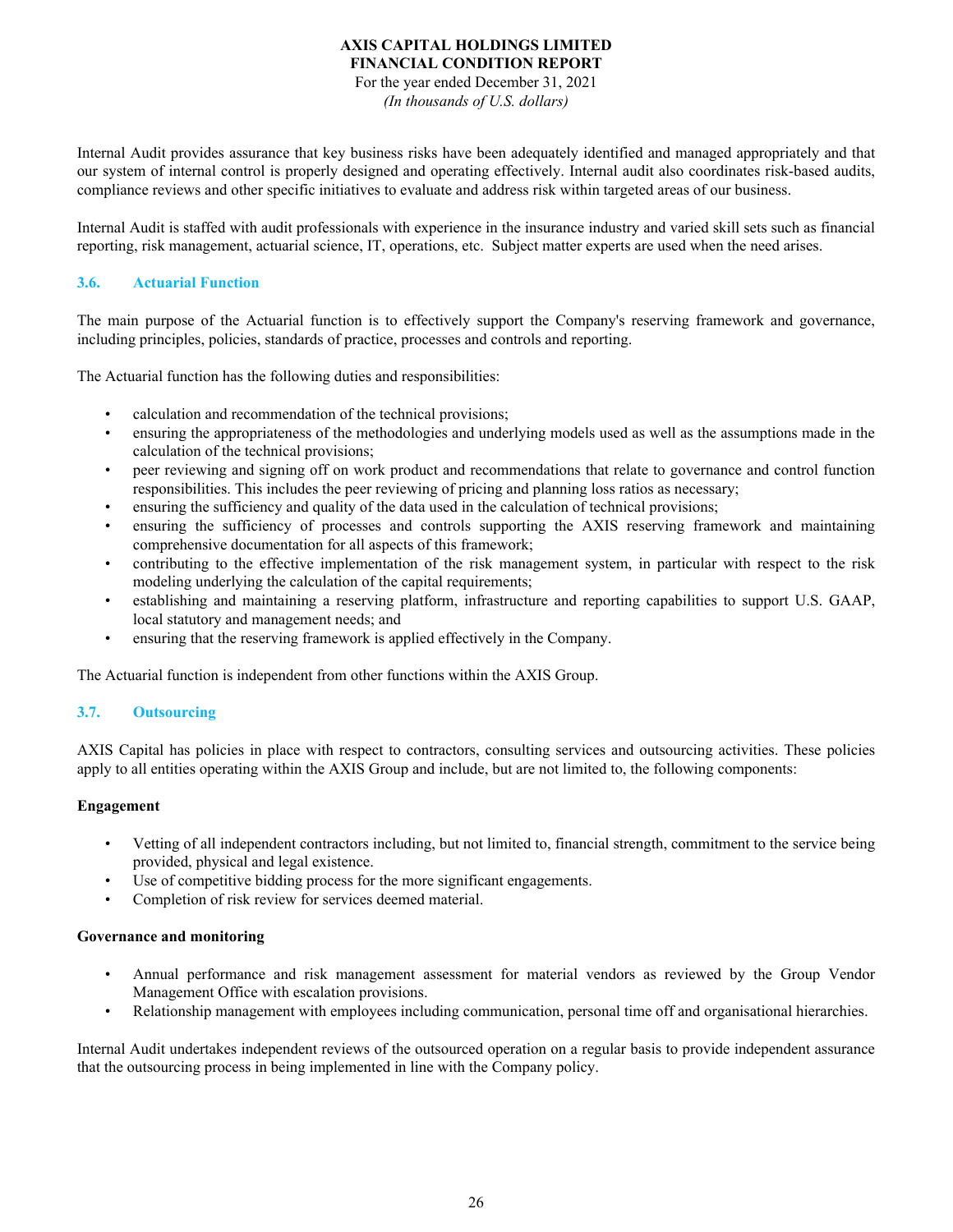For the year ended December 31, 2021 *(In thousands of U.S. dollars)*

#### **Intra-Group Outsourcing**

AXIS' operating companies are party to a Central Administrative Services and Support Agreement whereby in the normal course of business they provide each other various services including, but not limited to: internal audit, human resources, information technology, claims management and risk management.

#### **3.8. Other Material Information**

Not applicable.

## **4. RISK PROFILE**

#### **4.1. - 4.3 . Material Risks, Measurement and Mitigation Methods**

Our risk landscape comprises insurance, strategic, market, liquidity, credit, and operational risks that arise as a result of undertaking our business activities. We provide definitions of these risk categories as well as descriptions of management of these risks below. Across these risk categories, we identify and evaluate emerging threats and opportunities through a framework that includes the assessment of potential surprise factors that could affect exposures.

Our risk landscape is reviewed on a regular basis to ensure that it remains up-to-date based on the evolving risk profile of the Company. In addition, we undertake ongoing risk assessments across all enterprise risks, the output of which is captured in our risk register which is reviewed and reported through our governance structure.

#### **Insurance Risk**

Insurance risk is the inherent uncertainty as to the occurrence, amount and timing of insurance and reinsurance liabilities transferred to us through the underwriting process.

Since our inception in 2001, we have expanded our international presence, with underwriting offices in Bermuda, the U.S., Europe, Singapore, and Canada. Our disciplined underwriting approach coupled with a peer review process has enabled us to manage this growth in a controlled and consistent manner.

A key component of the Group's underwriting risk governance is our peer review processes which allow for a collaborative review of risk and pricing and ensures that underwriting is within established guidelines and procedures. Underwriting guidelines are in place to provide a framework for consistent pricing and risk analysis and ensuring alignment to the Group's risk appetite. Limits are set on underwriting capacity, and cascade authority to individuals based on their specific roles and expertise.

We also have significant audit coverage across our lines of business, including Management Initiated Audits ("MIAs"). MIAs are audits of underwriting and claims files performed by teams independent of those who originated the transactions, the purpose of which is to test the robustness of our underwriting and claims processes and to recognize any early indicators of future trends in our operational risk environment.

#### **Reinsurance Purchasing**

Another key component of our mitigation of insurance risk is the purchase of reinsurance to protect our short and long tail lines of business on a treaty (covering a portfolio of risks) and facultative (single risk) basis.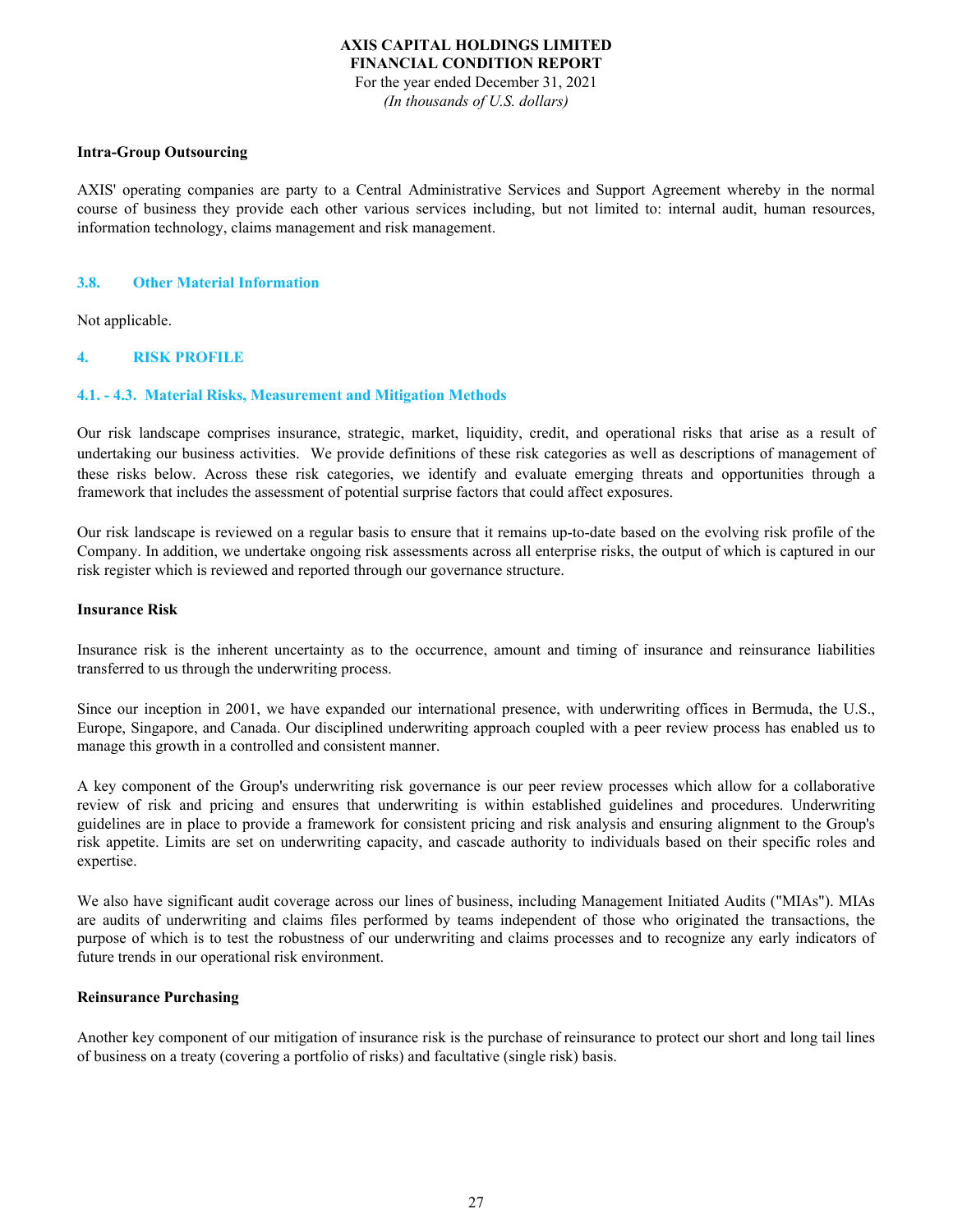For the year ended December 31, 2021 *(In thousands of U.S. dollars)*

For treaty reinsurance, we purchase proportional and non-proportional cover. Under proportional reinsurance, we cede an agreed percentage of the premiums and the losses and loss expenses on the policies we underwrite. We primarily use proportional reinsurance on our liability, professional lines and cyber portfolios, as well as on select property portfolios, where we protect against higher loss frequency rather than specific events. We also purchase proportional reinsurance on our assumed property catastrophe reinsurance portfolio, casualty, and credit and surety portfolios, which includes cessions to our Strategic Capital Partners. In addition, we use non-proportional reinsurance, whereby losses up to a certain amount (i.e., our retention) are borne by us. By using non-proportional reinsurance, we can limit our liability with a retention, which reflects our willingness and ability to bear risk, and is therefore in line with our risk appetite. We primarily purchase the following forms of non-proportional reinsurance:

- *Excess of loss per risk:* the reinsurer indemnifies us for loss amounts of all individual policies effected, defined in the treaty terms and conditions. Per risk treaties are an effective means of risk mitigation against large single losses (e.g. a large fire claim).
- *Catastrophe excess of loss:* provides aggregate loss cover for our insurance portfolio against the accumulation of losses incurred from a single event (e.g. windstorm).

We have a centralized Risk Funding department, which coordinates external treaty reinsurance purchasing (including retrocession) across the Group and a separate AXIS ILS (Insurance Linked Securities) team, which coordinates the sourcing and structuring of third-party capital to support AXIS underwriting. Risk funding and AXIS ILS are overseen by our Reinsurance Purchasing Group ("RPG"). The RPG, which includes, among others, our Chief Executive Officer, Chief Financial Officer, Chief Risk Officer, Head of Group Underwriting and representatives from the business leadership team, approves each treaty placement, and aims to ensure that appropriate diversification exists within our approved counterparty panels.

Facultative reinsurance is case by case risk transfer. In certain circumstances, we use facultative reinsurance to complement treaty reinsurance by covering additional risks above and beyond what is already covered by treaties. Facultative reinsurance is monitored by the risk funding team.

## **Natural Peril Catastrophe Risk**

Natural catastrophes such as hurricanes, windstorms, earthquakes, floods, tornados, hail and fire represent a challenge for risk management due to their accumulation potential and occurrence volatility. In managing natural catastrophe risk, our internal risk limit framework aims to limit the loss of capital due to a single event and the loss of capital that would occur from multiple (but perhaps smaller events) in any year. Within this framework, we have an established risk limit for single event, single zone probable maximum loss ("PML") within defined zones and at various return periods. For example, at the 1-in-250-year return period, we are not willing to expose more than 10% of common equity to a single event within a single zone.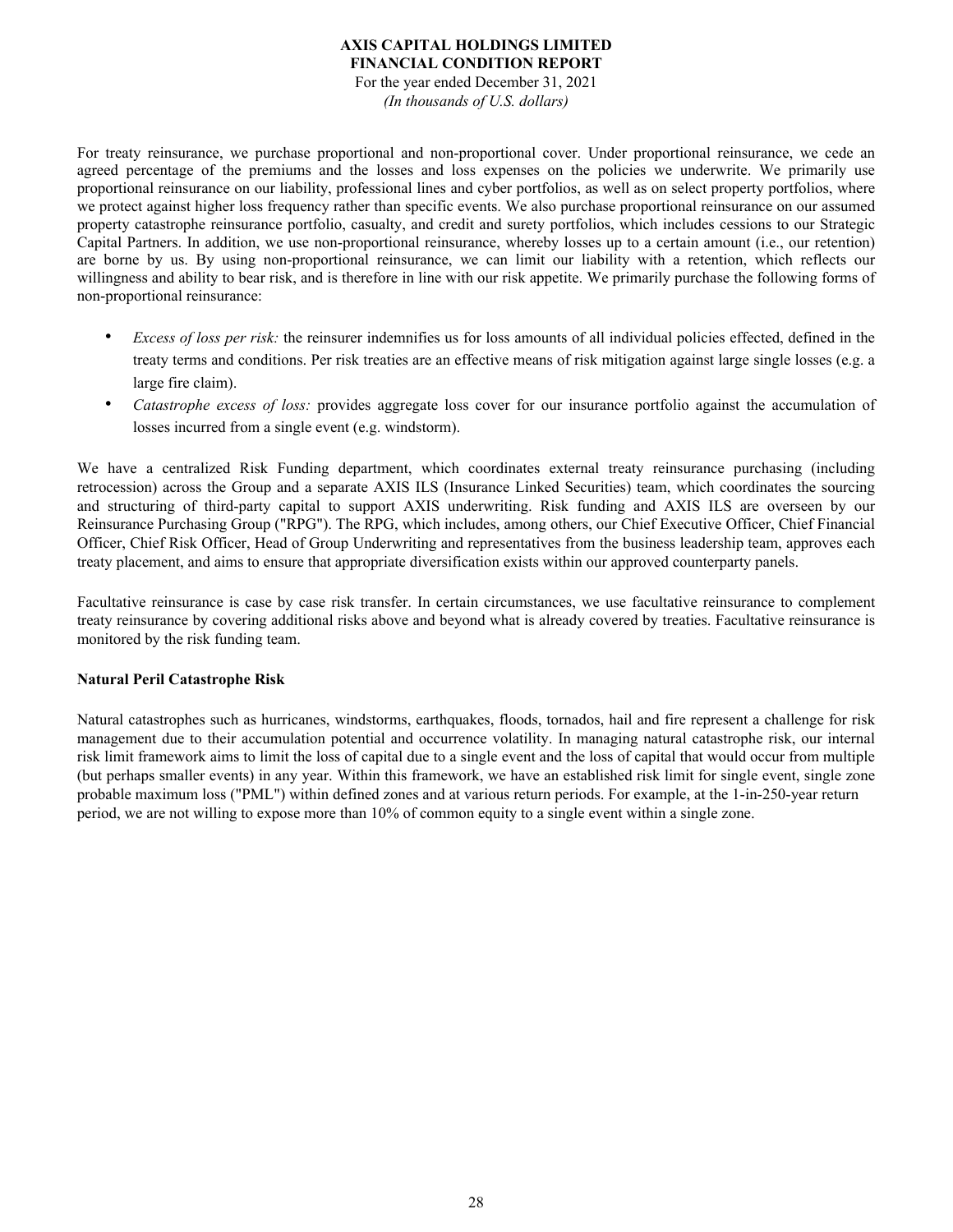For the year ended December 31, 2021 *(In thousands of U.S. dollars)*

The table below shows our net PML to a single natural peril catastrophe event within certain defined single zones which correspond to peak industry catastrophe exposures at January 1, 2022 and 2021:

| <b>Estimated Net Exposure</b><br>(in millions of U.S. dollars)<br>2022<br>2021 |                |    |                             |                              |  |                                     |                                    |                                     |                              |  |
|--------------------------------------------------------------------------------|----------------|----|-----------------------------|------------------------------|--|-------------------------------------|------------------------------------|-------------------------------------|------------------------------|--|
| <b>Territory</b>                                                               | <b>Perils</b>  |    | 50 Year<br>Return<br>Period | 100 Year<br>Return<br>Period |  | 250 Year<br><b>Return</b><br>Period | 50 Year<br><b>Return</b><br>Period | 100 Year<br><b>Return</b><br>Period | 250 Year<br>Return<br>Period |  |
| Southeast                                                                      | U.S. Hurricane | \$ | 131                         | 186S<br>- \$                 |  | 262                                 | 286 \$<br>$\mathbf{\hat{s}}$       | 408                                 | $\mathbf{\hat{s}}$<br>625    |  |
| Northeast                                                                      | U.S. Hurricane |    | 39                          | 115                          |  | 238                                 | 42                                 | 115                                 | 262                          |  |
| Mid-Atlantic                                                                   | U.S. Hurricane |    | 71                          | 193                          |  | 362                                 | 90                                 | 263                                 | 520                          |  |
| Gulf of Mexico                                                                 | U.S. Hurricane |    | 119                         | 164                          |  | 234                                 | 175                                | 263                                 | 431                          |  |
| California                                                                     | Earthquake     |    | 123                         | 240                          |  | 327                                 | 193                                | 396                                 | 504                          |  |
| Europe                                                                         | Windstorm      |    | 90                          | 124                          |  | 165                                 | 136                                | 182                                 | 240                          |  |
| Japan                                                                          | Earthquake     |    | 82                          | 204                          |  | 318                                 | 103                                | 179                                 | 336                          |  |
| Japan                                                                          | Windstorm      |    | 75                          | 144                          |  | 166                                 | 113                                | 186                                 | 220                          |  |

The return period refers to the frequency with which losses of a given amount or greater are expected to occur. A zone is a geographic area in which the insurance risks are considered to be correlated to a single catastrophic event. Estimated losses from a modeled event are grouped into a single zone, as shown above, based on where the majority of the total estimated industry loss is expected to occur. In managing zonal concentrations, we aim to ensure that the geography of single events is suitably captured, but distinct enough that they track specific types of events. For example, our definition of Southeast wind encompasses five states, including Florida, while our definition of Gulf Wind encompasses four states, including Texas.

Our PMLs take into account the fact that an event may trigger claims in a number of lines of business. For instance, our U.S. hurricane modeling includes the estimated pre-tax impact to our financial results arising from our catastrophe, property, engineering, energy, marine and aviation lines of business. Our PMLs include assumptions regarding the location, size and magnitude of an event, the frequency of events, the construction type and a property's susceptibility to damage, and the cost of rebuilding the property. Loss estimates for non-U.S. zones will be subject to foreign exchange rates, although we may mitigate this currency variability from a book value perspective.

As indicated in the table above, our modeled single occurrence 1-in-100 year return period PML for a Southeast U.S. hurricane, net of reinsurance, is approximately \$0.2 billion. According to our modeling, there is a one percent chance that on an annual basis, losses incurred from a Southeast hurricane event could be in excess of \$0.2 billion. Conversely, there is a 99% chance that on an annual basis, the loss from a Southeast hurricane will fall below \$0.2 billion.

We have developed our PML estimates by combining judgment and experience with the outputs from the catastrophe model, commercially available from AIR Worldwide ("AIR"), which we also use for pricing catastrophe risk. This model covers the major peril regions where we face potential exposure. Additionally, we have included our estimate of non-modeled perils and other factors which we believe provides us with a more complete view of catastrophe risk.

Our PML estimates are based on assumptions that are inherently subject to significant uncertainties and contingencies. These uncertainties and contingencies can affect actual losses and could cause actual losses to differ materially from those expressed above. We aim to reduce the potential for model error in a number of ways, the most important of which is by ensuring that management's judgment supplements the model outputs. We also perform ongoing model validation at the line of business and at a group level including through our catastrophe model validation team. These validation procedures include sensitivity testing of models to understand their key variables and, where possible, back testing the model outputs to actual results.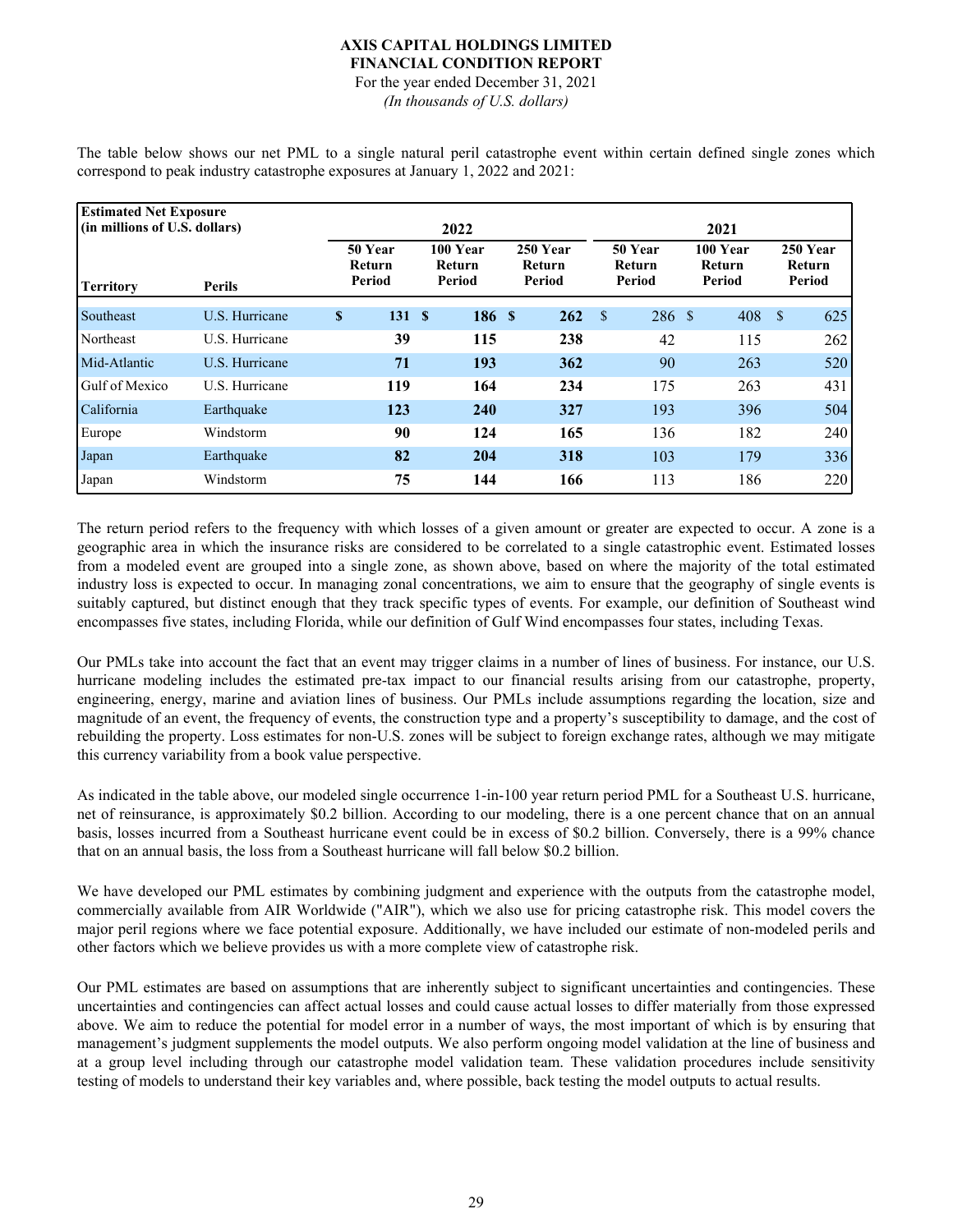## **AXIS CAPITAL HOLDINGS LIMITED FINANCIAL CONDITION REPORT** For the year ended December 31, 2021

*(In thousands of U.S. dollars)*

Estimated net losses from peak zone catastrophes may change from period to period as a result of several factors, which include but are not limited to, updates to vendor catastrophe models, changes to our internal modeling, underwriting portfolios, reinsurance purchasing strategy and foreign exchange rates.

#### **Man-made Catastrophe Risk**

Consistent with our management of natural peril catastrophe exposures, we take a similarly focused and analytical approach to the management of man-made catastrophes. Man-made catastrophes, which include such risks as train collisions, airplane crashes or terrorism, and other intentionally destructive acts, including cyber-attacks, are harder to model in terms of assumptions regarding intensity and frequency. For these risks we couple the vendor models (where available) with our bespoke modeling and underwriting judgment and expertise. This allows us to take advantage of business opportunities related to manmade catastrophe exposures particularly where we can measure and limit the risk sufficiently as well as obtain risk-adequate pricing.

As an example of our approach, our assessment of terrorism risk is based on a mixture of qualitative and quantitative data (e.g., for estimating property damage, business interruption, mortality and morbidity subsequent to an attack of a predefined magnitude), which we use to limit and manage our aggregate terrorism exposure. We use commercially available vendor modeling and bespoke modeling tools to measure accumulations around potential terrorism accumulation zones on a deterministic and probabilistic basis. We supplement the results of our modeling with underwriting judgment.

## **Reserving Risk**

The estimation of loss reserves is subject to uncertainty as the settlement of claims that arise before the balance sheet date is dependent on future events and developments. There are many factors that would cause loss reserves to increase or decrease, which include, but are not limited to emerging claims and coverage issues, changes in the legislative, regulatory, social and economic environment and unexpected changes in loss inflation. The estimation of loss reserves could also be adversely affected by the failure of our loss limitation strategy and/or the failure of models used to support key decisions.

We calculate reserves for losses and loss expenses ("loss reserves") in accordance with actuarial best practice based on substantiated methodologies and assumptions. In addition, we have well established processes in place for determining loss reserves, which we ensure are consistently applied. Our loss reserving process demands data quality and reliability and requires a quantitative and qualitative review of overall reserves and individual large claims. Within a structured control framework, claims information is communicated on a regular basis throughout our organization, including to senior management, to provide an increased awareness of losses that have occurred throughout the insurance markets. The detailed and analytical reserving approach that follows is designed to absorb and understand the latest information on reported and unreported claims, to recognize the resultant exposure as quickly as possible, and to record appropriate loss reserves in our consolidated financial statements.

Reserving for long-tail lines of business represents a significant component of reserving risk. When loss trends prove to be higher than those underlying our reserving assumptions, the risk is greater because of a stacking-up effect: loss reserves recorded in our consolidated financial statements cover claims arising from several years of underwriting activity and these reserves are likely to be adversely affected by unfavorable loss trends. We manage and mitigate reserving risk on long-tail business in a variety of ways. First, the long-tail business we write is part of a well-balanced and diversified global portfolio of business. In 2021, long-tail net premiums written (namely liability and motor business) represented 23% of total net premiums written and long-tail net loss reserves represented 35% of total net loss reserves. We also purchase reinsurance on liability business to manage our net positions. Second, we follow a disciplined underwriting process that utilizes available information, including industry trends.

## **Claims Handling Risk**

In accepting risk, we are committing to the payment of claims and therefore these risks must be understood and controlled. We have claims teams embedded in our main lines of business. Our claim teams include a diverse group of experienced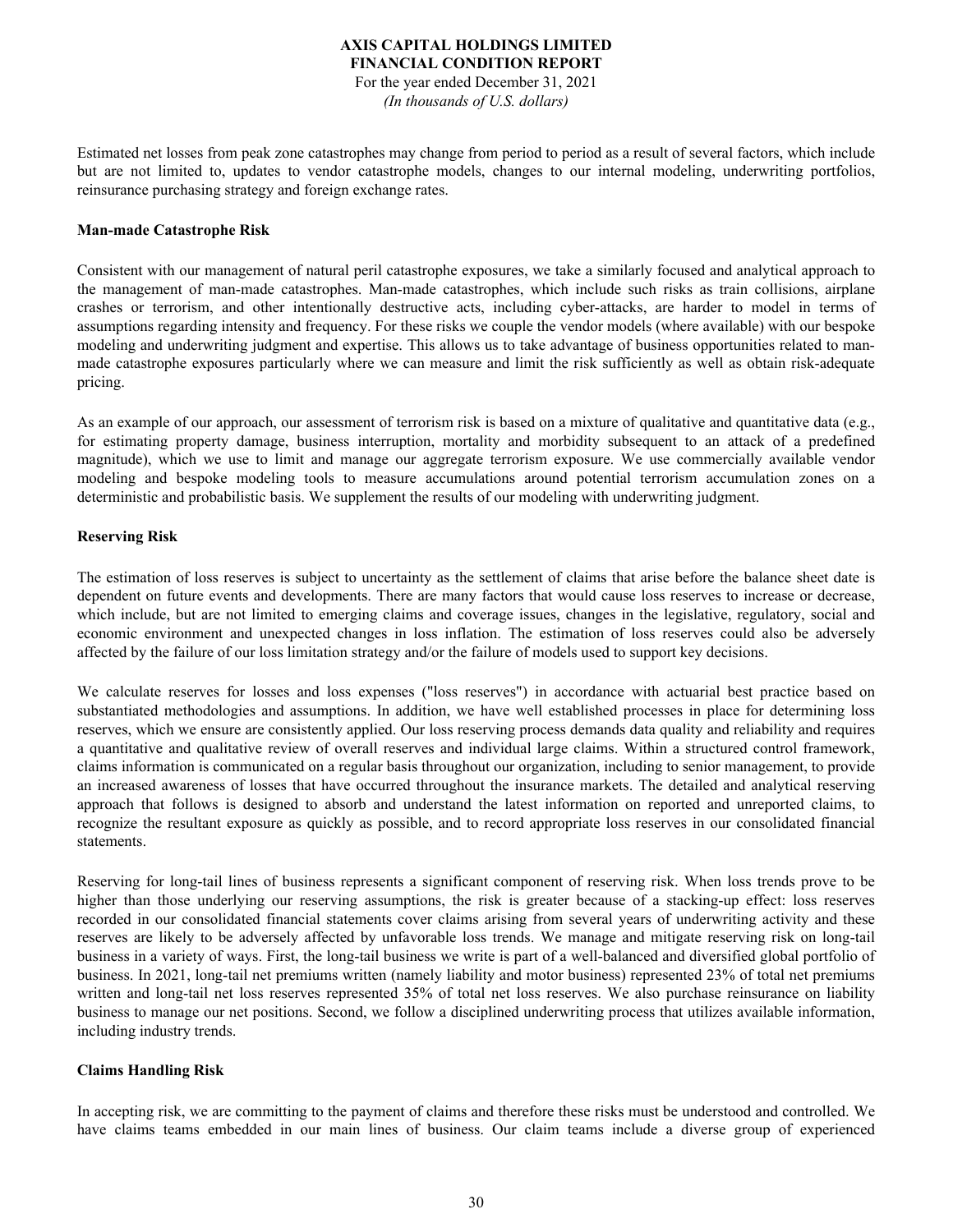For the year ended December 31, 2021 *(In thousands of U.S. dollars)*

professionals, including claims adjusters and attorneys. We also use approved external service providers, such as independent adjusters and appraisers, surveyors, accountants, investigators, and specialist attorneys, as appropriate.

We maintain claims handling guidelines which include details on claims reporting controls and claims reporting escalation procedures in all our claims teams. Large claims matters are reviewed during weekly claims meetings. The minutes from each meeting are circulated to our underwriters, senior management and others involved in the reserving process. To maintain communication between underwriting and claims teams, claims personnel regularly report at underwriting meetings and frequently attend client meetings.

We foster a strong culture of review among our claims teams. This includes MIAs, whereby senior claims handlers audit a sample of claim files. The process is designed to ensure consistency between the claims teams and to develop Group-wide best practices.

When we receive notice of a claim, regardless of size, it is recorded in our claims and underwriting systems. In addition, we procedure alerts regarding significant events and potential losses, regardless of whether we have exposure. These alerts allow a direct notification to be communicated to underwriters and senior management worldwide. Similarly, for natural peril catastrophes, we have developed a catastrophe database, along with catastrophe coding in certain systems, that allows for the gathering, analyzing, and reporting of loss information as it develops from early modeled results to fully adjusted and paid losses.

## **Strategic Risk**

Strategic risks affect or are created by an organization's business strategy and strategic objectives. Our review of strategic risk evaluates not only internal and external challenges that might cause our chosen strategy to fail but also evaluates major risks that could affect our long-term performance and position. We believe it is imperative that we consider the business risks associated with, and mitigated by, each strategy. We also view strategic risk not only as the negative impact of risk but also the sub-optimization of gain. Fundamentally, we believe that we are set up for success if we analyze both value protection and value creation.

A strategy function was formed as part of our enterprise-wide transformation to ensure that the prioritization and coordination of enterprise-wide resources is done efficiently and effectively to drive targeted strategic outcomes. On no less than a quarterly basis, the Executive Committee meets and receives holistic information about execution against strategy and makes decisions to adjust and/or advance strategy. In addition, strategies employed throughout our business in support of the broader enterprise strategy are reviewed in the context of a broader governance structure by the Business Council and business leadership, and are ultimately approved by the Board of Directors.

## **Market Risk**

Market risk is the risk that our financial instruments may be negatively impacted by movements in financial market prices or rates such as equity prices, interest rates, credit spreads and foreign currency exchange rates. Fluctuations in market prices or rates primarily affect our investment portfolio.

Through asset and liability management, we aim to ensure that market risks influence the economic value of our investments and our loss reserves and other liabilities in the same way, thus mitigating the effect of market fluctuations. For example, we reflect important features of our liabilities, such as maturity patterns and currency structures, on the assets side of the balance sheet by acquiring investments with similar characteristics.

We supplement our asset-liability management with various internal policies and limits. As part of our strategic asset allocation process, different asset strategies are simulated and stressed in order to evaluate the 'optimal' portfolio (given return objectives and risk constraints). Our investments team manages asset classes to control aggregation of risk and provide a consistent approach to constructing portfolios and the selection process of external asset managers. We have limits on the concentration of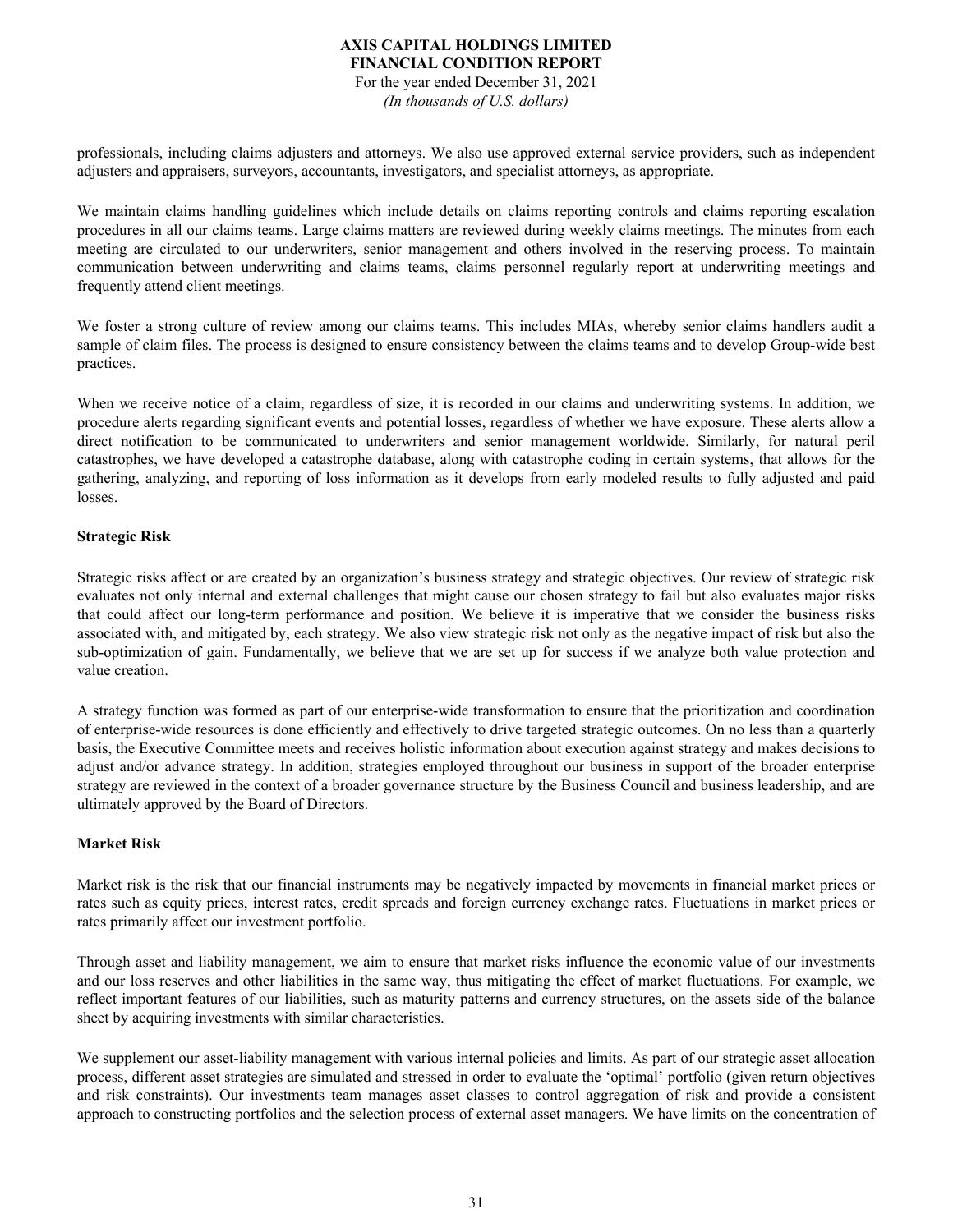For the year ended December 31, 2021 *(In thousands of U.S. dollars)*

investments by single issuers and certain asset classes, and we limit the level of illiquid investments (refer to 'Liquidity Risk' below).

We stress test our investment portfolios using historical and hypothetical scenarios to analyze the impact of unusual market conditions and to ensure potential investment losses remain within our risk appetite. At an annual aggregated level, we manage the total risk exposure to our investment portfolio so that the 'total return' investment loss in any one year is unlikely to exceed a defined percentage of our common equity at a defined return period.

We mitigate foreign currency risk by seeking to match our estimated insurance and reinsurance liabilities payable in foreign currencies with assets, including cash and investments that are denominated in the same currencies. Where necessary, we use derivative financial instruments for economic hedging purposes. For example, in certain circumstances, we use forward contracts and currency options to economically hedge portions of our un-matched foreign currency exposures.

## **Liquidity Risk**

Liquidity risk is the risk that we may not have sufficient financial resources to meet our obligations when they are due or would have to incur excessive costs to do so. As an insurer and reinsurer, our core business generates liquidity primarily through premiums, investment income, and the maturity/sale of investments. Our exposure to liquidity risk stems mainly from the need to cover potential extreme loss events and regulatory constraints that limit the flow of funds within the Group. To manage these risks, we have a range of liquidity policies and procedures in place which are described below:

- We maintain cash and cash equivalents and a high quality, liquid investment portfolio to meet expected outflows, as well as those that could result from a range of potential stress events. We place limits on the maximum percentage of cash and investments which may be in an illiquid form as well as on the minimum percentage of unrestricted cash and liquid investment grade fixed income securities.
- We maintain committed borrowing facilities, as well as access to diverse funding sources to cover contingencies. Funding sources include asset sales, external debt issuances and lines of credit.

# **Credit Risk**

Credit risk represents the risk of incurring financial loss due to the diminished creditworthiness (reduced financial strength and, ultimately, possibly default) of our third-party counterparties. We distinguish between: various forms of credit exposure; the risk of issuer default from instruments in which we invest, such as corporate bonds; counterparty exposure in a direct contractual relationship, such as reinsurance; the credit risk related to our premiums receivable, including those from brokers and other intermediaries; and the risk we assume through our insurance contracts, such as our credit and political risk, and credit and surety lines of business.

## *Credit Risk Aggregation*

We monitor and manage the aggregation of credit risk on a group-wide basis, allowing us to consider exposure management strategies for individual companies, countries, regions, sectors, and any other relevant inter-dependencies. Our credit exposures are aggregated based on the origin of risk. Credit risk aggregation is managed through minimizing overlaps in underwriting, financing, and investing activities. As part of our credit aggregation framework, we assign aggregate credit limits by country and by single counterparty (or parent of affiliated counterparties). These limits are based and adjusted on a variety of factors including the prevailing economic environment and the nature of the underlying credit exposures.

Our credit aggregation measurement and reporting process is facilitated by our credit risk exposure database, which contains relevant information on counterparty details and credit risk exposures. The database is accessible by management throughout the Group, thus providing transparency to allow for the implementation of active exposure management strategies. We also license third-party tools to provide credit risk assessments. We monitor all our credit aggregations and, where appropriate, adjust our internal risk limits and/or take specific actions to reduce our risk exposures.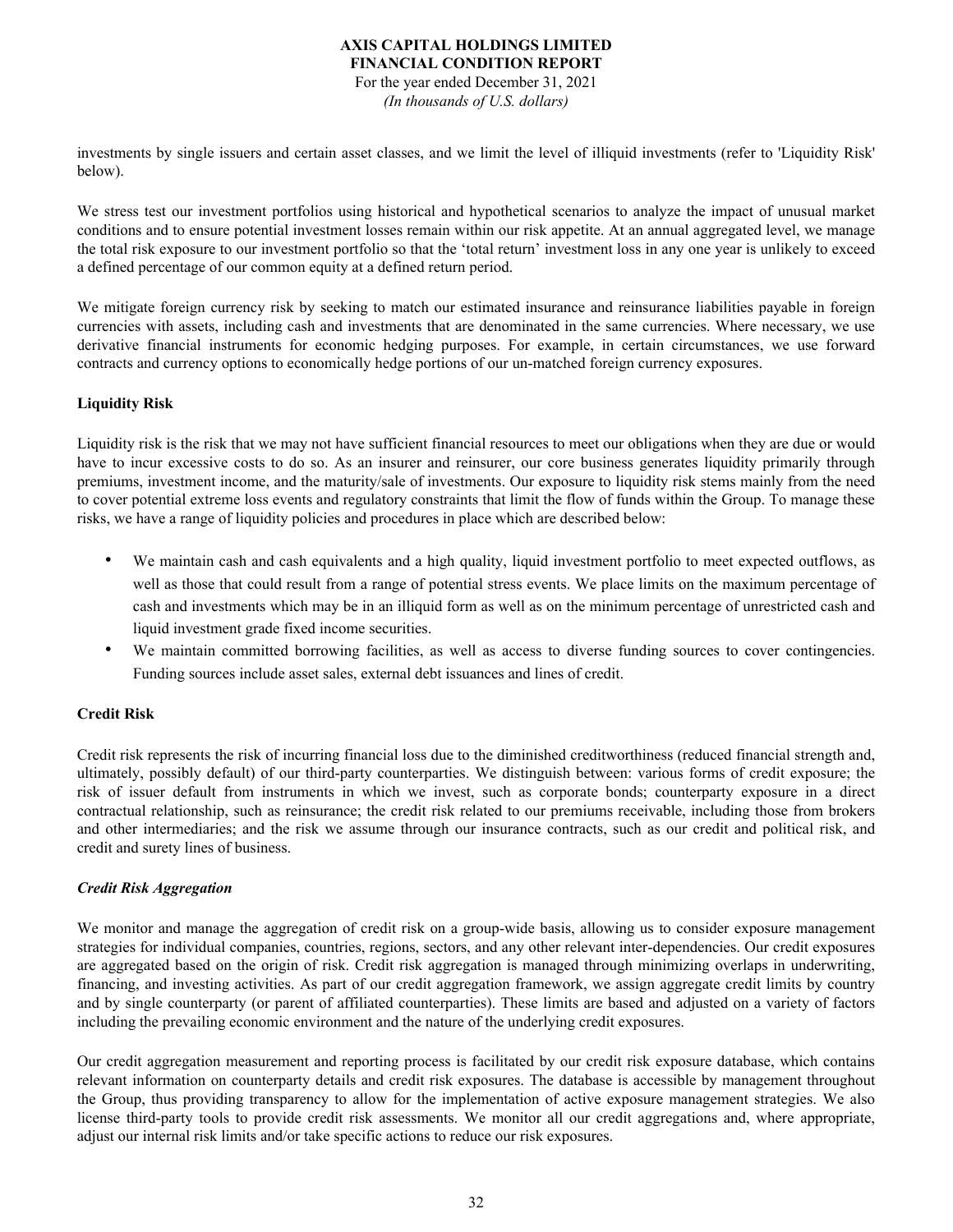For the year ended December 31, 2021 *(In thousands of U.S. dollars)*

#### *Credit Risk relating to Cash and Investments*

In order to mitigate concentration and operational risks related to cash and cash equivalents, we limit the maximum amount of cash that can be deposited with a single counterparty and limit acceptable counterparties based on current rating, outlook, and other relevant factors.

Our fixed maturity investment portfolio, which represents approximately \$12.8 billion or 47% of our total assets, is exposed to potential losses arising from the diminished creditworthiness of issuers of bonds as well as third-party counterparties such as custodians. Our investment portfolio is managed by external investment managers in accordance with its investment guidelines. We limit such credit risk through diversification and issuer exposure limits graded by ratings and, with respect to custodians, contractual and other legal remedies. Excluding U.S. government and agency securities, we limit our concentration of credit risk to any single corporate issuer to less than 2% of our investment grade fixed maturities portfolio for securities rated A- or above and less than 1% of our investment grade fixed maturities portfolio for securities rated below A-.

## *Credit Risk relating to Reinsurance Recoverable Assets*

We are exposed to the credit risk of a reinsurer failing to meet its obligations under our reinsurance contracts. To help mitigate this, our purchases of reinsurance are subject to financial security requirements specified by our RSC. The RSC maintains a list of approved reinsurers, performs credit risk assessments for potential new reinsurers, regularly monitors approved reinsurers with consideration for events which may have a material impact on their creditworthiness, recommends counterparty limits for different types of ceded business and monitors concentrations of credit risk. This assessment considers a wide range of individual attributes, including a review of the counterparty's financial strength, industry position and other qualitative factors. Generally, the RSC requires reinsurers who do not meet specified requirements to provide collateral.

## *Credit Risk relating to Premium Receivables*

The diversity of our client base limits credit risk associated with premium receivables. In addition, for insurance contracts we have contractual rights to cancel coverage for non-payment of premiums, and for reinsurance contracts we have contractual rights to offset premium receivables against corresponding payments for losses and loss expenses.

Brokers and other intermediaries collect premiums from customers on our behalf. We have procedures in place to manage and monitor credit risk from intermediaries with a focus on day-to-day monitoring of the largest positions.

These contractual rights contribute to the mitigation of credit risk, together with the monitoring of aged premium receivable balances. In light of these mitigating factors and considering that a significant portion of premium receivables are not currently due based on the terms of the underlying contracts, we do not utilize specific credit quality indicators to monitor our premium receivable balances.

## *Credit Risk relating to our Underwriting Portfolio*

In the insurance segment, we provide credit insurance primarily for lenders (financial institutions) and commodity traders seeking to mitigate the risk of non-payment from their borrowers and trading counterparties. This product complements our traditional political risk insurance business. For the credit insurance contracts, it is necessary for the buyer of the insurance, most often a bank or commodity trader, to hold an insured asset, most often an underlying loan, or sale and purchase contract in order to claim compensation under the insurance contract. The majority of the credit insurance provided is for single-name illiquid risks, primarily in the form of senior secured bank loans but also unsecured payment obligations in the case of shorter term trade credit, that can be individually analyzed and underwritten. As part of the underwriting process, an evaluation of creditworthiness and reputation of the obligor is critical. We generally require our clients to retain a share of each transaction that we insure. A key element to our underwriting analysis is the assessment of recovery in the event of default and, accordingly, the strength of the collateral and the enforceability of rights to the collateral are paramount.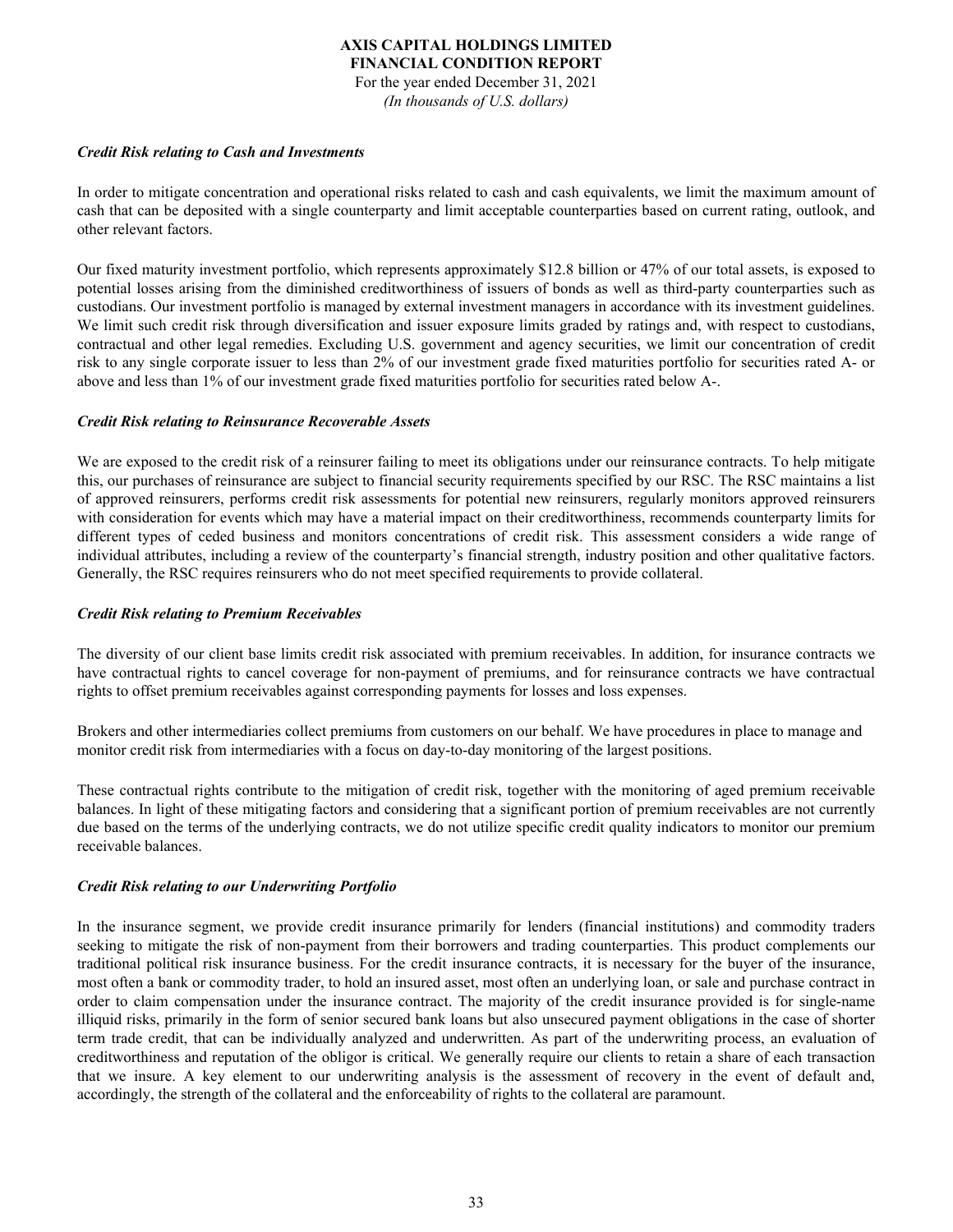For the year ended December 31, 2021 *(In thousands of U.S. dollars)*

Generally, we do not underwrite insurance for structured finance products that would expose us to mark-to-market losses. In addition, our credit insurance contracts typically do not include terms which would introduce liquidity risk, most notably in the form of a collateralization requirement upon a ratings downgrade.

We also provide protection against sovereign default or sovereign actions that result in impairment of cross-border investments for banks and corporations. Our contracts generally include conditions precedent to our liability relating to the enforceability of the insured transaction and restricting amendments to the transaction documentation, obligations on the insured to prevent and minimize losses, subrogation rights (including rights to have the insured asset transferred to us) and waiting periods. Under most of our policies, a loss payment is made in the event the debtor failed to pay our client when payment is due subject to a waiting period of up to 180 days.

In the reinsurance segment, we provide reinsurance of credit and surety bond insurers exposed to the risks of financial loss arising from non-payment of trade receivables covered by a policy (credit insurance) or non-performance of obligations (surety). Our credit insurance exposures are concentrated primarily within developed economies, while our surety bond exposures are concentrated primarily in Latin America and developed economies. We also provide coverage to the mortgage industry through insurance and reinsurance of mortgage insurance companies and U.S. government-sponsored entity credit risk sharing transactions. We focus on credit risk transfer from Federal Home Loan Mortgage Corporation and Federal National Mortgage Association, in the single-family, fixed rate, conforming mortgage space. We provide this cover globally on a proportional and non-proportional basis. Our exposure to mortgage risk is monitored and managed through robust underwriting within defined parameters for mortgage credit quality and concentration, continuous monitoring of the housing market, as well as limits on our PML resulting from a severe economic downturn in the housing market.

## **Operational Risk**

Operational risk represents the risk of loss as a result of inadequate processes, system failures, human error or external events, including but not limited to direct or indirect financial loss, reputational damage, customer dissatisfaction and legal and regulatory penalties.

The Group Risk function is responsible for coordinating and overseeing a Group-wide framework for operational risk management. As part of this oversight, we maintain an operational loss-event database which helps us monitor and analyze potential operational risk issues, identify any trends, and, where necessary, put in place improvement actions to avoid occurrence or recurrence of operational loss events.

We manage transaction type operational risks through the application of process controls throughout our business. In testing these controls, we supplement the work of our internal audit team with regular underwriting and claim MIAs (as discussed above).

We have specific processes and systems in place to focus on high priority operational matters, such as information security, managing business continuity, and third party vendor risk which are described below:

- Major failures and disasters which could cause a severe disruption to working environments, facilities, and personnel, represent a significant operational risk to us. Our Business Continuity Management framework strives to protect critical business services and the functions which support these business services from these effects to enable us to carry out our core tasks in time and at the quality required. During 2021, we continued to review our Business Continuity Planning procedures through cyclical planned tests.
- We have developed a number of Information Technology ("IT") platforms, applications and security controls to support our business activities worldwide. Dedicated security standards are in place for our IT systems to ensure the proper use, availability and protection of our information assets.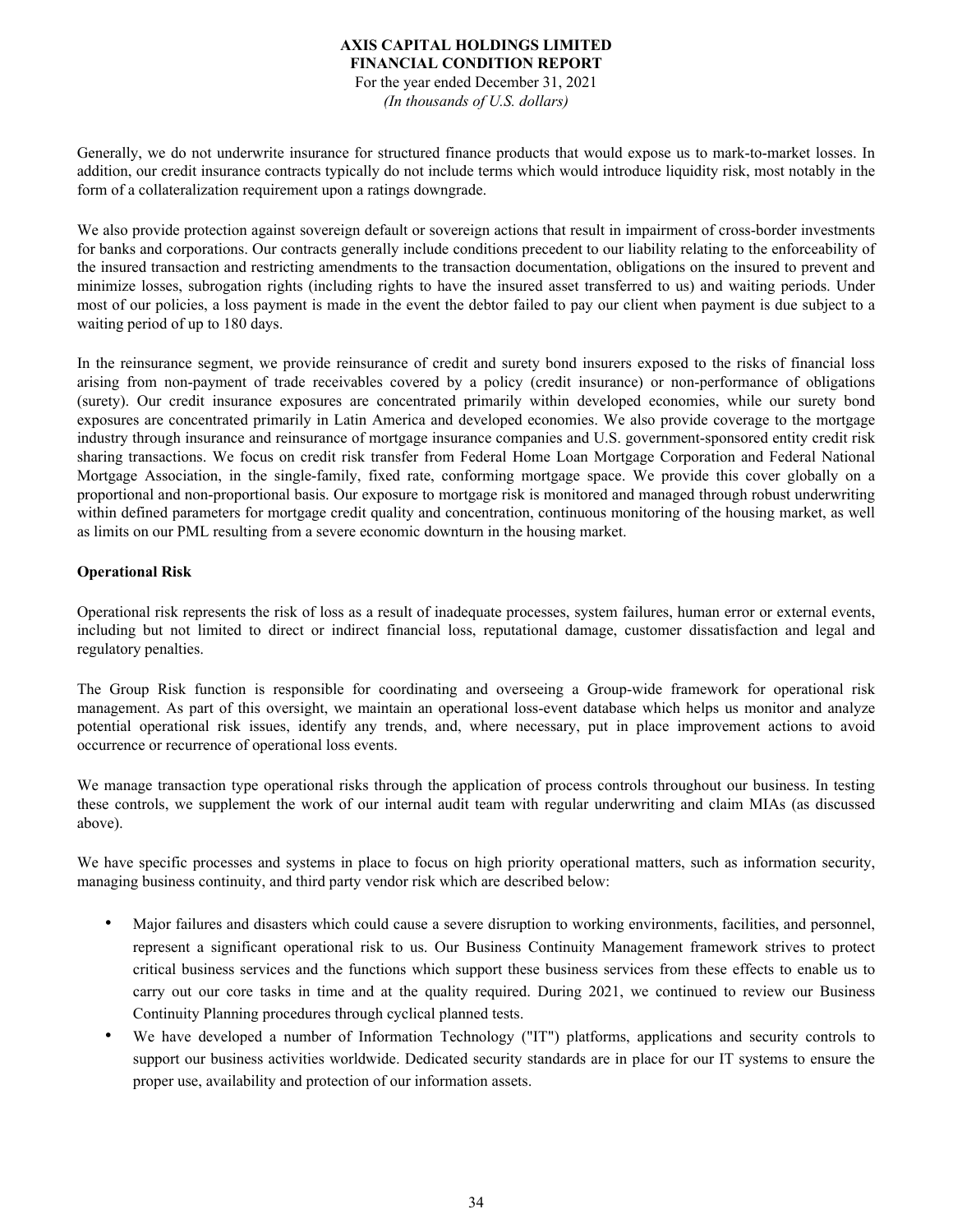For the year ended December 31, 2021 *(In thousands of U.S. dollars)*

• Our use of third party vendors exposes us to a number of increased operational risks, including the risk of security breaches, fraud, non-compliance with laws and regulations or internal guidelines and inadequate service. We manage material third party vendor risk, by, among other things, performing a thorough risk assessment on potential large vendors, reviewing a vendor's financial stability, ability to provide ongoing service and business continuity planning.

## **4.4. Investment of Assets in Accordance with Prudent Person Principle**

The Company has Market Risk and Liquidity Risk Policies which set out approach to management of risk, including roles & responsibilities and principles of risk management. The Market Risk and Liquidity Risk Policies include a clearly defined risk management strategy which is consistent with the Company's overall business strategy to ensure that there is a coordinated and integrated approach to risk management and a common risk language that is understood across the business.

Assets are invested in accordance with the Market Risk and Liquidity Risk Policies and the Company's Amended and Restated Statement of Investment Policy and Objectives, which minimizes investment risk by implementing a sound risk governance framework and the application of effective systems and controls to ensure that AXIS only invests in assets where it can properly identify, measure, monitor, manage, control and report the risks and appropriately take these into account in the assessment of its overall solvency needs. The Company's Amended and Restated Statement of Investment Policy and Objectives aims to ensure all the assets are invested in such a manner as to ensure the security, quality, liquidity and profitability of the portfolio of assets.

The risk management framework around investment of assets includes the governance, controls and procedures designed to ensure:

- The prudent investment of capital and cash flow from underwriting;
- The investment portfolios meet the liquidity needs that arise from potential claims;
- Asset cash flows are closely matched to anticipated liability cash flows;
- Assets and liabilities are reasonably matched by currency in order to protect against the economic impact of foreign exchange rate movements;
- The investment portfolios accommodate the regulatory requirements and investment limitations imposed upon AXIS' operating entities and subsidiaries;
- Effective monitoring of adherence with investment policies and guidelines; and
- Effective monitoring of compliance with the Investment, Liquidity, and Foreign Exchange risk limits.

## **4.5. Stress Testing and Sensitivity Analysis to Assess Material Risks, including Methods and Assumptions Used and Outcomes**

Stress and scenario testing forms part of our solvency self-assessment (ORSA or GSSA) process and allows us to better understand our business by assessing the Company's ability to meet solvency and liquidity requirements in stressed conditions. A stress test aims to assess the impact of single events by evaluating a number of statistically defined possibilities. Scenario testing focuses on assessing the simultaneous impact on the business of a wide scale event or series of events. Stress and scenario tests are complemented by reverse stress testing which is designed to help us understand what could cause the business model to become unviable in the short to mid-term.

The selection of the stress and scenario tests ensures coverage of all material risks, including emerging risks and topical areas of Board and/ or regulatory focus. The selected tests are reviewed and approved annually by the Risk Committee. The Group Risk function coordinates the stress and scenario testing exercise in conjunction with other key functions, with results presented to the Risk Committee and included in the annual ORSA report.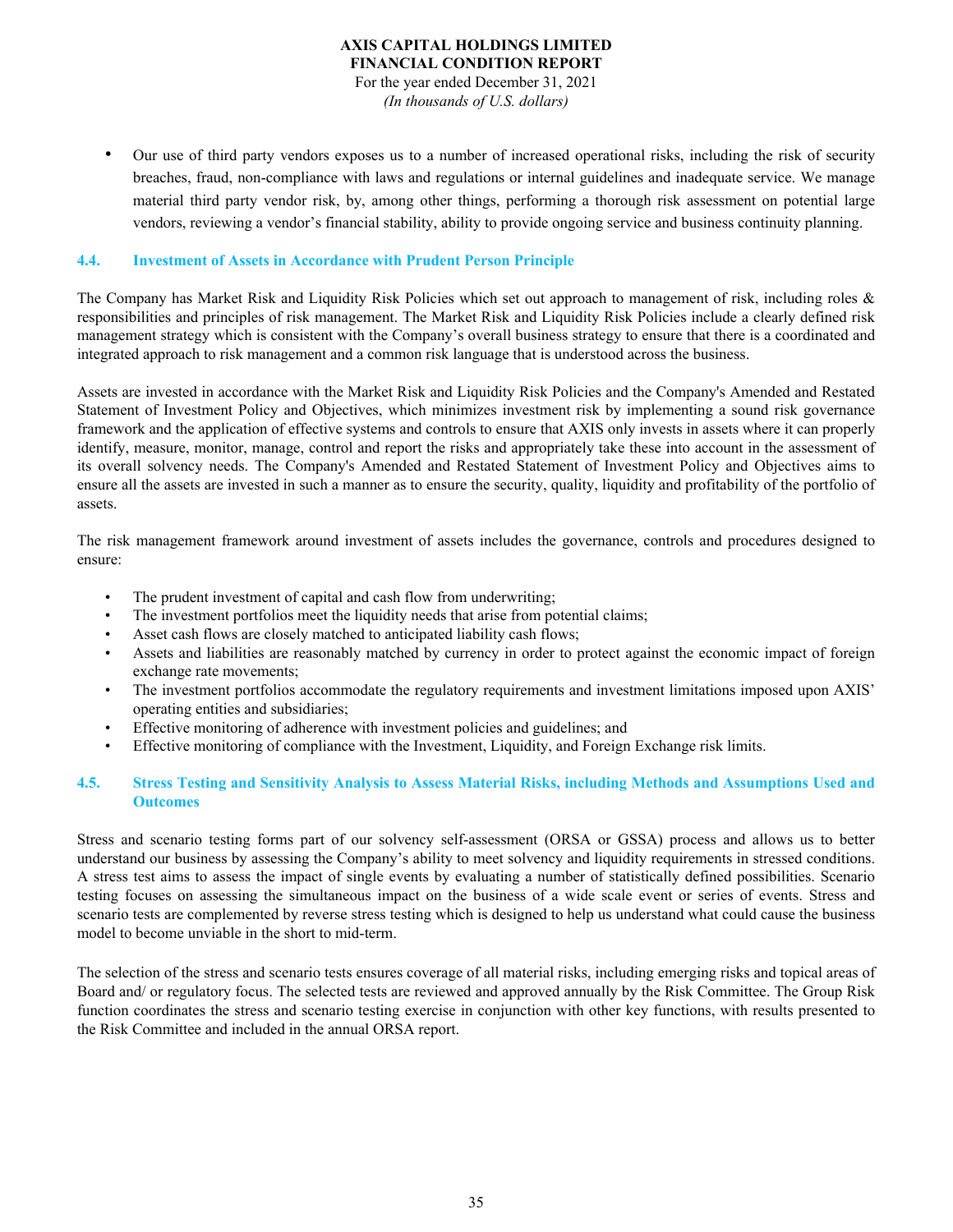For the year ended December 31, 2021 *(In thousands of U.S. dollars)*

The output from the tests includes, as a minimum, the following:

- a detailed description of the stress/ scenario
- the impact on the Company's solvency
- the assumptions and any limitations of the approach used to calculate the impact
- management actions (where applicable).

## **4.6. Other Material Information**

Not applicable.

## **5. Solvency Valuation**

The AXIS Target Capital Range defines the preferred level of capital needed by the Group to absorb shock losses and still satisfy our minimum solvency targets in relation to key capital benchmarks including our "own view" of risk from our internal capital model and regulatory and rating agency capital requirements.

Our general purpose consolidated financial statements are prepared in accordance with U.S. GAAP and include the accounts of AXIS Capital and its wholly-owned subsidiaries.

The BMA, our group supervisor, implemented an Economic Balance Sheet ("EBS") framework that is used as the basis to determine our Enhanced Capital Requirement ("ECR"). The EBS framework uses U.S. GAAP valuations as a starting point. Assets and liabilities, other than technical provisions, are valued at fair value, in line with U.S. GAAP. Where U.S. GAAP principles do not require an economic value, a hierarchy of high level principles approach governing the valuation of these assets and liabilities is used.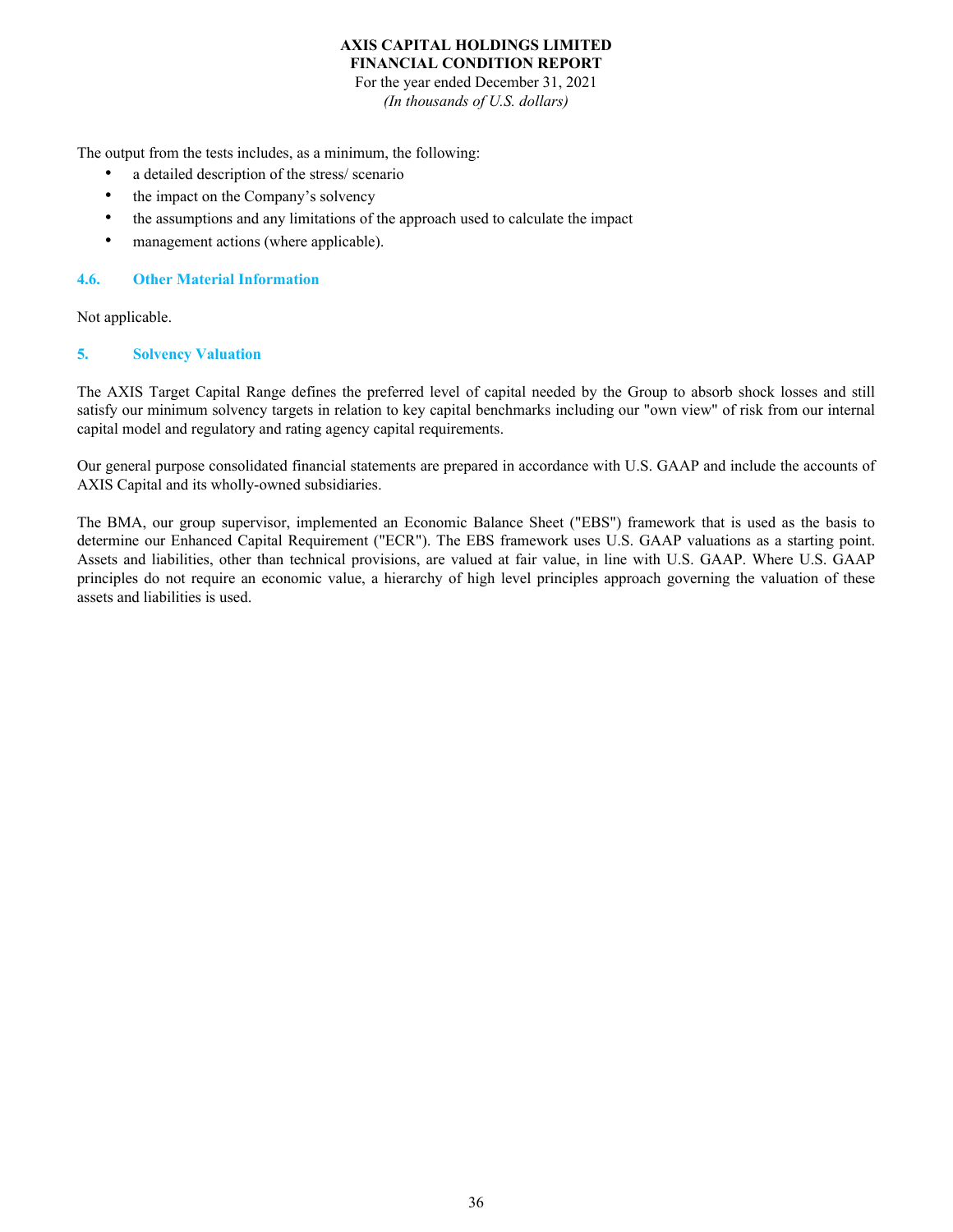For the year ended December 31, 2021 *(In thousands of U.S. dollars)*

## **5.1. Valuation Bases for Assets under the BMA's EBS Framework**

|                                                      | <b>U.S. GAAP</b>          |            | <b>EBS</b>       |            |                               |
|------------------------------------------------------|---------------------------|------------|------------------|------------|-------------------------------|
| As at December 31                                    | 2021                      | 2020       | 2021             | 2020       | <b>Adjustment Type</b>        |
| Cash and cash equivalents                            | $\mathbf{s}$<br>1,317,690 | 1,503,232  | 1,317,690<br>\$  | 1,503,232  | N/A                           |
| Fixed maturities and short-term<br>investments       | 12,790,279                | 12,203,696 | 13,106,613       | 12,481,412 | Presentation and<br>valuation |
| Equity securities                                    | 655,675                   | 518,445    | 338,358          | 240,729    | Presentation                  |
| Mortgage loans                                       | 594,088                   | 593,290    | 594,088          | 593,290    | N/A                           |
| Other investments                                    | 947,982                   | 829,156    | 947,982          | 829,156    | N/A                           |
| Equity method investments                            | 146,293                   | 114,209    | 146,293          | 114,209    | N/A                           |
| <b>Total Cash and Investments</b>                    | 16,452,007                | 15,762,028 | 16,451,024       | 15,762,028 |                               |
| Accrued interest receivable                          | 64,350                    | 65,020     | 64,350           | 65,020     | N/A                           |
| Insurance and reinsurance balances<br>receivable     | 2,622,676                 | 2,738,342  | 528,615          | 699,184    | Presentation and<br>valuation |
| Reinsurance recoverable on paid and<br>unpaid losses | 5,659,826                 | 4,930,842  | 642,215          | 434,201    | Presentation and<br>valuation |
| Deferred acquisition costs                           | 465,593                   | 431,439    |                  |            | Valuation                     |
| Prepaid reinsurance premiums                         | 1,377,358                 | 1,194,455  |                  |            | Presentation and<br>valuation |
| Goodwill                                             | 100,801                   | 100,801    |                  |            | Valuation                     |
| Intangible assets                                    | 208,717                   | 219,633    |                  |            | Valuation                     |
| Value of business acquired                           |                           | 3,854      |                  |            | Valuation                     |
| Other assets                                         | 417,642                   | 431,273    | 452,983          | 420,888    | Valuation                     |
| <b>Total Assets</b>                                  | 27,368,970                | 25,877,687 | 18,139,187<br>\$ | 17,381,321 |                               |

The following table provides the Company's assets on both U.S. GAAP and EBS bases:

The more significant differences between U.S. GAAP and EBS valuation and presentation bases are as follows:

- Technical provisions (premium and claim liabilities) valued under an EBS approach are presented net of recoverables;
- Insurance and reinsurance balances receivable that are not contractually due as at the balance sheet date (deferred to a date subsequent to the balance sheet date) are included within technical provisions (premium liabilities) under the EBS framework; and
- Under the EBS framework deferred acquisition costs, goodwill and value of business acquired are valued at nil and other intangible assets can only be recognised if they can be sold separately and the value of the asset can be reliably measured.

The majority of the Company's assets consist of cash and invested assets valued at fair value under the BMA's EBS framework as follows:

## **Cash and Cash Equivalents**

Cash equivalents include money-market funds, fixed interest deposits and reverse repurchase agreements with a maturity of under 90 days when purchased. Cash and cash equivalents are recorded at amortized cost, which approximates fair value due to the short-term, liquid nature of these securities.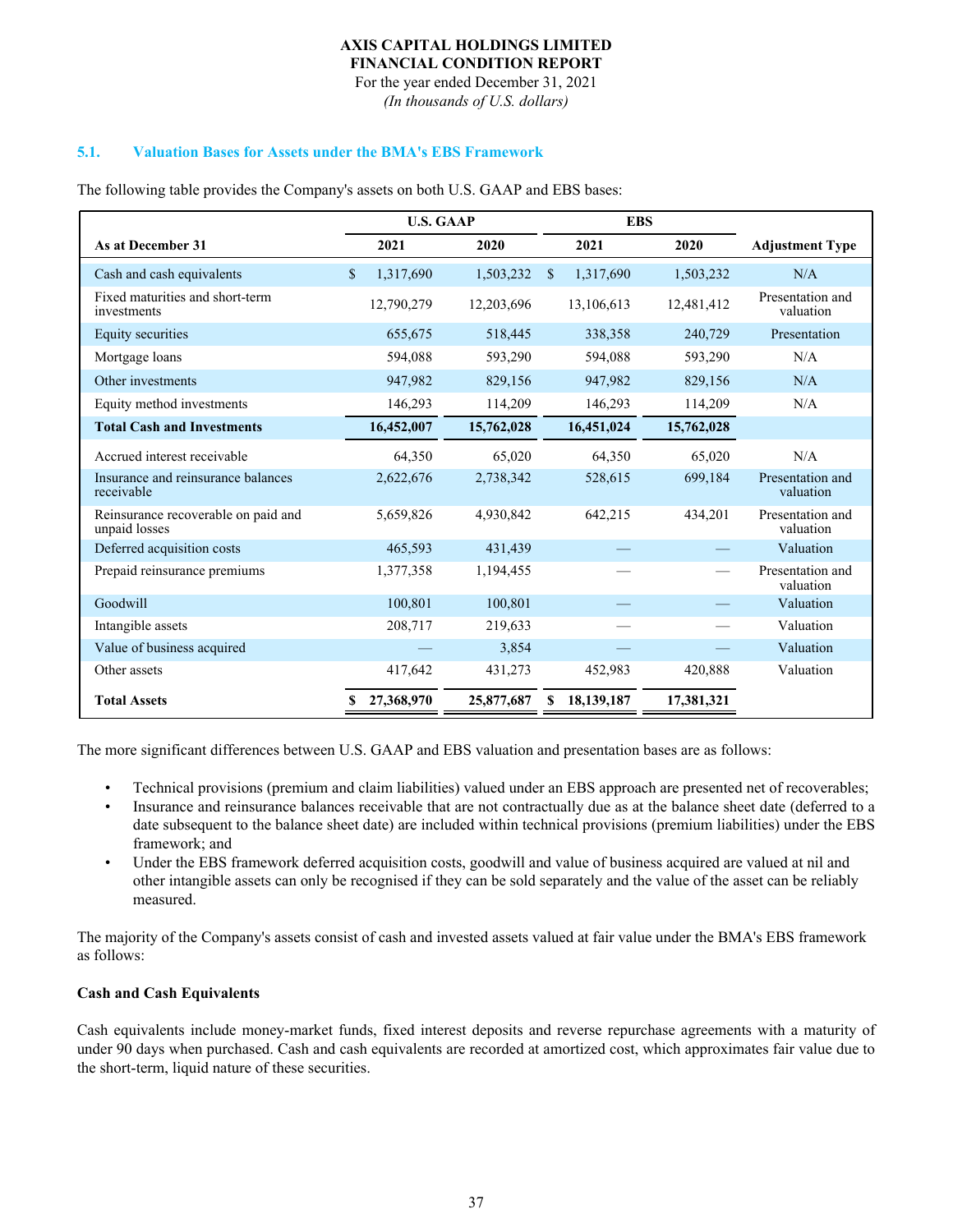For the year ended December 31, 2021 *(In thousands of U.S. dollars)*

#### **Fixed Maturities**

At each valuation date, the Company uses the market approach valuation technique to estimate the fair value of its fixed maturities portfolio, where possible. The market approach includes, but is not limited to, prices obtained from third party pricing services for identical or comparable securities and the use of "pricing matrix models" using observable market inputs such as yield curves, credit risks and spreads, measures of volatility, and prepayment speeds. Pricing from third party pricing services is sourced from multiple vendors, where available, and the Company maintains a vendor hierarchy by asset type based on historical pricing experience and vendor expertise. Where prices are unavailable from pricing services, the Company obtains non-binding quotes from broker-dealers who are active in the corresponding markets. Fixed maturities also include investments in bond mutual funds that have daily liquidity.

#### **Short-Term Investments**

Short-term investments primarily comprise highly liquid securities with maturities greater than three months but less than one year from the date of purchase. These securities are typically not actively traded due to their approaching maturity, therefore their amortized cost approximates fair value.

## **Equity Securities**

Equity securities include common stocks, preferred stocks and exchange-traded funds. The fair values of common stock, preferred stocks and exchange-traded funds are based on unadjusted quoted market prices in active markets.

#### **Other Investments**

#### *Investment Funds*

The fair values of hedge funds, direct lending funds, private equity funds and real estate funds are estimated using net asset valuations ("NAVs") as advised by external fund managers or third-party administrators. For these funds, NAVs are based on the manager's or administrator's valuation of the underlying holdings in accordance with the fund's governing documents and in accordance with U.S. GAAP.

For hedge funds, direct lending funds, private equity funds and real estate funds, valuation statements are typically released on a reporting lag therefore, the Company estimates the fair value of these funds by starting with the most recent fund valuations and adjusting for capital calls, redemptions, drawdowns and distributions. Return estimates are not available from the relevant fund managers for these funds, therefore the Company typically has a reporting lag in its fair value measurements of these funds.

The Company often does not have access to financial information relating to the underlying securities held within the funds. Therefore, management is unable to corroborate the fair values placed on the securities underlying the asset valuations provided by fund managers or fund administrators. In order to assess the reasonableness of the NAVs, the Company performs a number of monitoring procedures on a quarterly basis, to assess the quality of the information provided by fund managers and fund administrators. These procedures include, but are not limited to, regular review and discussion of each fund's performance with its manager, regular evaluation of fund performance against applicable benchmarks and the backtesting of the Company's fair value estimates against subsequently received NAVs. Backtesting involves comparing the Company's previously reported fair values for each fund against NAVs per audited financial statements (for year-end values) and final NAVs from fund managers and fund administrators (for interim values).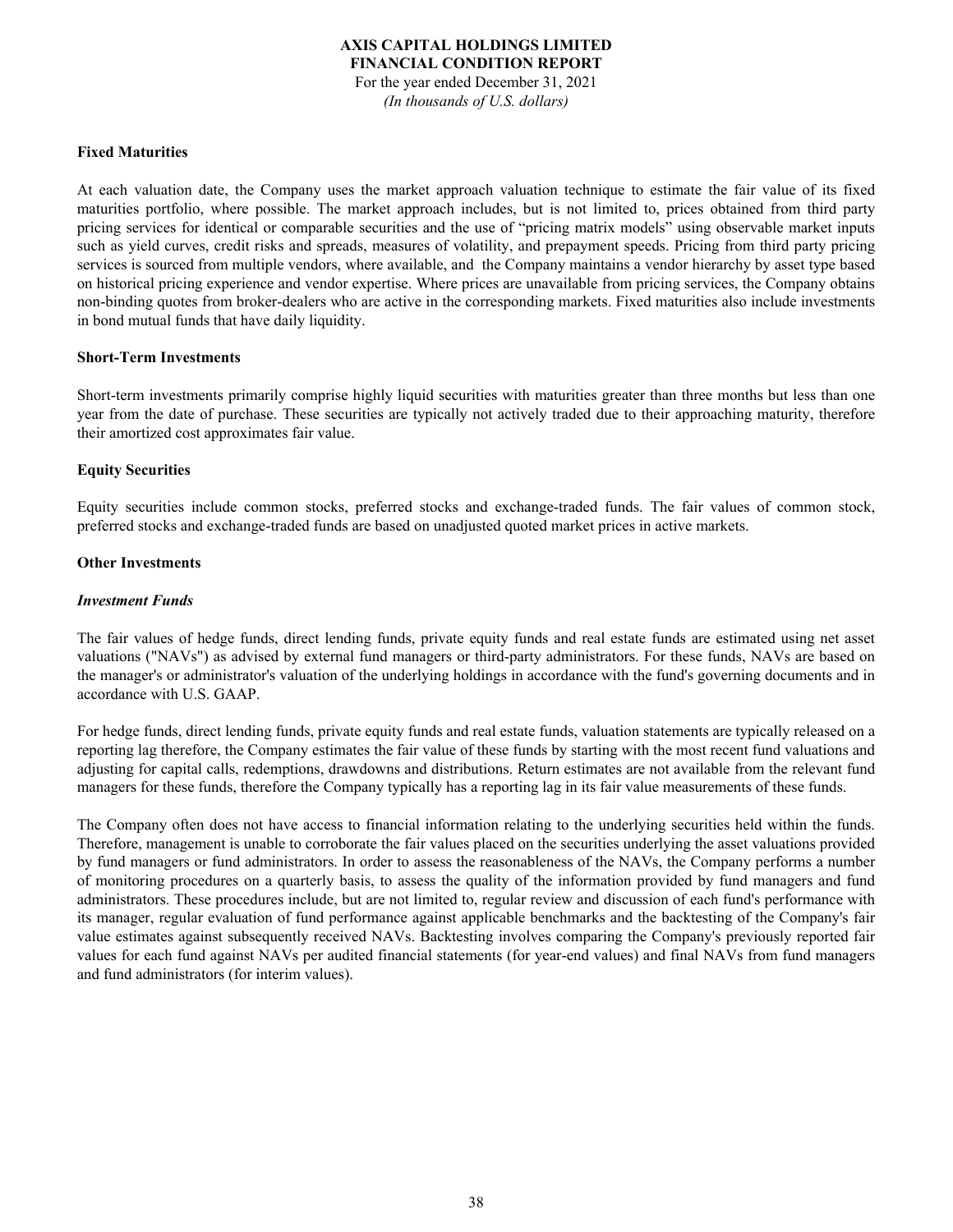#### **AXIS CAPITAL HOLDINGS LIMITED FINANCIAL CONDITION REPORT** For the year ended December 31, 2021

*(In thousands of U.S. dollars)*

#### *CLO-Equities*

The fair value of the Company's indirect investment in CLO-Equities is estimated using an income approach valuation technique, specifically an externally developed discounted cash flow model due to the lack of observable and relevant trades in secondary markets.

#### *Other Privately Held Investments*

Other privately held investments include convertible preferred shares, common shares, convertible notes, investments in limited partnerships and a variable yield security. These investments are initially valued at cost, which approximates fair value. In subsequent measurement periods, the fair value of these investments is derived from one or a combination of valuation methodologies which consider factors including recent capital raises by the investee companies, comparable precedent transaction multiples, comparable publicly traded multiples, third-party valuations, discounted cash-flow models, and other techniques that account for the industry and development stage for each investee company. The fair value of the variable yield security is determined using an externally developed discounted cash flow model. In order to assess the reasonableness of the information received from investee companies, the Company maintains an understanding of current market conditions, historical results, and emerging trends that may impact the results of operations, financial condition or liquidity of these companies. In addition, the Company engages in regular communication with management at investee companies.

#### **Insurance and Reinsurance Balances Receivable**

Under the EBS framework insurance and reinsurance balances receivable are valued in line with U.S. GAAP with the exception that any balance owing in more than one year shall be discounted. Furthermore, insurance and reinsurance balances receivable that are not contractually due as at the balance sheet date or deferred to a date subsequent to the balance sheet date are included within technical provisions (premium liabilities) under the EBS framework.

#### **5.2. Valuation Bases for Liabilities under the BMA's EBS Framework**

|                                            | <b>U.S. GAAP</b> |            | <b>EBS</b>      |            |                               |
|--------------------------------------------|------------------|------------|-----------------|------------|-------------------------------|
| As at December 31                          | 2021             | 2020       | 2021            | 2020       | <b>Adjustment Type</b>        |
| Reserve for losses and loss expenses       | 14,653,094<br>\$ | 13,926,766 | \$<br>9,343,598 | 9,206,873  | Presentation and<br>valuation |
| Unearned premiums/premium liability        | 4,090,676        | 3,685,886  | (220, 259)      | (132, 275) | Presentation and<br>valuation |
| Risk margin                                |                  |            | 808,641         | 791,975    | Valuation                     |
| <b>Technical Provisions</b>                | 18,743,770       | 17,612,652 | 9,931,980       | 9,866,573  |                               |
| Insurance and reinsurance balances payable | 1,324,620        | 1,092,042  | 1,311,539       | 1,086,746  | Presentation and<br>valuation |
| Debt                                       | 1,310,975        | 1,309,695  |                 | 7,000      | Valuation                     |
| Other liabilities                          | 578,949          | 567,604    | 508,631         | 537,734    | Presentation and<br>valuation |
| <b>Total Liabilities</b>                   | 21,958,314       | 20,581,993 | 11,752,150      | 11,498,053 |                               |

The following table provides the Company's liabilities on both U.S. GAAP and EBS bases: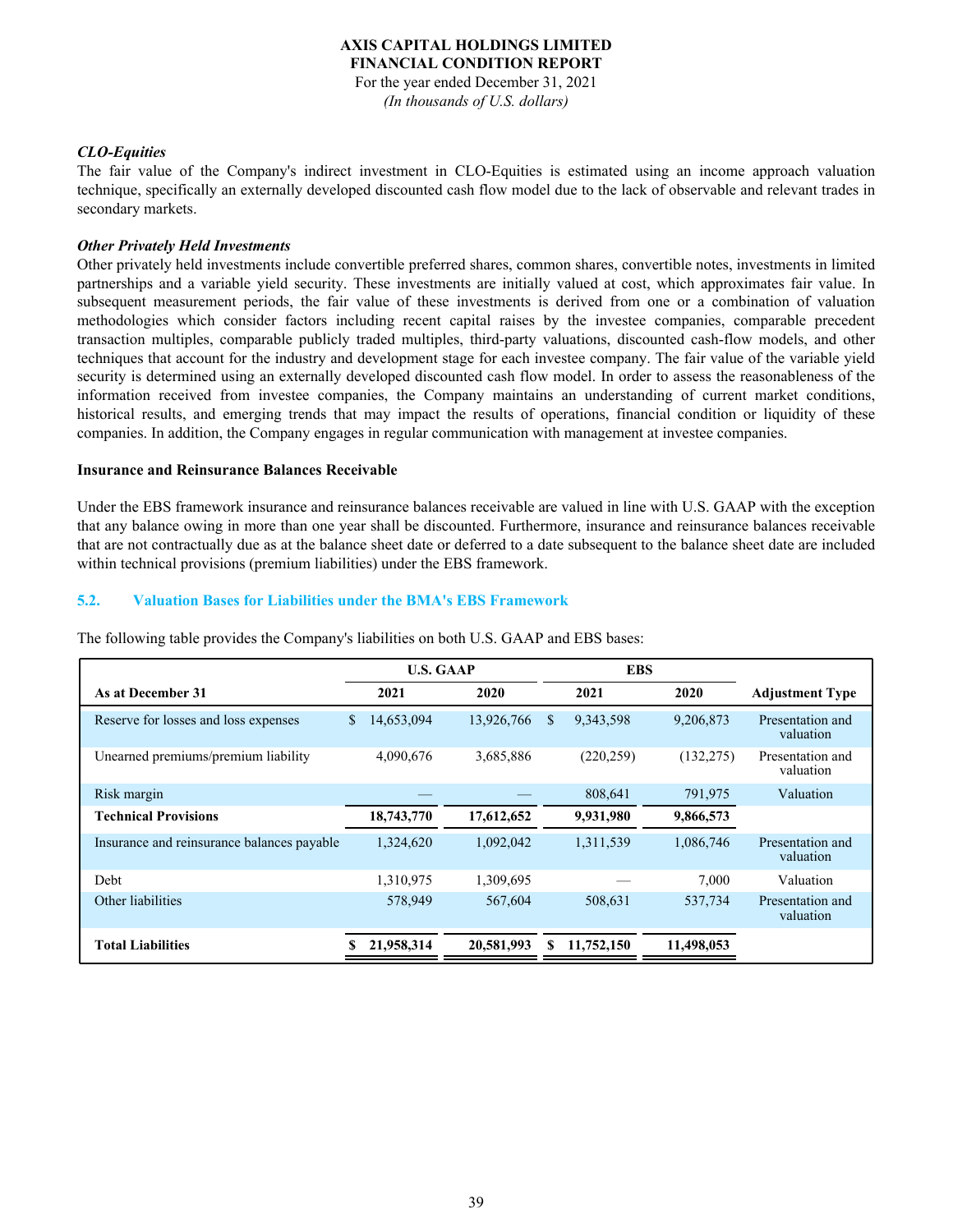For the year ended December 31, 2021 *(In thousands of U.S. dollars)*

The more significant differences between U.S. GAAP and EBS valuation and presentation bases are as follows:

- Technical provisions valued under an EBS approach are presented net of recoverables;
- Technical provisions under the EBS framework include a risk margin;
- Insurance and reinsurance balances receivable that are not contractually due at the balance sheet date or deferred to a date subsequent to the balance sheet date are included within technical provisions (premium liabilities) under the EBS framework; and
- Subject to certain restrictions, the Company's Senior Notes and Junior Subordinated Notes are included in the Company's statutory economic capital and surplus under the BMA's Insurance (eligible capital) rules.

#### **Technical Provisions**

Insurance technical provisions are valued based on best estimate cash flows, adjusted to reflect the time value of money by discounting using the relevant interest rate term structure. In addition, there is a risk margin to reflect the uncertainty inherent in the underlying cash flows which is calculated using a cost of capital approach and a risk-free discount rate. The discount rates term structures are prescribed by the BMA for each reporting period.

The loss and loss expense provision is calculated for both gross and ceded loss reserves. The actuarial central estimate indication which is calculated as part of the reserving process is used as the best estimate for the loss and loss expense provision and is then adjusted as follows:

- Incorporation of expected reinsurance counterparty defaults;
- Incorporation of events not in data ("ENID");
- Other adjustments related to consideration for investment and other expenses, etc.; and
- Discounting of cash flows, performed at individual currency level.

The best estimate for the premium provision is calculated by using U.S. GAAP net unearned premium reserves as a starting point and then performing a series of adjustments:

- Adjusting for bound but not incepted business as at the balance sheet date;
- Applying expected future loss ratios, expense ratios and appropriate claims pay-out patterns to derive cash flows;
- Discounting the cash flows performed at individual currency level; and
- Reducing the premium liabilities by the amount of insurance and reinsurance balances receivable that are not contractually due or deferred as at the balance sheet date.

#### **Insurance and Reinsurance Balances Payable**

Under the EBS framework insurance and reinsurance balances payable are valued in line with U.S. GAAP with the exception that any balance owing in more than one year shall be discounted.

#### **5.3. Balances Recoverable from Reinsurance Arrangements**

Technical provisions valued under an EBS approach are presented net of recoverables. Recoverables from reinsurance contracts are valued based on principles similar to the gross best estimate bases and include reinstatement premiums required to be paid to the reinsurer, and expenses in relation to the management and administration of reinsurance claims.

The balance is adjusted for counterparty credit rating based on rating agency and experience default statistics.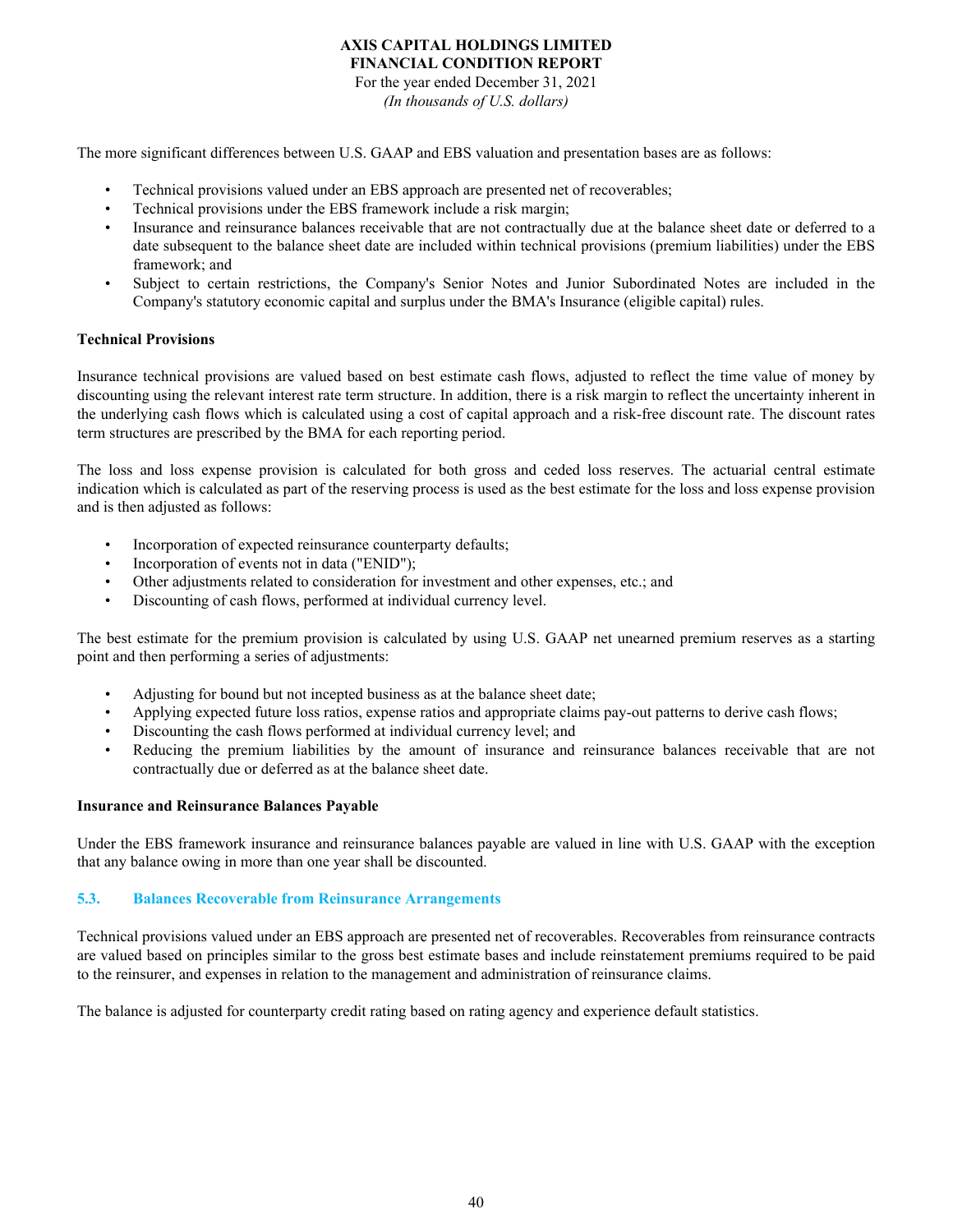For the year ended December 31, 2021 *(In thousands of U.S. dollars)*

#### **5.4. Valuation Bases for Other Liabilities**

Other liabilities are mostly comprised of accounts payable, accruals and payables for investments purchased that are valued in line with U.S. GAAP. Deferred tax liabilities are valued on the basis of the difference between the values ascribed to assets and liabilities recognised on an EBS basis and the values of those assets and liabilities recognised and valued for tax purposes.

## **5.5. Other Material Information**

Not applicable.

## **6. CAPITAL MANAGEMENT**

## **6.1. Eligible Capital**

## **6.1.1. Capital Management Policy and Processes to Determine Capital Needs for Business Planning, How Capital is Managed and Material Changes**

Our overall capital and solvency objective is to manage our capital to ensure we can deliver on our strategic objectives, which require an appropriate level of security to our clients, a strong competitive position and superior return on equity. In managing capital we seek to:

- maintain sufficient, but not excessive, financial strength in accordance with risk appetite, to support new business growth and satisfy the requirements of our regulators and other stakeholders giving both our customers and shareholders assurance of our financial strength;
- optimize our overall debt to equity structure to enhance our returns to shareholders, subject to our capital risk appetite and balancing the requirements of the range of stakeholders;
- retain financial flexibility by maintaining strong liquidity and access to a range of capital markets products;
- allocate capital rigorously across the Group, to drive value adding growth through optimizing risk and return; and
- assess dividend capacity against earnings and financial position.

We manage our capital in accordance with our Target Capital Range ("TCR") concept. The TCR defines the preferred level of capital needed to absorb shock losses and still satisfy our minimum solvency targets in relation to key capital benchmarks including regulatory and rating agency capital requirements, and our "own view" of risk (see section 3.3.3).

An integral part of our capital management framework is the ORSA (or GSSA) process. As stated in section 3.3.2, the ORSA process consolidates data and information from a number of underlying business processes to enable a comprehensive assessment of the Company's solvency position based on its current, prospective and stressed risk profile and associated capital requirements. An important aspect of the process is the forward-looking assessment of any changes to the risk profile and capital requirements introduced by prospective business plans or major strategic initiatives. The risk analysis performed includes impact on prospective risk exposures relative to risk appetite and risk limits, capital and solvency requirement projections relative to solvency targets, and associated management actions to mitigate excess risk exposures and finance any additional solvency requirements. The results of the ORSA are reported to the Risk Committee and support the Board's approval of prospective business plans and strategic initiatives.

The ORSA is a continuous and dynamic process which is incorporated into the quarterly risk reporting cycle by the CRO and Risk Function, and presented to the RMC and the Risk Committee. Any material changes to the Company's risk profile are reflected in the Company's capital requirements appropriately, as per the TCR framework. Deviations from the target ranges will trigger necessary management actions to ensure the Company remains within its solvency targets. The Group Capital Management Committee is responsible for approving and overseeing the implementation of any capital management actions.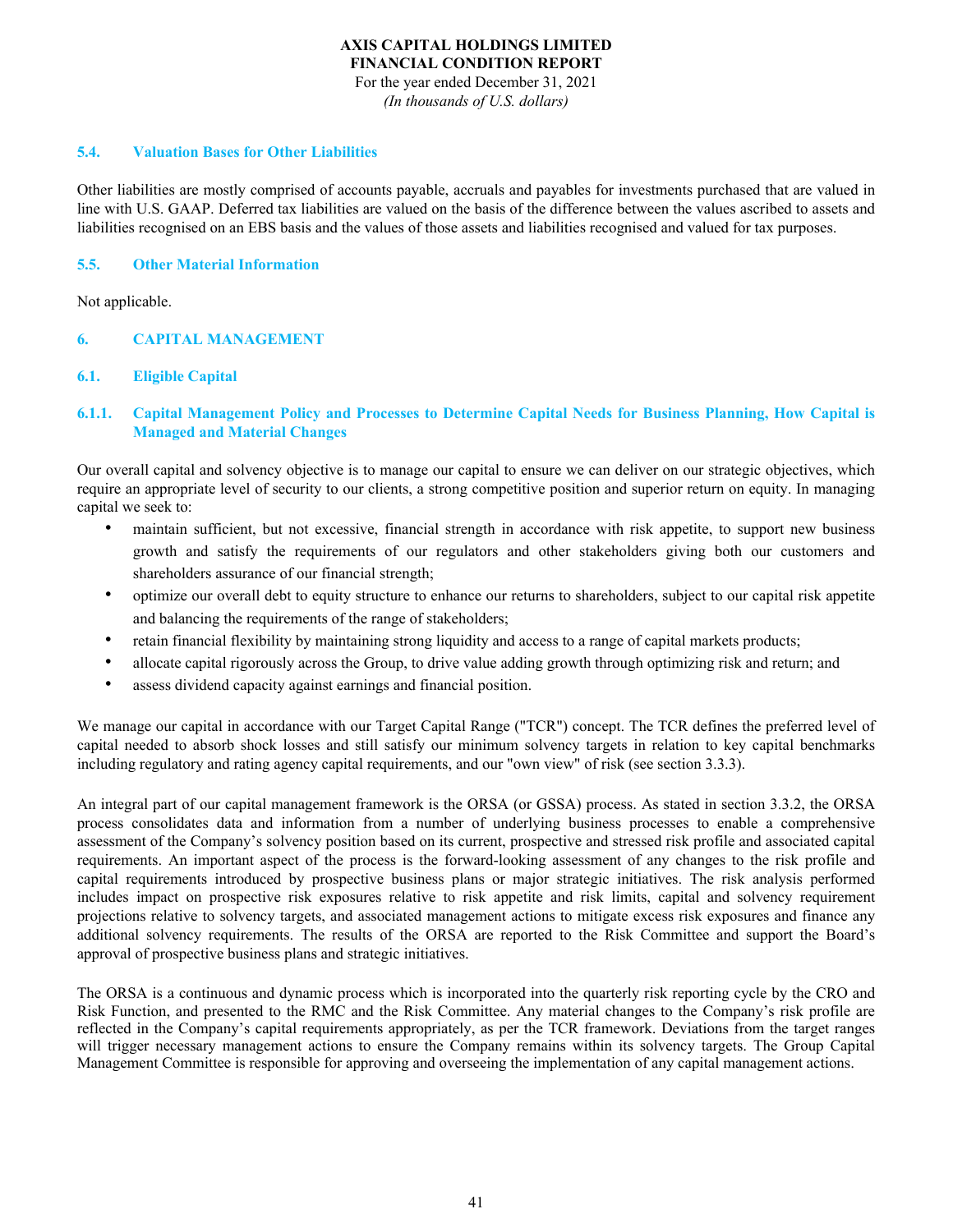For the year ended December 31, 2021 *(In thousands of U.S. dollars)*

## **6.1.2 - 3. Eligible Capital by Tier used to Meet the Enhanced Capital Requirement and Minimum Solvency Margin**

The BMA acts as our Group Supervisor and we are consequently subject to the Insurance (Group Supervision) Rules 2011, as amended, and other related regulations.

The following table provides the Company's regulatory capital requirements:

| As at December 31                    | 2021         | 2020 |           |
|--------------------------------------|--------------|------|-----------|
| Minimum solvency margin ("MSM")      | 2,413,198 \$ |      | 2,596,773 |
| Enhanced capital requirement ("ECR") | 3.646.771    |      | 3,402,721 |

The following table provides the Company's eligible capital by tier to meet the Minimum Solvency Margin ("MSM") and Enhanced Capital Requirement ("ECR") requirements in accordance with Eligible Capital Rules:

| As at December 31             | 2021 |            |            |      | 2020       |            |  |
|-------------------------------|------|------------|------------|------|------------|------------|--|
|                               |      | <b>MSM</b> | <b>ECR</b> |      | <b>MSM</b> | <b>ECR</b> |  |
| Tier 1                        | \$   | 4,037,925  | 4,037,925  | - \$ | 3,729,577  | 3,729,577  |  |
| Tier 2                        |      | 1,009,481  | 1,458,643  |      | 932,394    | 1,271,060  |  |
| Tier 3                        |      |            | 890,469    |      |            | 882,612    |  |
| <b>Total Eligible Capital</b> |      | 5,047,406  | 6,387,037  | S    | 4,661,971  | 5,883,249  |  |

The majority of the Group's capital and surplus, as determined under the BMA's EBS framework and Insurance (eligible capital) rules, is comprised of Tier 1 capital, the highest quality of capital. Tier 1 capital is mainly comprised of common shareholders' equity, including non-distributed retained earnings, as adjusted for asset encumbrances. Tier 2 capital is comprised of our preferred shares, our junior subordinated notes issued on December 10, 2019 with a \$425 million aggregate principal maturing on January 15, 2040 as well as common shareholders' equity following adjustment for asset encumbrances. Tier 3 capital is comprised of our senior unsecured notes issued on December 6, 2017 with a \$350 million aggregate principal maturing on December 6, 2027, our senior unsecured notes issued on March 13, 2014 with a \$250 million aggregate principal maturing on April 1, 2045 and our senior unsecured notes issued on June 19, 2019 with a \$300 million aggregate principal maturing on July 15, 2029.

## **6.1.4. Eligible Capital subject to Transitional Arrangements**

Not applicable.

## **6.1.5. Factors Affecting Encumbrances on Availability and Transferability of Capital to meet Enhanced Capital Requirement**

In order to support the Company's obligations in regulatory jurisdictions where it operates as a non-admitted carrier, the Company provides collateral in the form of assets held in trust and, to a lesser extent, letters of credit.

In addition, the Company operates in the Lloyd's market through its corporate members, AXIS Corporate Capital UK Limited and AXIS Corporate Capital UK II Limited, which provide 70% and 30%, respectively of Syndicate 1686's capital support. Lloyd's sets capital requirements for corporate members annually through the application of a capital model that is based on regulatory rules pursuant to Directive 2009/138/EC of the European Parliament and of the Council of 25 November 2009 on the taking up and pursuit of business of Insurance and Reinsurance (Solvency II) ("Solvency II").

The capital provided to support underwriting, or Funds at Lloyd's ("FAL"), may be satisfied by cash, certain investments and letters of credit provided by approved banks.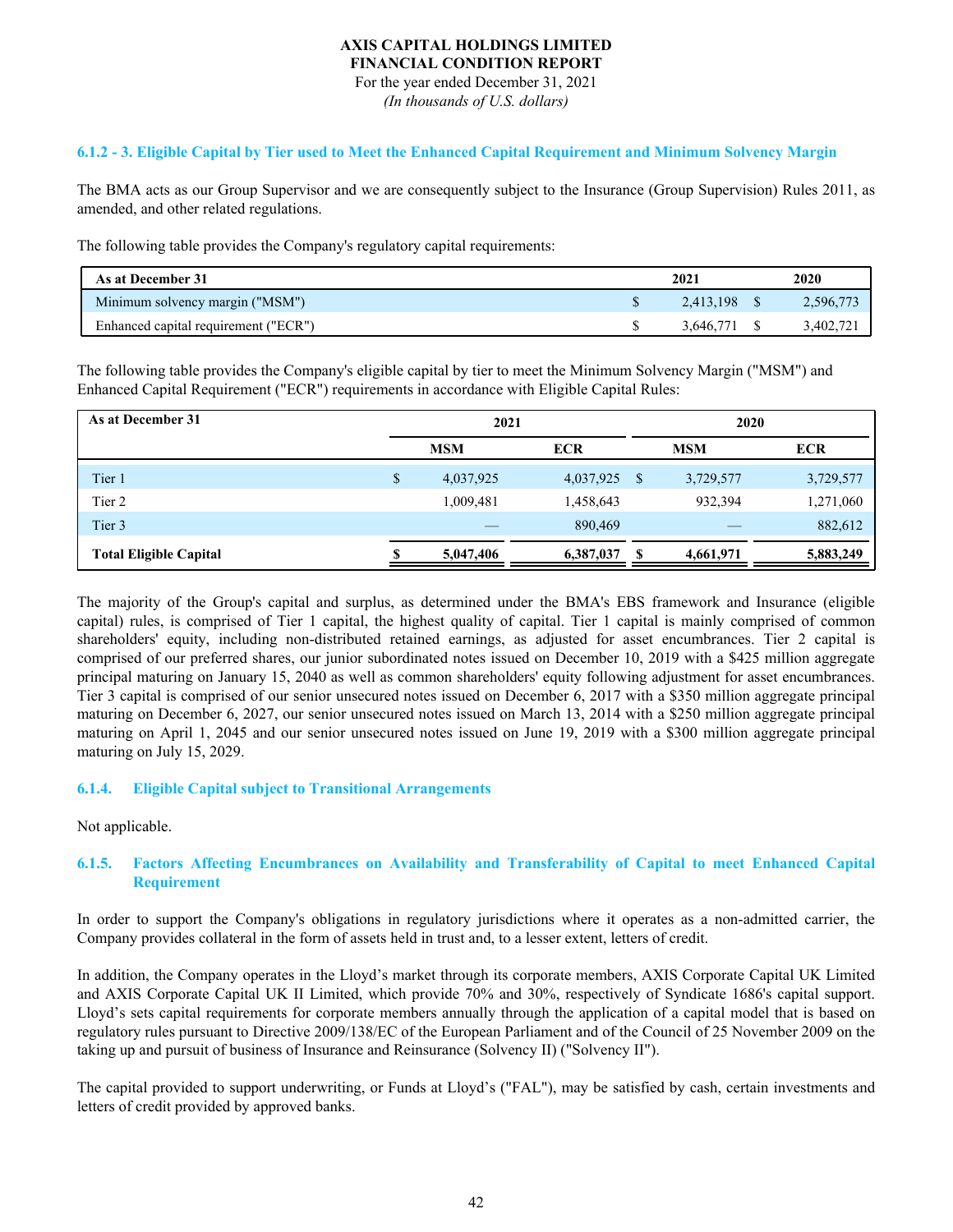For the year ended December 31, 2021 *(In thousands of U.S. dollars)*

At December 31, 2021 collateral held in trust for third-party agreements of \$2,413 million (2020: \$1,903 million) included \$507 million (2020: \$297 million) of fixed maturities and equity securities, and cash of \$326 million (2020: \$178 million) held on deposit to support the underwriting activities of Syndicate 1686.

The Company's restricted investments and cash primarily consist of high-quality fixed maturity and short-term investment securities. The table below provides the fair values of the Company's restricted investments and cash:

| As at December 31                                 | 2021 |           |  | 2020      |  |  |
|---------------------------------------------------|------|-----------|--|-----------|--|--|
| Collateral in Trust for inter-company agreements  | \$   | 886,903   |  | 1,153,157 |  |  |
| Collateral for secured letter of credit facility  |      | 402,478   |  | 434,845   |  |  |
| Funds at Lloyd's                                  |      | 936,862   |  | 1,155,832 |  |  |
| Collateral in Trust for third party agreements    |      | 2,412,882 |  | 1,903,274 |  |  |
| Securities on deposit with regulatory authorities |      | 729,072   |  | 265,959   |  |  |
| <b>Total Restricted Investments</b>               |      | 5,368,197 |  | 4,913,067 |  |  |

# **6.1.6. Approved Ancillary Capital Instruments**

Our approved ancillary capital as at December 31, 2021 is comprised of our senior unsecured notes issued on December 6, 2017 with a \$350 million aggregate principal maturing on December 6, 2027, our senior unsecured notes issued on March 13, 2014 with a \$250 million aggregate principal maturing on April 1, 2045 and our senior unsecured notes issued on June 19, 2019 with a \$300 million aggregate principal maturing on July 15, 2029 ,all of which were approved by the BMA as Tier 3 ancillary capital as well as our junior subordinated notes issued on December 10, 2019 with a \$425 million aggregate principal maturing on January 15, 2040 which were approved by the BMA as Tier 2 ancillary capital.

## **6.1.7. Differences in U.S. GAAP Shareholders' Equity and EBS Statutory Capital and Surplus**

Refer to sections 5.1 and 5.2 for a discussion on the differences between our assets and liabilities as valued and presented under U.S. GAAP compared to an EBS framework. Our statutory surplus also includes approved ancillary capital instruments (refer to section 6.1.6).

## **6.2. Regulatory Capital Requirements**

We were compliant with the MSM and ECR requirements at the end of the reporting period.

# **6.3. Approved Internal Capital Model**

Not applicable - we have not applied to have an internal capital model approved to determine regulatory capital requirements.

## **7. SUBSEQUENT EVENTS**

Events related to the recent Russia-Ukraine war have caused volatility within economic markets. The duration of the conflict and resultant economic impact are uncertain and cannot be predicted. The impact of the conflict may affect future financial results of the Company and its' financial position. The Company is closely monitoring the situation and complying with the requirements of the various sanction regimes.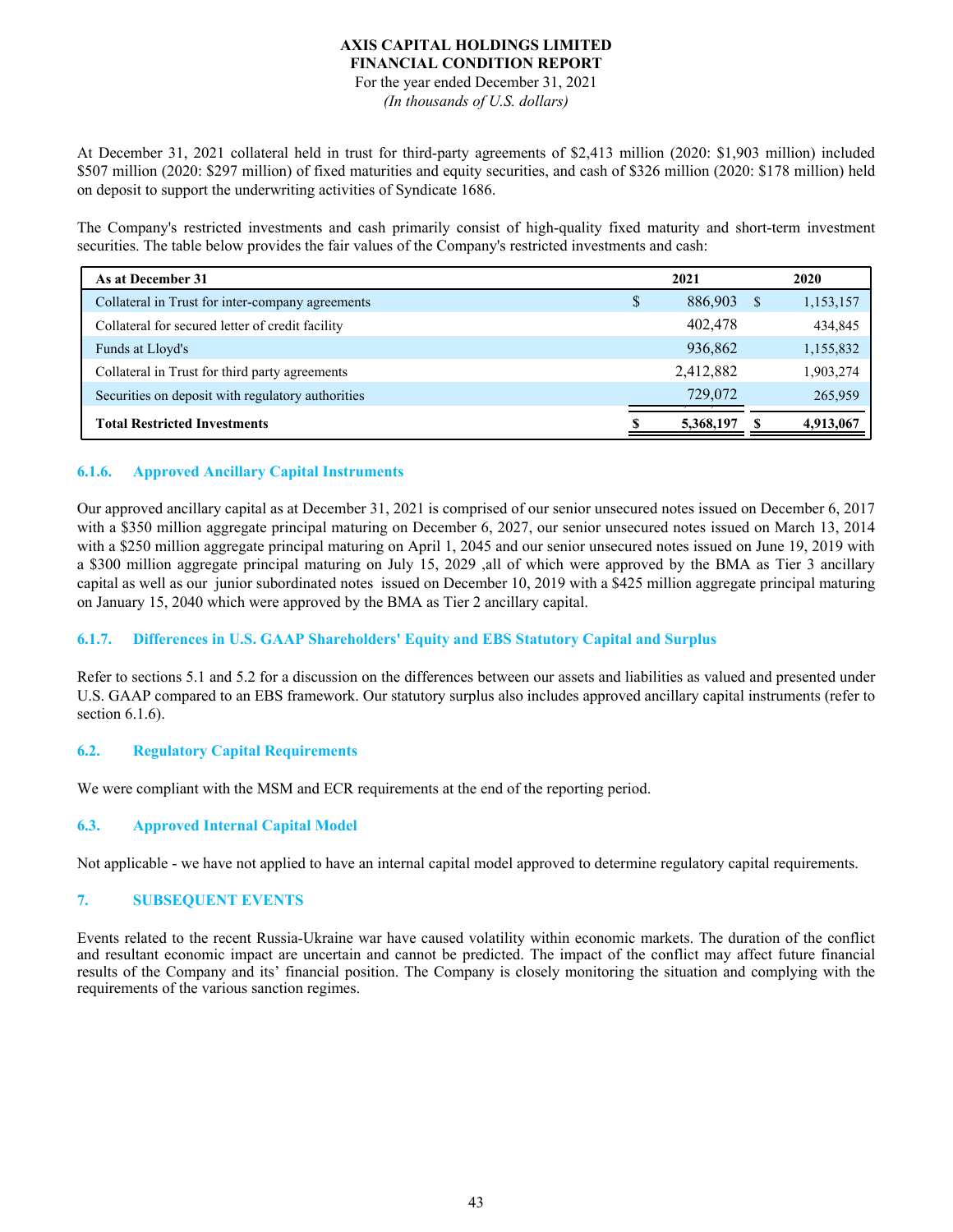## AXIS CAPITAL HOLDINGS LIMITED DECLARATION ON FINANCIAL CONDITION REPORT FOR THE YEAR ENDED DECEMBER 31, 2021

We declare that to the best of our knowledge and belief, the financial condition report fairly represents the financial condition of the AXIS Group in all material respects.

33333333333333333333333333333333333333 33333333333333333333333333333333333333

Albert A. Benchimol<br>
Chief Executive Officer and President<br>
Chief Financial/Officer Chief Executive Officer and President AXIS Capital Holdings Limited AXIS Capital Holdings Limited